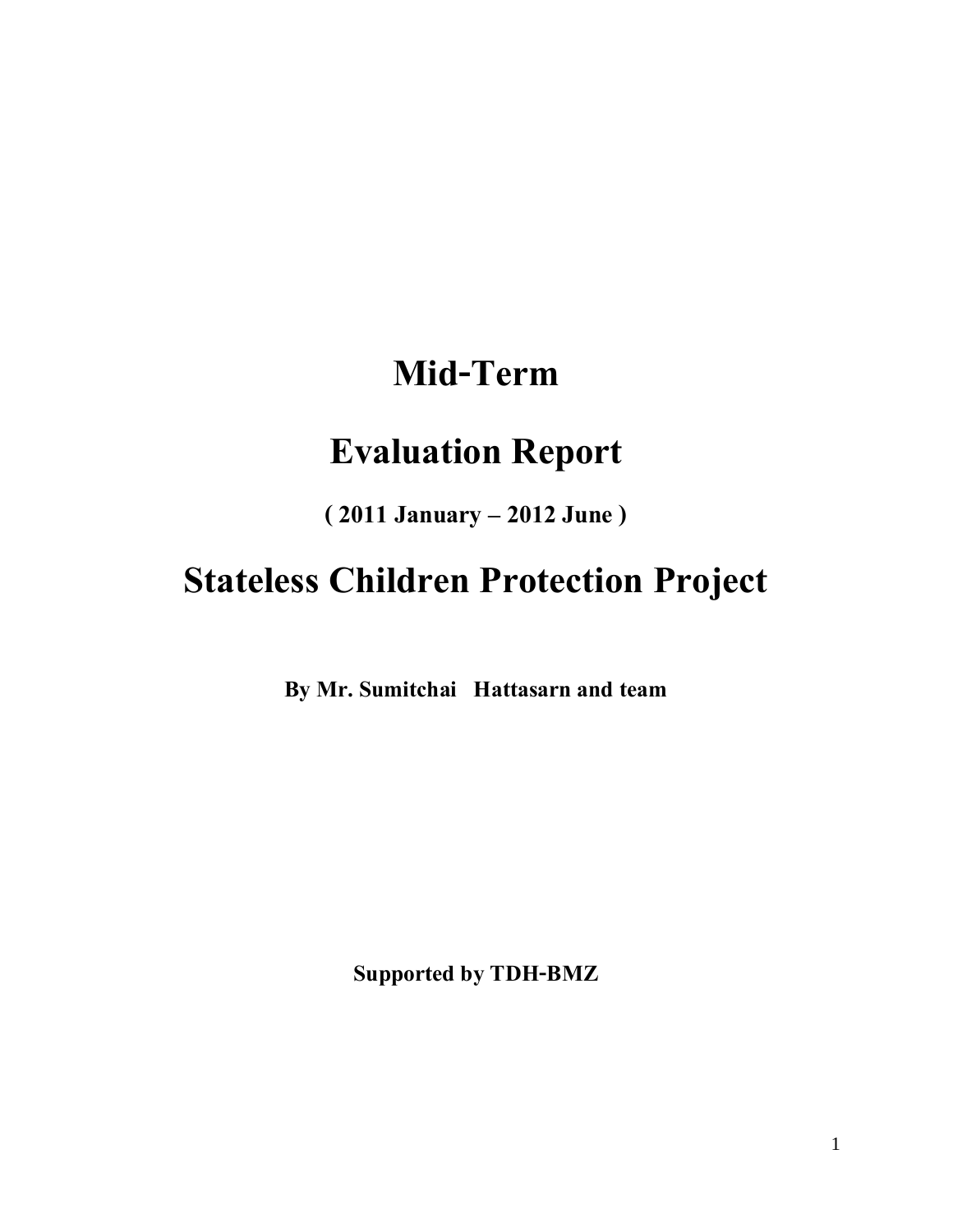## **Content**

| <b>Introduction</b>  | <b>Background of Stateless People Problem</b>         |
|----------------------|-------------------------------------------------------|
| <b>Chapter 1</b>     | <b>Stateless Children Protection Project Overview</b> |
| Chapter <sub>2</sub> | <b>Evaluation methodology</b>                         |
| <b>Chapter 3</b>     | <b>Evaluation Findings</b>                            |
| <b>Chapter 4</b>     | <b>Summary and Recommendation</b>                     |

## **Appendix**

Definition of Stateless and Nationality

Policy and Direction on People Status Implementation

Protection of Universal Human Rights under International Treaties and Conventions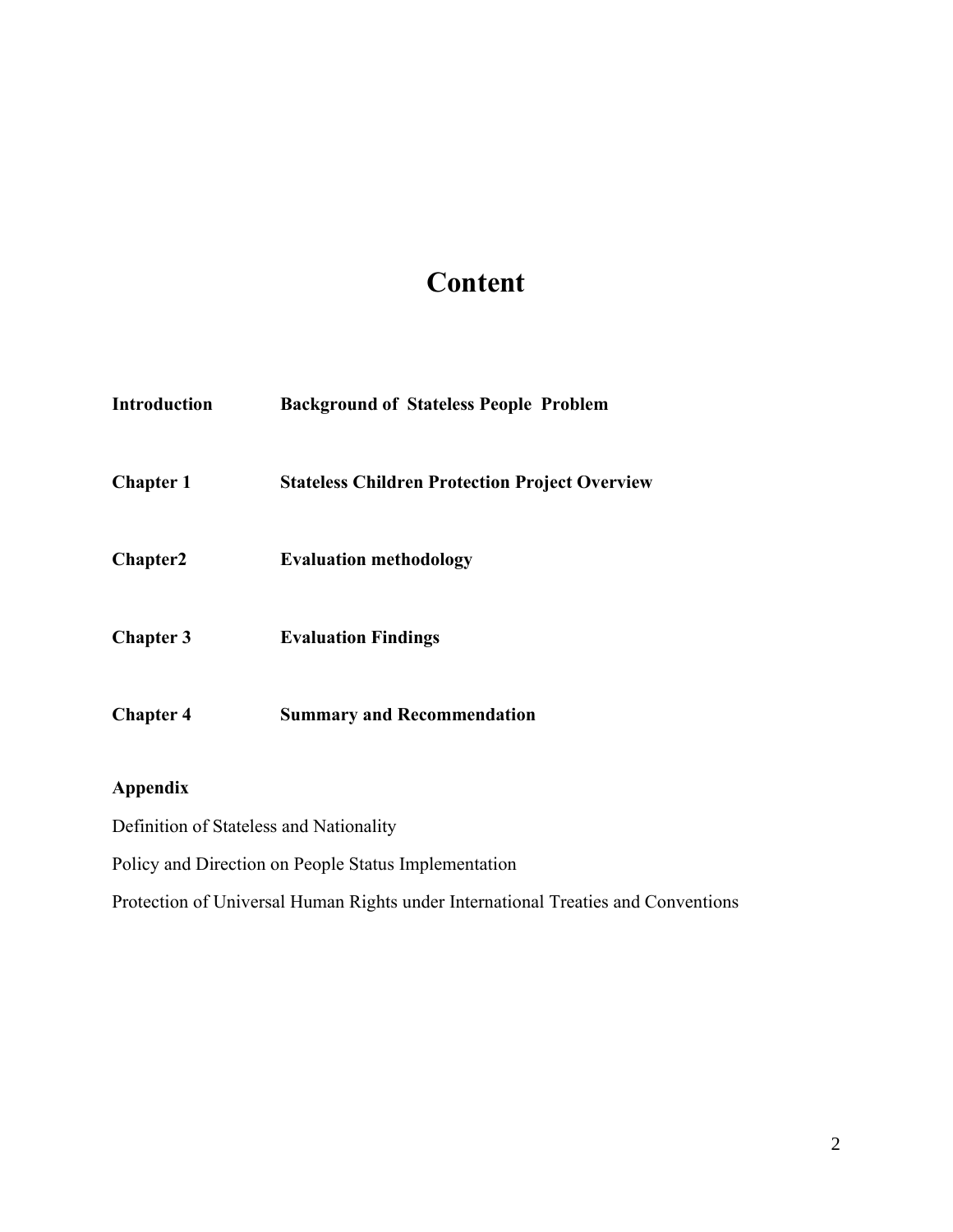## **Introduction**

#### **1. Background of Stateless People Problem**

Problems of status and rights of stateless and nationality-less people (especially children) were national policy structure problems. These problems were viewed by Thai state as national security related. A state agency that administers, controls and sets directions for the issues/problems was National Security Council. Besides, the problems depending closely on several laws, for example, Nationality Act 2008, Civil Registration Act 2008, Immigration Act 1979, Working of Alien Act 1979, etc make them more complicated than any other rights problems. Knowledge and work experiences of people working directly on the issues for a period of time are needed to understand thoroughly. Working with partners at different levels, such as, state agencies, political partners, academics, educational institutions, etc, to brainstorm solutions collaboratively is the other key to success.

Stateless persons in Thailand exist due to the following three factors:

1. Statelessness due to persons born before birth registrations were implemented, and were not surveyed during National Registration surveys during 1909-1956. This failure to register these persons was due to the remoteness of their residences and the inability of the government officers to access their communities. This failure later led to citizenship problems and complications for their children. Especially vulnerable persons in this category include 'sea gypsy' and ethnic Chinese migrants who did not possess any identification papers from their countries of origin.

 $\overline{a}$ 

<sup>1</sup> Panthip Kanjanajitra, (2007), "Kwam Pen Pai Dai Tee Ja Jat Rai Rat Hai Kae Manut Nai Sangkom Thai: Kan Tawt Prasopkan Kawng Rat Thai", Document presented at Annual Academic workshop at Thammasat University, December, 17, 2007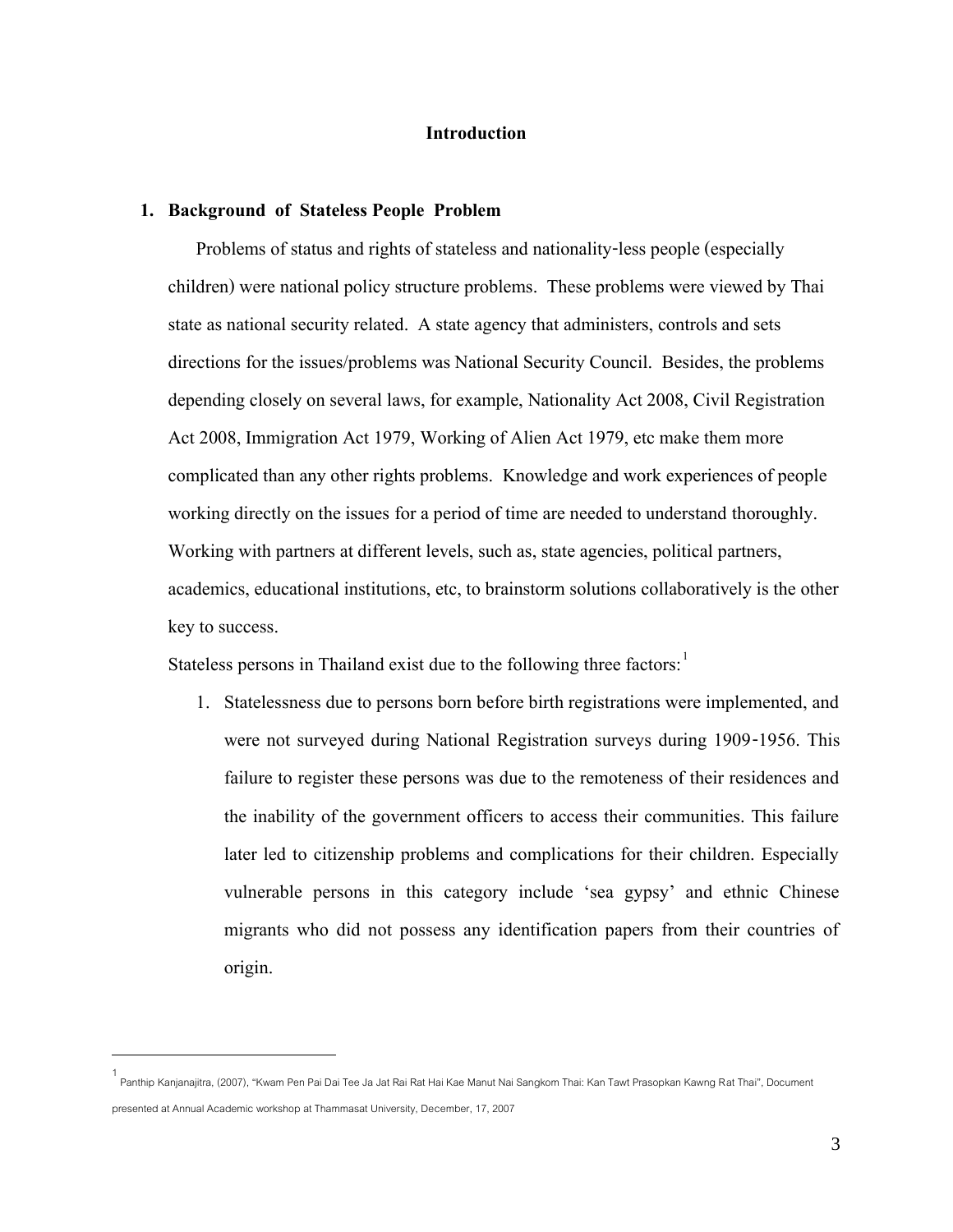- 2. Stateless due to failure to possess birth certificate. This could have resulted from 2 scenarios: (1) The child was born in Thailand, but there was no birth record issued; or (2) The child was born in another country and did not receive any birth registration in that country- later those persons migrated to Thailand and did not receive any identification papers from the Thai authorities.
- 3. Persons who have had their names removed from the Thai national list. This scenario usually is the result of having Thai registration officials discovering that the case in question had already received citizenship through illegal means (corruption), so the penalty should be to remove their names from the registration list and forbid them from having an opportunity to register as a Thai citizen again. This could also occur when illegal migrants have entered the citizenship process.

In Thailand there are a large number of persons without citizenship who are termed "Without Thai Citizenship" or "Unregistered Persons". These persons can be classified as follows:

- 1. Aliens or ethnic minorities residing in mountainous areas that have entered Thailand illegally.<sup>2</sup> Most of these persons were fleeing war and conflicts in neighboring countries, were part of the Communist movement, or were forced to leave their countries of birth. In these cases, the persons cannot return home, due to fear of persecution. Examples of this case are the Chinese Nationalists (Kuomintang Political Party), Vietnamese Nationalists, Thai Lue persons (from Yunnan Province, China), or Burmese ethnic groups.
- 2. Children born to parents who did not possess Thai Citizenship. These persons usually live in the mountainous regions or in border provinces (Children of Persons from Category 1).
- 3. Children who were born in Thailand, and can prove this through blood tests or local administrative documents, but did not have their birth registered by the responsible government officer due to negligence or corruption.

 $\overline{a}$ 

<sup>2</sup> Under the regulations of the Immigration Act of 1983 A.D.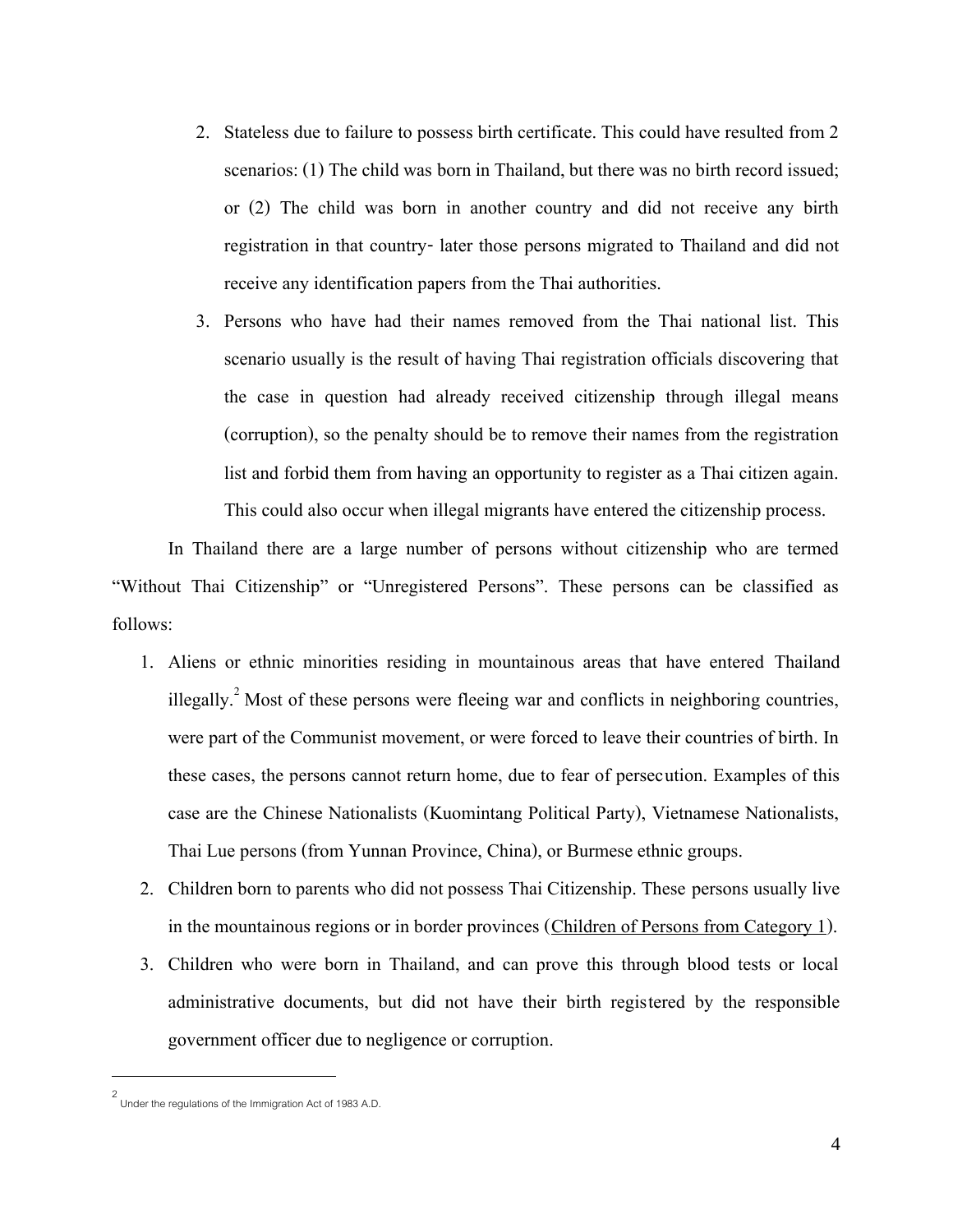- 4. Children born in Thailand who had their nationality revoked under the Revolutionary Council Declaration  $337<sup>3</sup>$ . .
- 5. Highland dwellers (also known as hill tribes or ethnic minorities) who have been surveyed, but have not had their names officially registered in the State Registration.<sup>4</sup>

Most of the persons in categories 3-5 have had their status given or provided with a channel to receive citizenship (according to legislations passed until 2004), however, large obstacles still remain for those persons described in categories 1-2. These persons are viewed as illegal migrants and threats to national security.

## **Human rights abuses against stateless persons<sup>5</sup>**

 $\overline{a}$ 

Previous to November 2005, Thailand did not possess a clear policy or registration system in place to deal with stateless persons residing within its borders. This population was viewed by the government with suspicion and framed this issue as one of 'national security'. Therefore, the responsibility for dealing with this issue was handed to the National Security Council (NSC), who dealt with issue by using an approach of 'controlling' the people in question, rather than 'administering' them. Due to this approach persons without citizenship were seen as potential problems, and as a result, they faced numerous instances of human rights abuses and injusticesboth directly and indirectly. The general public viewed these persons as 'uncivilized', destroyers of the forests, and more extremely, drug traffickers. These views were disseminated through mainstream media until the general public carried the perception as these stateless persons as the 'other' and the root causes of many of the social problems. No one viewed these persons as

<sup>3&</sup>lt;br>Afterwards, citizenship status was awarded according to Nationality Act of 1965, and was extended under the 2<sup>nd</sup> Nationality Act of 1992, the Cabinet Decrees of June 12 and 21, 1984, and under the most current legislation (the 4<sup>th</sup> Nationality Act of 2008, Section 23) all children and family members are entitled to receive citizenship.

<sup>4</sup> This group was supposed to have been registered according to the Cabinet Decrees of August 29, 2000 and August 28, 2001.

<sup>5</sup> Krittaya Achawanijkul. (2010), *Kan Jat Rabob Rai Rat Nai Boribot Prathet Thai*. Nakorn Pathom. Population and Social Research Institute, Mahidol University.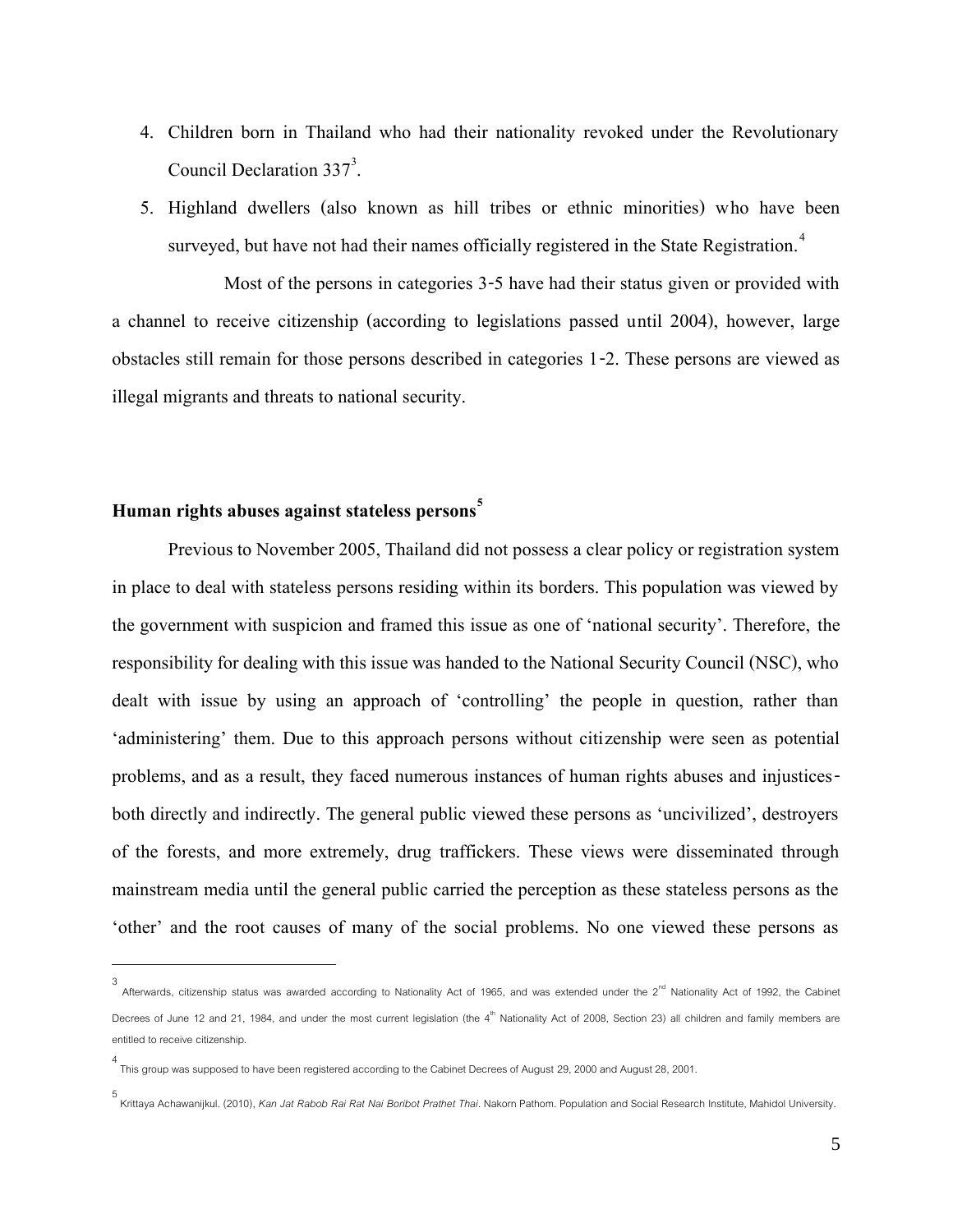victims that needed the protection and assistance of the Thai government. Stateless persons, therefore, were deprived of the rights and services that the government provided its citizens, as shown in the following examples:

- (1) **Forced displacement within Thailand**. Stateless persons have been forced to move their residences for a number of reasons, including national development projects, national security concerns, environmental conservation concerns, controlling illicit drug production and trafficking (as well as to protect the country against Communism during 1968-1971), and most recently, to develop eco-tourism destinations. During these relocations, communities were not given adequate time to prepare and the relocation sites were not suitable, due to poor soil quality, lack of infrastructure. These types of relocations and displacements are clearly in violation of human rights conventions.
- (2) **Lack of land and food security.** Since the State views these persons as illegal migrants, they are not permitted any right to land and food cultivation. Furthermore, many of the communities which contain stateless persons are located in the forested mountainous regions, which have been declared as Protected Forest Zones where the State does not permit anyone to legally reside. This regulation has been adopted despite the fact that many of these communities were located in these forested zones before these were declared to be Protected Forests or National Parks. Any community within these zones, therefore, lives constantly under the threat of being forced to relocate, and the community members are always at risk of being arrested, fined, and/or jailed by Forestry Officials. In almost all cases, the villagers are found guilty, as they have no legal recourse to counter the Forestry Department's claims.
- (3) **Refusal of State Officials to issue birth certificates.** Due to the State Official's view that Stateless persons have entered Thailand illegally, they have often refused to issue birth certificates and legitimized the birth of their child. In 2009, UNICEF published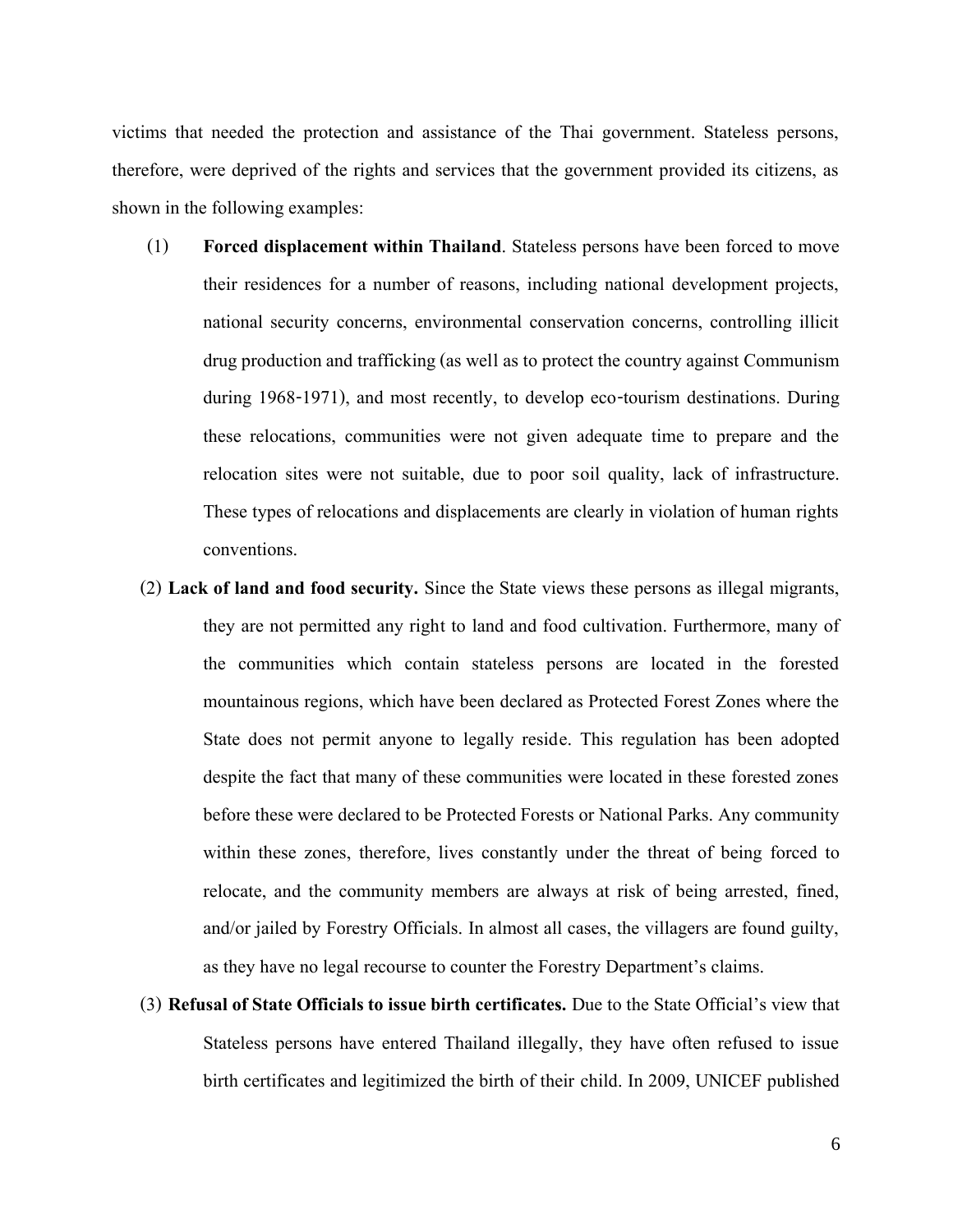a report stating that Thailand has over one million children without any birth documentation. Most of these children parent's are either ethnic minority persons, migrant workers, or refugees. This situation has led to academics, NGOs, and social welfare groups to advocate for new registration policies from the Thai government. (Currently, the Thai government has adopted a policy that all children born in Thailand must be issued birth certificates).

(4) **Difficulty accessing health services**. Before the implementation of the Universal Health Care scheme in 2002, stateless persons possessing temporary ID cards (6 or 7 digits) had the option of purchasing health cards (300-500 Baht/ family) under the "Public Health for low-income persons project". This card allowed the patient to be treated without having to pay any fees. However, this card was made obsolete with the introduction of the Universal Health Care's "30 Baht One Payment" scheme (also known as the "Gold Card"), which was only offered to Thai citizens. After campaigns were conducted by social welfare organizations in order to allow stateless persons access to Thai public healthcare services, the Cabinet Decree of March 23, 2010 was passed which order the Ministry of Public Health to provide health care coverage for 457,409 stateless persons through a fund provided by the Central government. However, since there was no legislation passed for this measure, this fund was always at risk of being revoked or discontinued. For example, during the flooding at the end of 2011, this fund was cut in half in order to give more funding to provide relief for flood victims. Another obstacle facing stateless persons that need health care is the fact that many of them need to request permission to travel to hospitals for treatments that cannot be provided in more local clinics and health stations. Finally, for stateless persons who cannot speak Thai (and where there are no translators available), there is a communication barrier, which prevents them from understanding the medical treatments prescribed to them.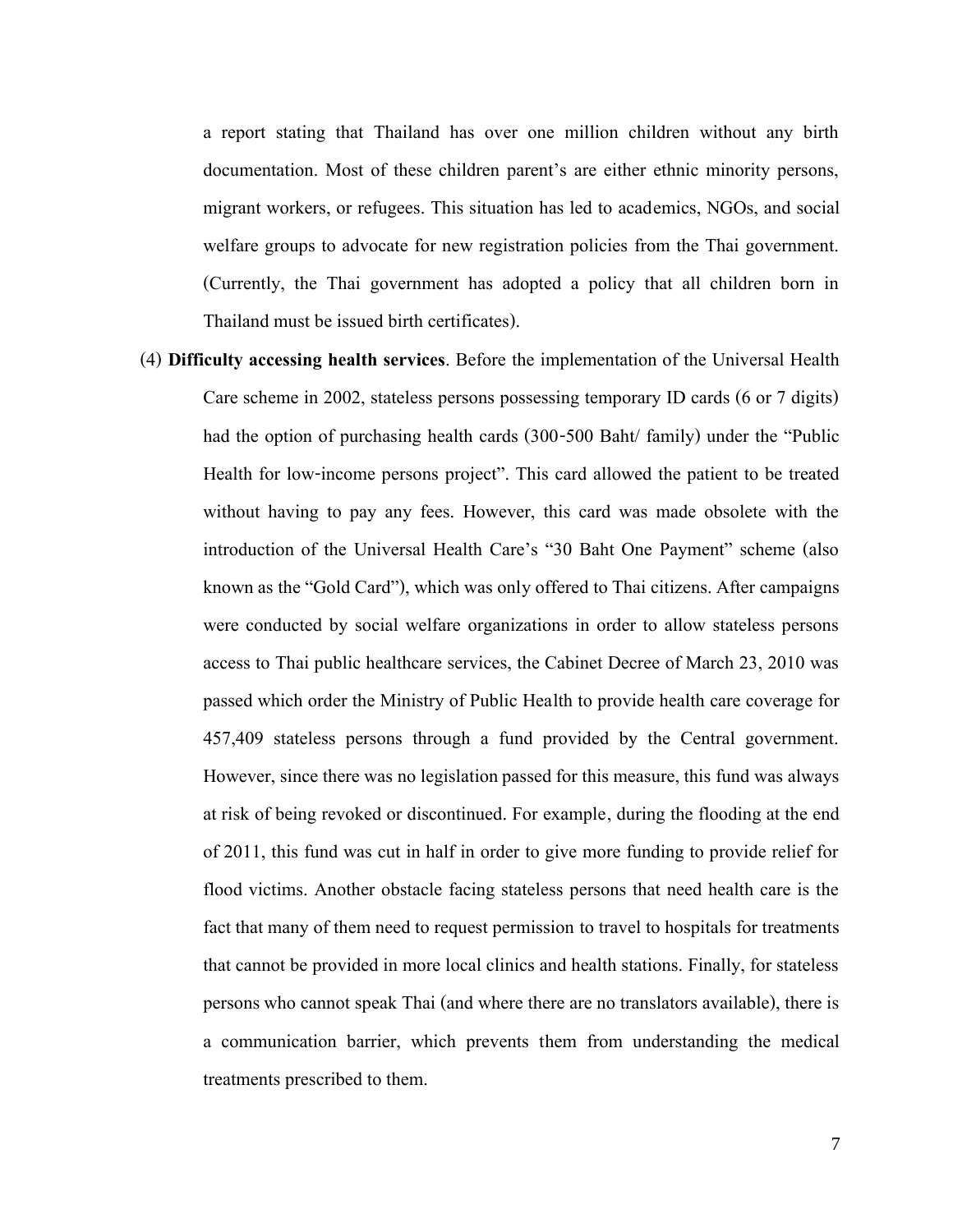## **(5) Failure to obtain labor rights provided under Thai law.**

Non-Thais are restricted to work only in the 27 occupations (in summary jobs as Agricultural and Orchard workers, Mechanics, Merchandise Sellers, etc.) specified under the Alien Worker's Act of 2008 Section 13. All applications for work must be approved at the Provincial Labor Offices, who will determine whether the applicant has the necessary education and experience to qualify for that position. Sometimes, even applicants with degrees in architecture, medicine, engineering, or teaching are denied work permits or fined. Often, migrant workers are not paid minimum wages that Thai Labor Law decrees or forced to work longer hours than allowed under Thai Labor Laws. Furthermore, there are dangerous jobs which are only done by non-Thai workers and migrant workers are not allowed to form their own labor unions.

#### **(6) Travel restrictions.**

Stateless persons often are not allowed to travel freely outside of their district, province, working area, or school. If they want to travel outside these areas, they must petition either the District Chief (if they are restricted to stay in one district) or the Provincial Governor (if they are restricted to stay in one province). The process of requesting this permission often takes a long time, and, in some cases, is not approved. These travel restrictions are especially damaging to stateless persons, as they live in under-developed border areas, with low employment opportunities.

## **(7) Difficulties accessing educational services.**

The Thai government's support for education for stateless persons is clearly outlined in the Cabinet Decree of July 5, 2005, which allows any child to study at Thai public schools regardless of their citizenship status. However, in reality, many children are still denied access to Thai schools depending on the whims of the school's leadership.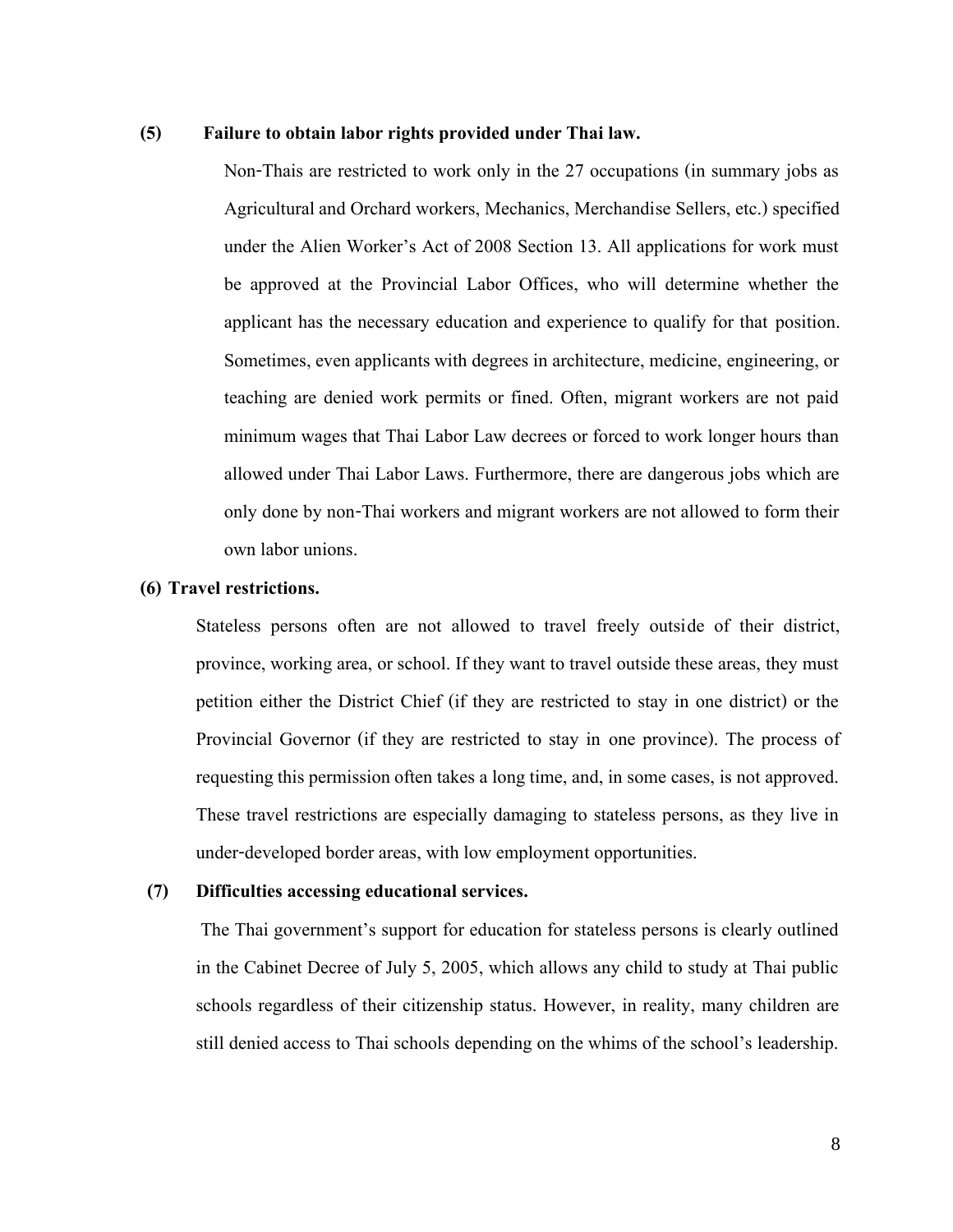Furthermore, tuition costs are often greater for non-Thais and scholarship assistance is often only available for Thai citizens.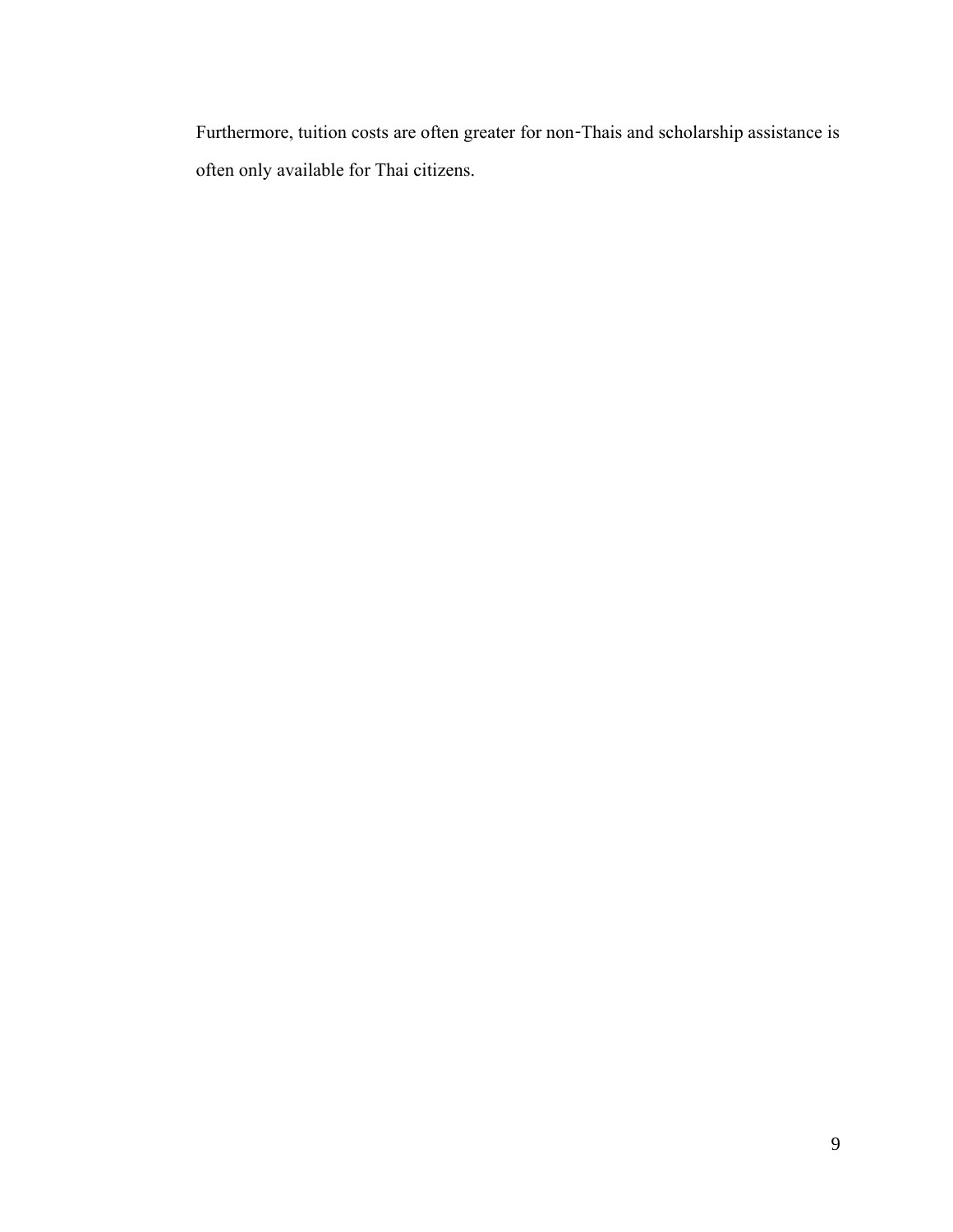## **Chapter1**

## **Stateless Children Protection Project Overview**

Stateless Children Protection Project Overview (SCPP) is created from 7 different NGOs in 5 provinces in northern Thailand who have long experience working on people's rights and status directly and indirectly. Even though each organization works in different issue such as the issue of women and children rights or human trafficking but they found that the target groups and communities they work with are facing the status problem which lead to others problem.

SCPP partners are;

- 1. Child Trafficking Watch Thailand (CTWT), Chiang Mai
- 2. Development Center for Children and Community Network, Mae Hong Son and Tak
- 3. GABFAI Community Theatre Group, Chiang Mai
- 4. Hill Area and Community Development Foundation Chiang Rai
- 5. Mirror Foundation, Chiang Rai
- 6. Baan Sang Mai Project, Chiang Rai
- 7. Community Rights Organization, Phayao

## **SCPP's Vision**:

Protection of stateless children and their families included disable people in target communities and to ensure that they are surveyed into registration process in order to obtain the status with legal mechanism.

## **Project Objective**

5,000 children attain citizenship and 20,000 others children are enteredinto the registration process and be protected their rights. Besides these interventions, the project will assist at least 84,100 stateless children from 240 communities, community members and 300 disable people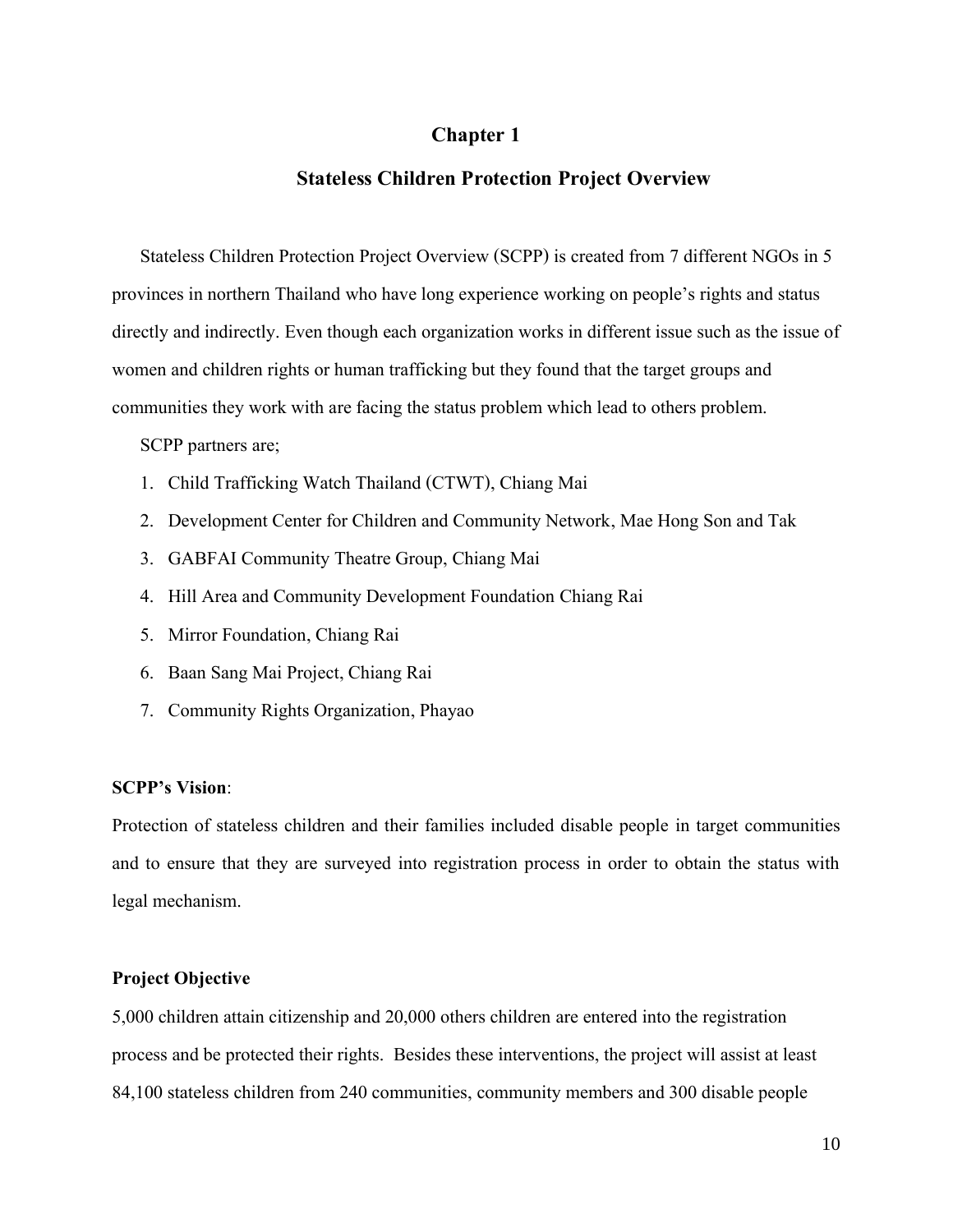## **Target areas**

| Province           | <b>No. of District</b> | District name                                                                                                |
|--------------------|------------------------|--------------------------------------------------------------------------------------------------------------|
| Chiang Mai         | 5                      | Muang, Wienghang, Mae Ai, Mae Taeng, Fang                                                                    |
| Chiang Rai         | 9                      | Muang, Mae Chan, Mae Faluang, Chiang Khong,<br>Chiang Saen, Mae Suay, Mae Sai, , Wieng Pa Pao,<br>Wieng kaen |
| Phayao             | 3                      | Chiang Kham, Pong, Phusang                                                                                   |
| Mae Hong Son       |                        | Mae Sarieng, Sob Moei, Tha Song Yang                                                                         |
| Tak                | 3                      |                                                                                                              |
| <b>5 Provinces</b> | 20                     | <b>20 Districts</b>                                                                                          |

## **Project Activities**

**3.2.1. Developing the Database and Information System;** To develop the program and database as the tool to promote and support stateless people together to analyze, gathering and manage rights and status problems. Pilot communities have follow up and management's plan with participation based.

The activities includes; 1) SCPP publicized website 2) Develop the survey form to collect the data from the target areas 3) Established the database program 4) Conduct the data base program training 5) Survey and gathering the information 6) Establish the pilot database in the target area

**3.2.2. Policy Advocacy;** To follow up the laws that abused the children's rights (Nationality laws, article 7/2), lessen Corruption level, advocate for policy change and enforcement to protect rights of stateless persons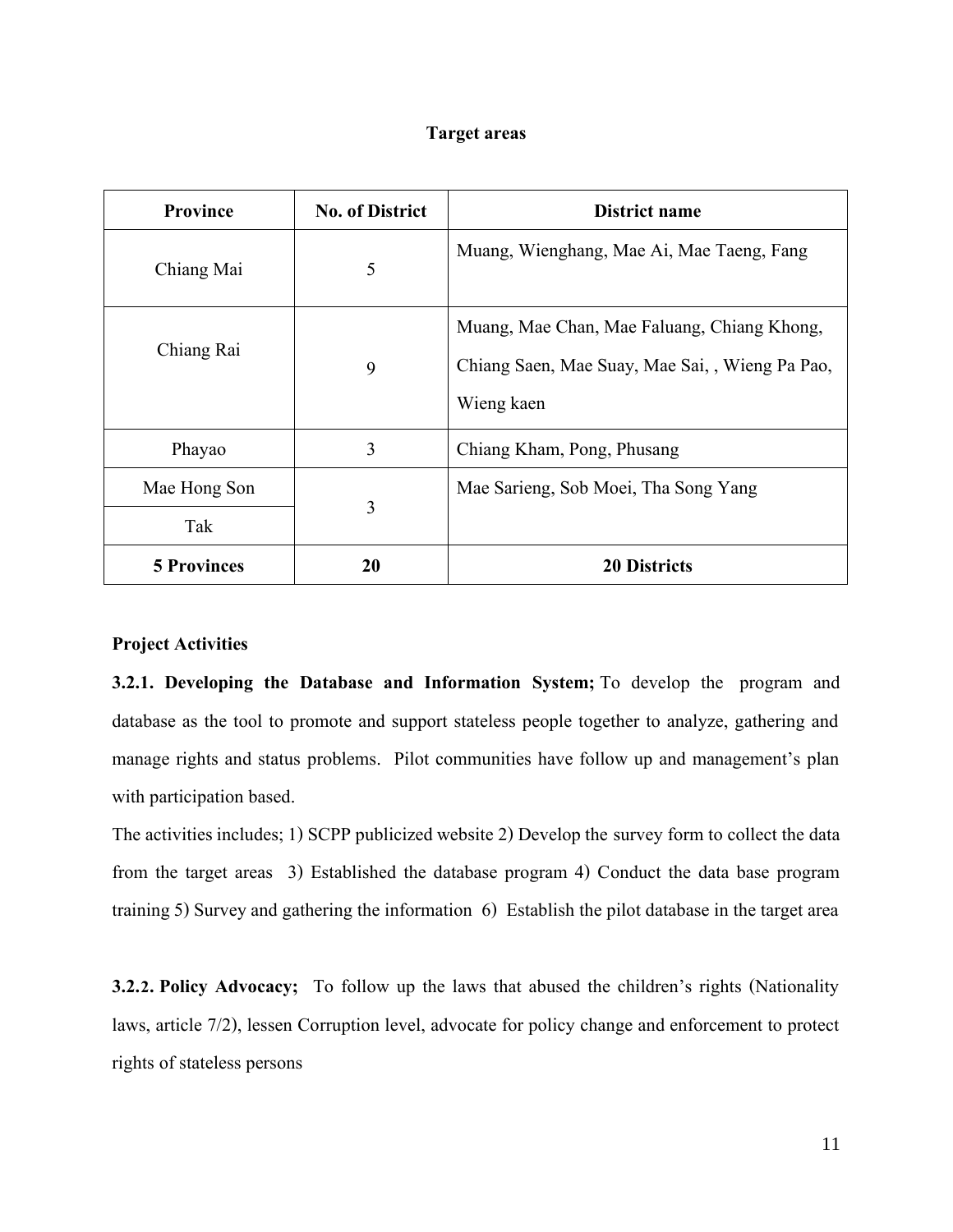The activities include; 1) Conduct meeting to gathering the situation of the target area 2) Gathering and analyze the case study 3) Public forum at the provincial level to follow up the law enforcement

3) Conduct regional meetings

**3.2.3. Legal Assistance and Protection;** To promote stateless children participation to protect their own rights and manage their problems, to communicate about their problem with the society, to establish the social mechanism on stateless children protection in Thailand.

Activities included; 1) establish and implement the legal clinics 2) conduct the mobile classroom on stateless people's rights such as health and education 3) Conduct the community volunteer training 2 times. 4) Conduct workshop once a year

**3.2.4. Media Campaign;** To disseminate the knowledge through community theatre, working manual and booklet

Activities included; 1) Produce the working manual 2) Produce the Booklet 3) Produce the DVD 5) Train and conduct the community theatre groups.

**3.2.5. Institutional Development;** To strengthening the capacity of the project staffs, to share experiences and lesson learned and find the solution together in both network and field work level, adapt and use what they learn in their working areas

Activities includes; 1) SCPP staff meeting (4 times a year) 2) Capacity building workshop (twice a year) 3) Study trip 4) Participatory Evaluation to have the lesson learn about networking, participation, responsibility, worthiness and management with rule of law, morality and transparency.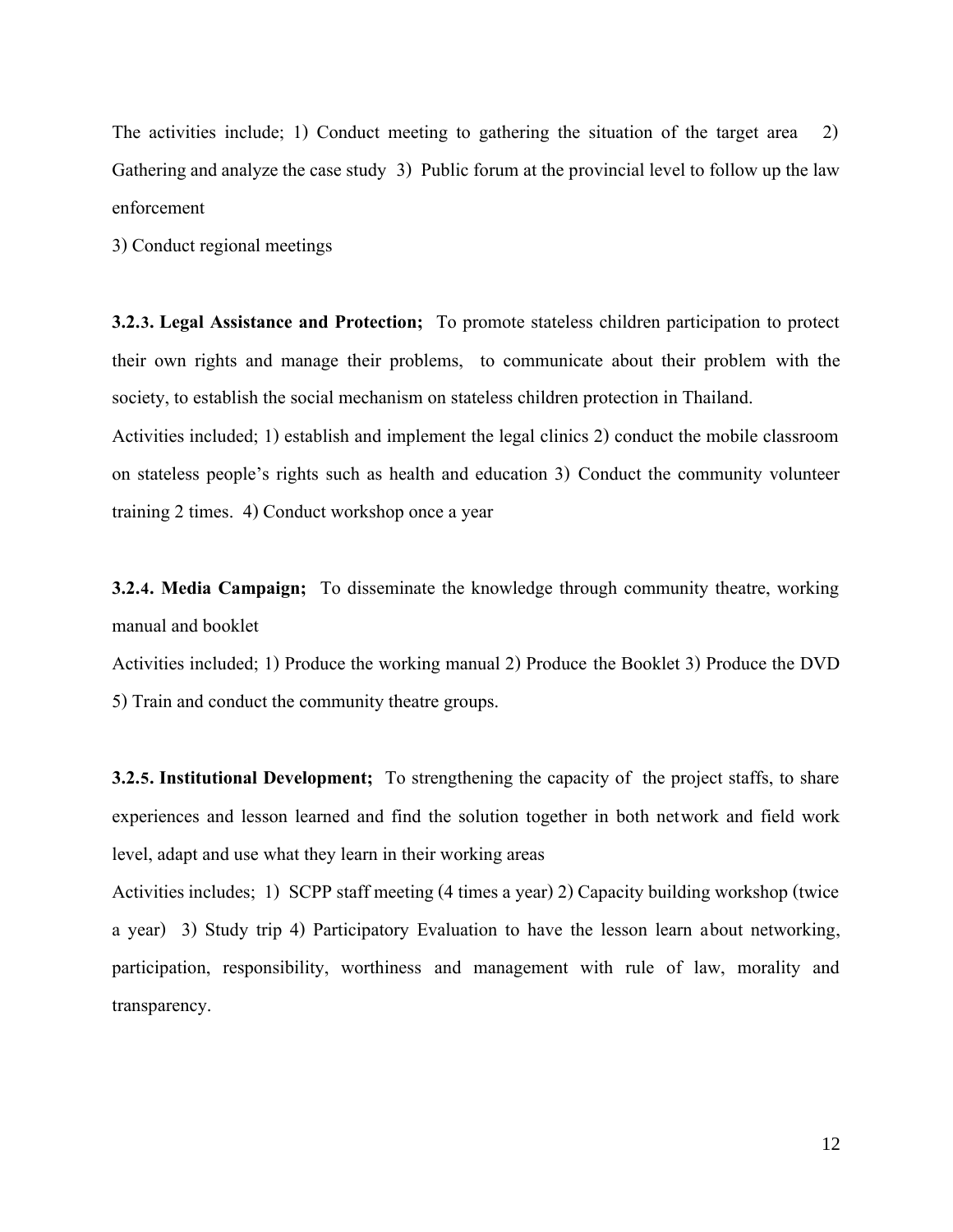## **Chapter2**

## **Evaluation methodology**

The evaluation team has applied an evaluation approach called "empowering evaluation" using the 10 following principles:

- 1) aiming to develop and raise the working standards
- 2) give stakeholders a sense of ownership towards the evaluation process
- 3) ensure participation of stakeholders on every level
- 4) creating a democratic and participatory evaluation process
- 5) develop equity and fairness
- 6) value knowledge of staff and qualitative knowledge
- 7) base the strategy on evidence based information
- 8) acknowledge the importance of capacity building for project stakeholders
- 9) develop the organization to focus on education and learning
- 10) ensure all parties responsibility towards the process and the operation outcome

In summary the evaluation hopes to provide members of organizations and networks with applicable knowledge that will increase the potency of their work and lead to the accomplishment of goals. It will bring about beneficial change for the organizations and networks as well as for the society.

#### **1. Evaluation objectives**

- 1.1 to evaluate the work of the past 1 year and 6 month in order to adapt future work
- 1.2 to analyze and review the overall project
- 1.3 to identify lessons learned using an empowering approach, in order to create a mutual learning process for the evaluators and the working team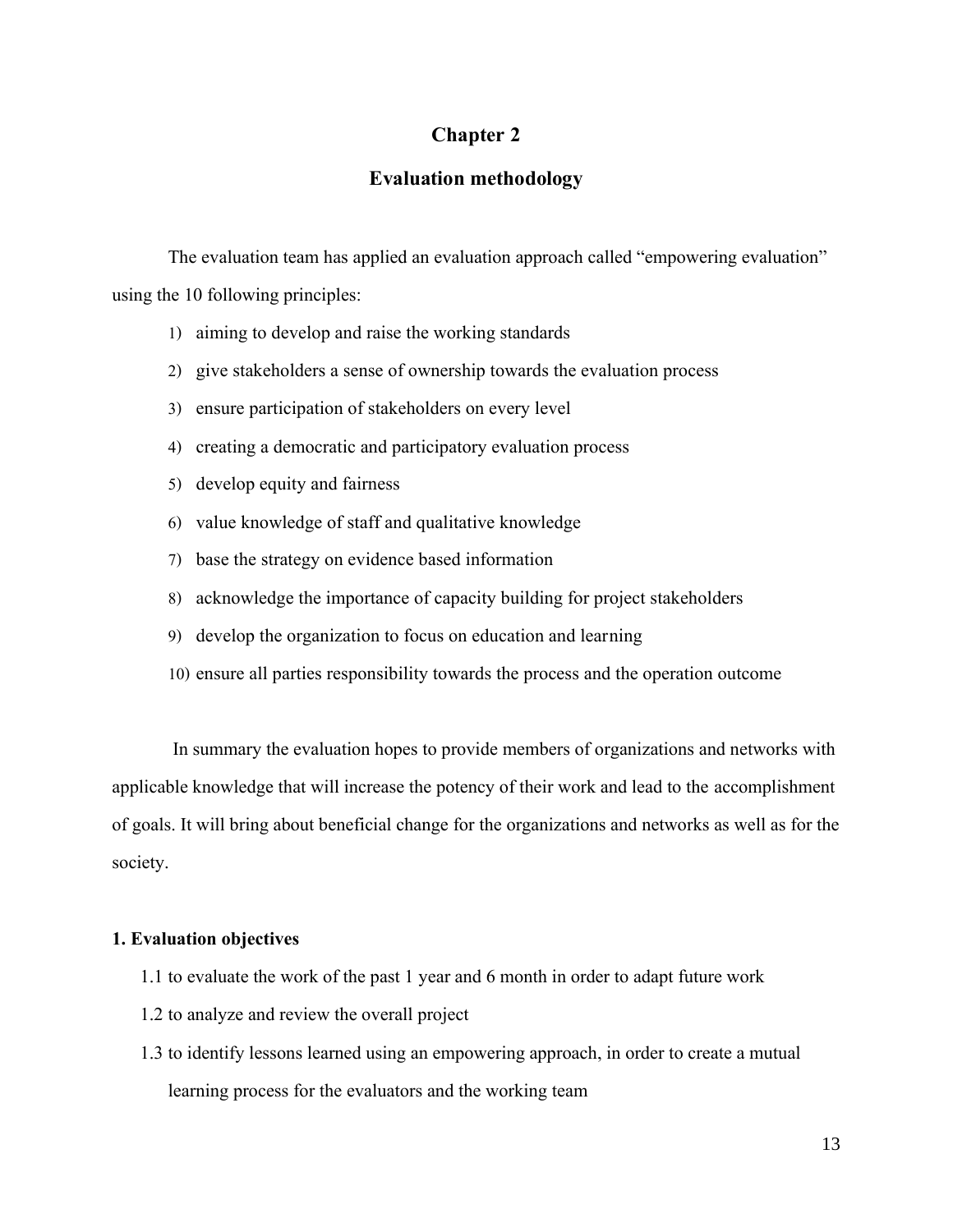1.4 to analyze and define the future direction of the work

## **2. Evaluation framework**

- 2.1 field-based
- 2.2 based on issues and contents of project activities

## **3. Evaluation characteristics**

The evaluation of project results of the project on rights protection for stateless children and children without nationality was done in a participatory way, using SWOT analysis and empowerment. It consists of 3 stages as follows:

## **3.1 Selection of input factors**

The proposal includes looking at the process of project initiation. Here the evaluation will examine the underlying concepts of defining goals, target groups, timeline, budget, media and different documents and handbooks.

## **3.2 Project output in two categories**

- 1) Project activities
- 2) Project beneficiaries

## **3.3 Outcome/impact**

1) According to indicators

2) According to the SWOT analysis

3) Collection of qualitative data from various groups, such as those suffering from the problem and the leaders in 7 areas, staff members and practitioners, board members

## **Methods**

1.1.Survey and review of project related documents addressing rights protection for stateless children and children without nationality in order to plan the evaluation process. This includes project progress reports and other relevant documents that provide insight about the working progress, visions, goals and indicators, the development of the movement on field level, impact of changes, etc.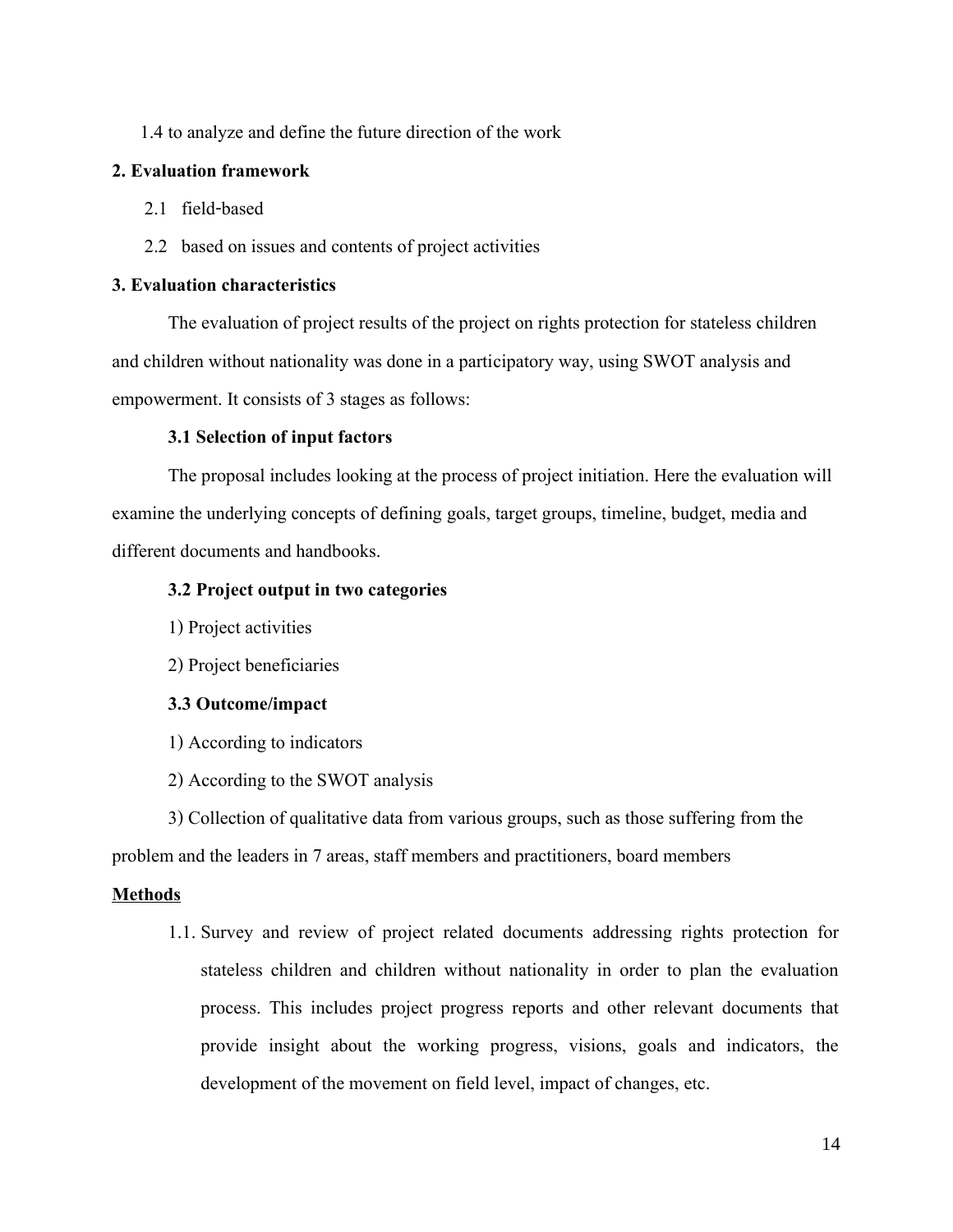- 1.2. Interview key persons, staff working on field level and representatives of the target communities of the project in order to gain an impression of the past work.
- 1.3. Organize a group discussion platform for representatives of the partner group networks by using the empowering evaluation process
- 1.4. Drafting evaluation report and submit it to project coordinators for correction of first draft
- 1.5.Presentation of draft report
- 1.6.Submission of final evaluation report

## 4. Expected evaluation outcome

- 4.1 Know the project outcomes of the past 1 year and 6 months
- 4.2 Evaluation results can be used to adjust work in the future

4.3 take lessons learned and use them for capacity building of the target group and the project working team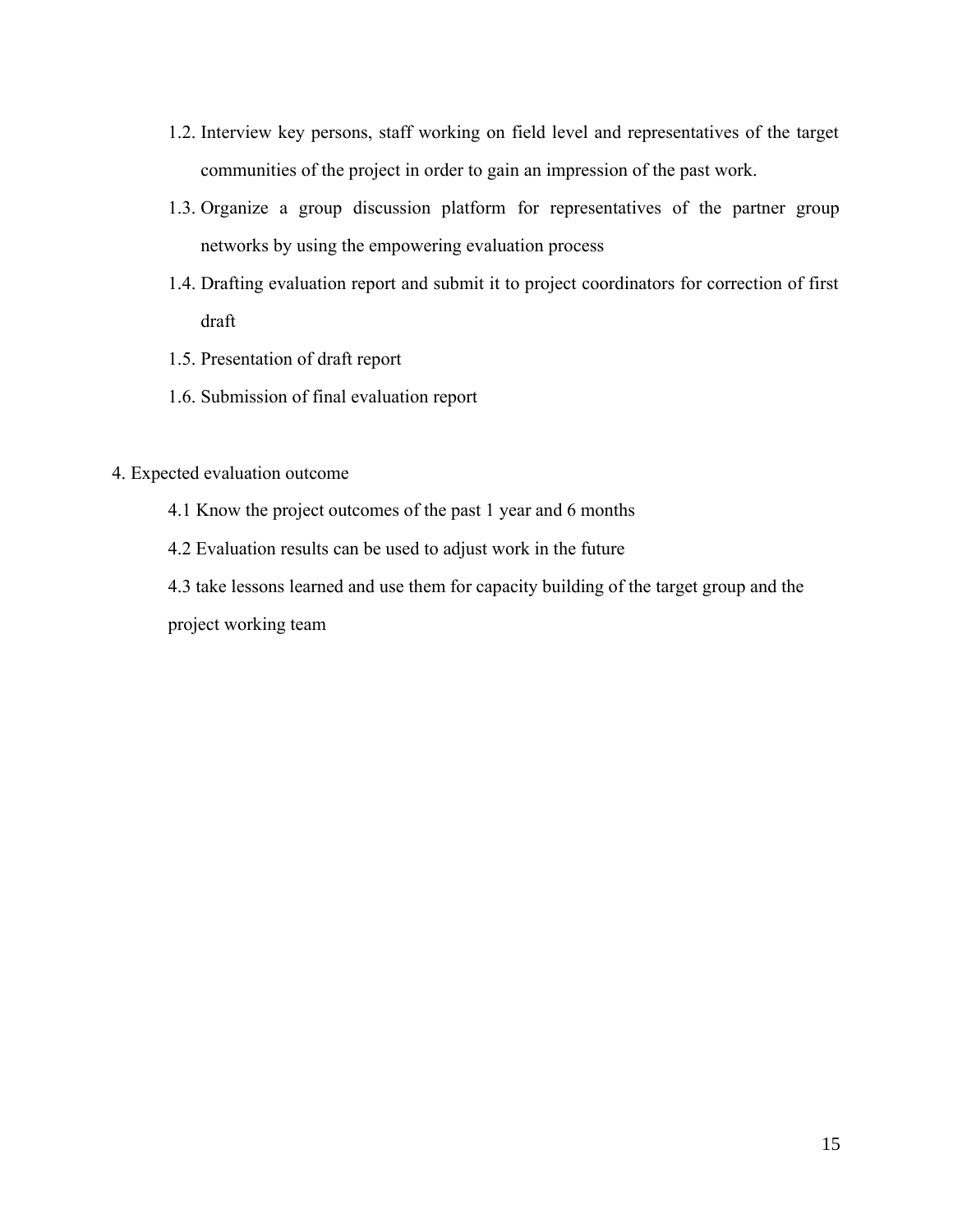## **Chapter 3**

## **Evaluation findings**

## **1. The Project in general**

#### **1.1 Overall picture of the project**

As mentioned in the introduction chapter that problems of status and rights of stateless and nationality-less people (especially children) were national policy structure problems, also were viewed by Thai state as national security related. From their work experience, almost every partner organization realized that solving problems of status and rights of stateless and nationality-less people could not be successful with only strategy of carrying out field work. The other important element was policy advocacy strategy which was heavily related, hard to separate and had strong effects to field work. Whenever there were changes in policies, those changes affected field work immediately.

#### **1.2 Project intensity**

## **(1) concepts**

Humanists working on protection of stateless and nationality-less people's rights have similar basic concepts. They all realized the injustice problem situations these people received in exercising their human rights. These people were stigmatized by general Thai as illegal immigrants, minority people, hilltribes or other vocabulary implying "others, not Thai". However, from these humanist groups' point of view, these people have "human dignity" and should be protected as indicated in human rights principles and the Constitution of the Kingdom of Thailand, B.E. 2550 (2007), as every Thai citizen. *Concepts of this humanist group were reflected in this project design which aimed at development of systems supporting and assisting stateless and national-less people to get their aspects of human rights protections with dignity.*

Basic concepts of the project were derived from partner organizations' (the ones joining alliances under the project) work experiences. They work intensively on rights of stateless and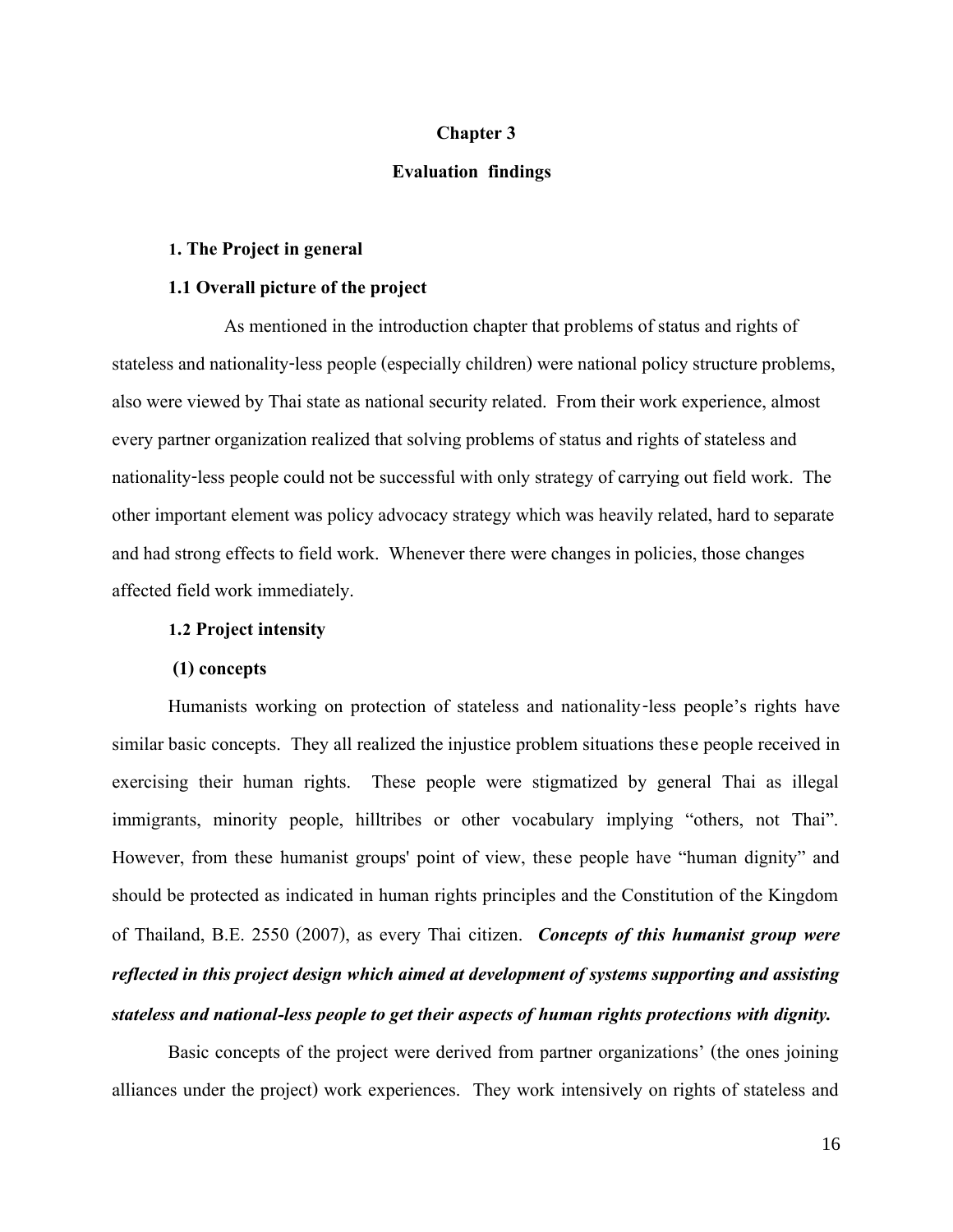nationality-less people continuously for quite a long period of time. They also work on almost every problem issues. After many meetings to discuss, analyze problem situations and synthesize work lessons-learned, they agreed to form a network *aiming at sharing skills and expertise to strengthen each other's weaknesses and empower strengths with hope that work effectiveness would be increased and led to project's goals.*

Working people agreed that there might be a bright future for the problem solutions since the Constitution of the Kingdom of Thailand, B.E. 2550 (2007) guaranteed "human dignity, rights, liberty and equality of the people should be protected" and Thailand was also the member state of Universal Declaration of Human Rights, a signatory to the Covenant on Civil and Political rights, Convention on the Rights of the Child, Convention on the Elimination of all Forms of Racial Discrimination and several other conventions. These mentioned above could be mechanisms used in work for solutions for status and rights of stateless and nationalityless people, even though preceding work on solutions faced a lot of obstacles, especially at field work level.

#### **(2) project design**

This project was developed after several meetings of organizations working on rights protection for stateless and nationality-less people. It was result of the analysis and synthesis of lessonslearned of these organizations. Therefore, the project was designed for 3 major work areas which were (1) field work (2) policy advocacy and (3) media and campaign. Priority was set for the first two areas – field work and policy advocacy. The project included a. Database system development used as tools to collect and compile data of stateless and nationality-less people systematically and the data itself could be used as references when dealing with government agencies, b. Legal assistance. The project organized mobile legal classes in communities to build up comprehension and realization of own rights among problem owners. There were also legal clinics at district level with lawyers and staff providing advices. C. capability building for staff including volunteers recruited from target groups. The second priority but also important was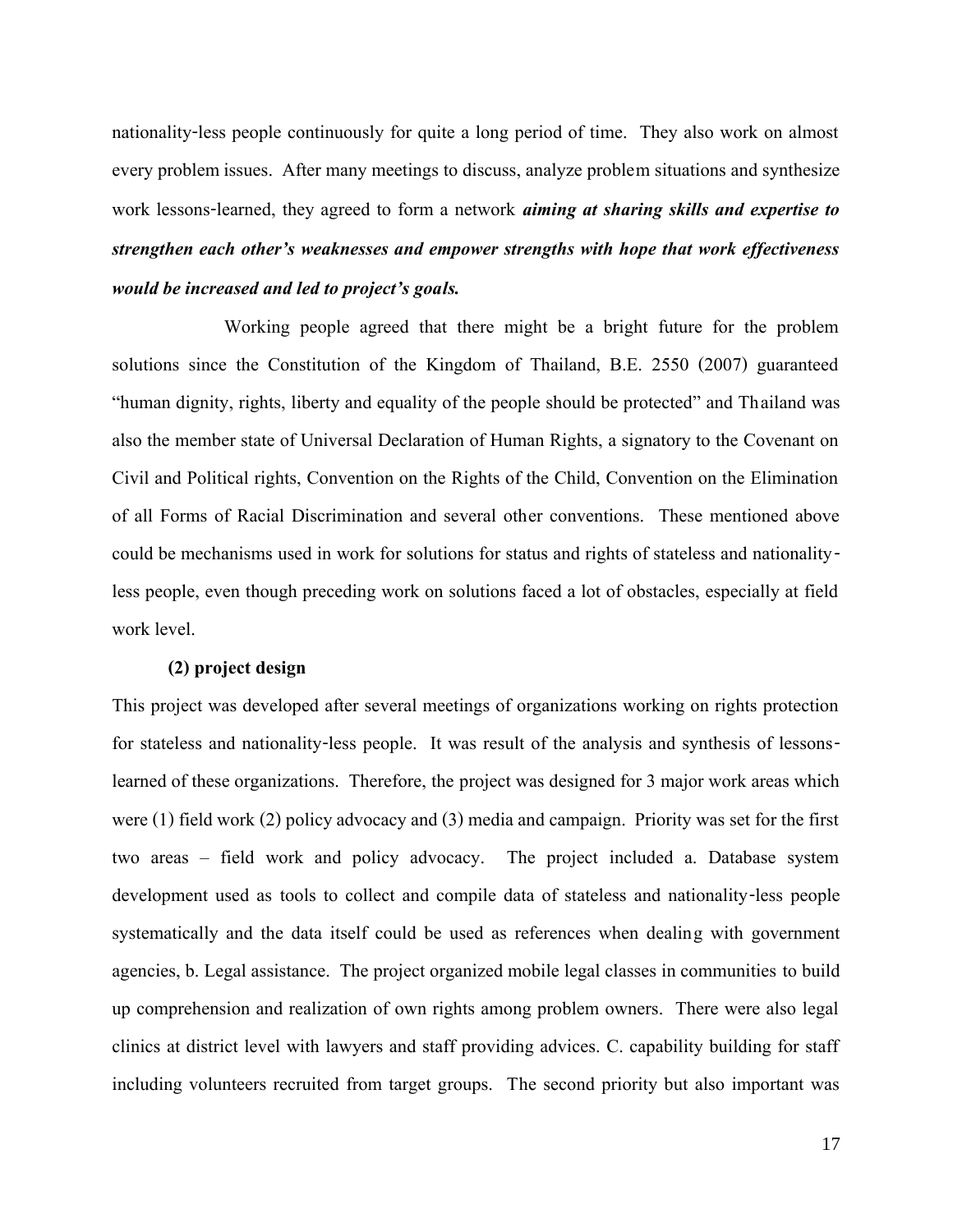policy advocacy because all designed activities were public platforms and academic seminars. These platforms were necessary because they were used as open channel and spaces for stateless and nationality-less people to publicize own problems and used as platforms for brainstorming solutions. The lowest priority was media and campaign but designed activities, especially community theatres, could be used as tools to build up understanding on stateless and nationalityless people issues, especially children, among public and target groups.

## **(3) Supportive factors/obstacles**

The project was developed while the government was implementing "solutions for individuals with problems of status and rights strategy" as indicated in cabinet's resolution dated 18 January 2005. The major concept under this strategy aiming to solve stateless and nationality-less problem was "applying the new concept of national security problems – consider balances between basic human rights and national security". From interviews with project committee, it was found that major activities of this strategy were survey, set and development of individuals' status. The first step was survey of stateless people which their data history would be registered. Then they would be given 13 digits ID numbers indicating their status as "people without civil registration status" (people holding ID cards starting with 0). The significant legal implication of these individuals' records in civil registration of Department of Local Administration was these people were no longer "stateless" but they still maintained "alien" status in Thailand. According to field work experiences of the organizations, survey and individuals' history registrations process were slow. Besides, children in educational institutions were not included in the surveys so their personal data was not recorded for history registration and ID cards. These 3 surveys within 2 years caused a lot of confusion among target groups. In many areas, there were still numbers of people without documents proving their statuses due to geographical obstacles and remote areas.

While exercising strategy of solving individuals' status and rights problems, a strategy to assure basic rights for people with status and rights problems were applied as followed.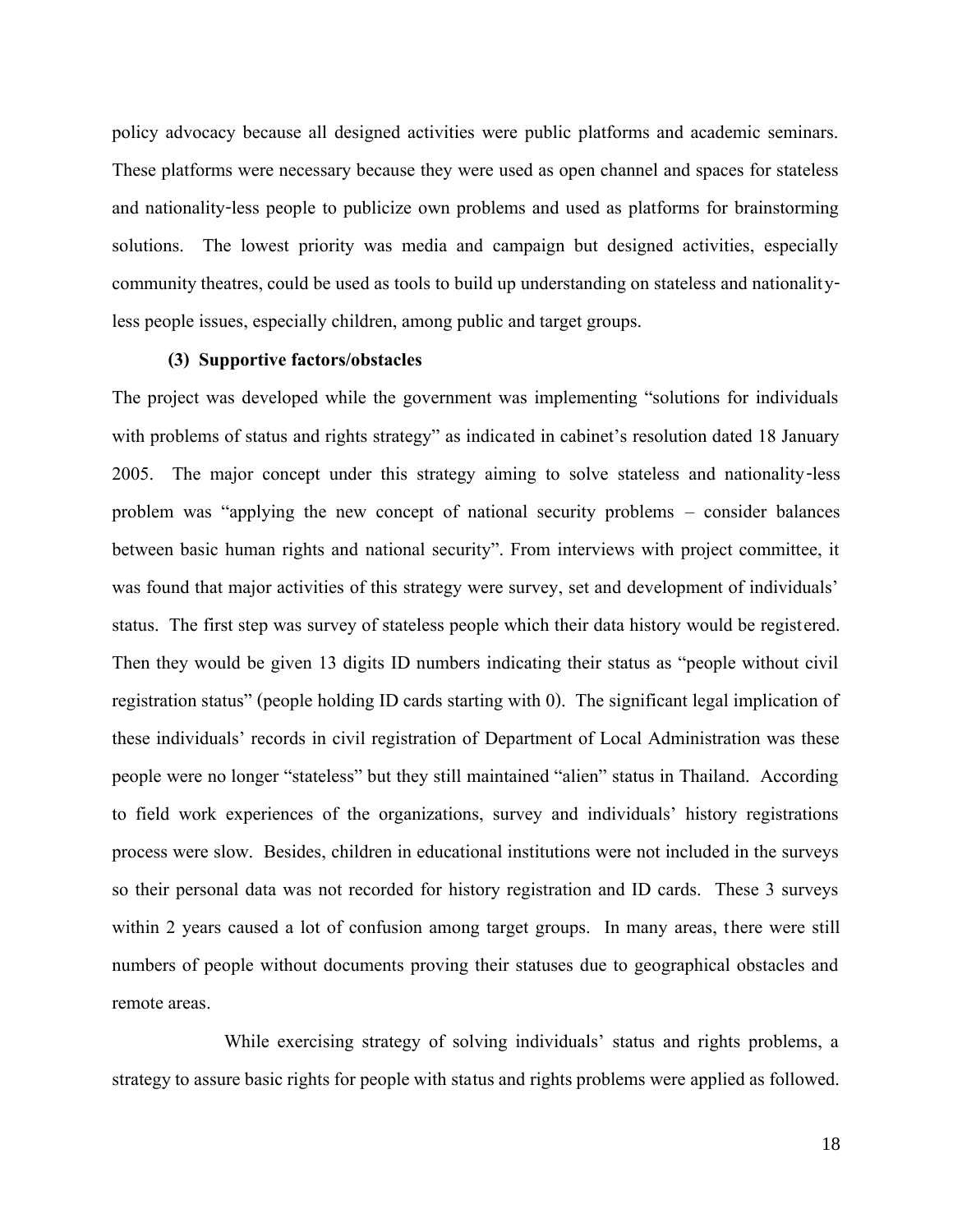1) People who registered with state registration agencies but not yet acquired appropriate legal status or those whose applications for status were in the investigation process or state was in the process of setting policies concerning the issue - all relevant state agencies assure these people receive basic rights for survival. 2) People whose names were not registered in the state survey system . Initially, these people deserved to get basic rights in accordance with human rights principles. They would be sent to home country when there was clear evidence of native habitat. Cases that could not return to their home country or were during the process of identifying status or coordinating with home country for investigation of status and native habitat would receive basic rights as cases in #1.

There were some observations concerning implementations under strategy of basic rights provision for people with status problems. Only some rights were applied into practice, such as, rights to education (cabinet resolution on 5 July 2005 and regulation of Ministry of Education of 2005 on evidences, birthdates for enrollment of children in educational institutes: education has to be provided for people without civil registration or Thai nationality). However, the problems stills occurred due to negligence of people with status problems and relevant agencies, as well as, negative attitudes of law enforcers in relevant agencies. Later on, Ministry of Interior appointed habitat status for people with status problems and permitted them to travel out of the designated areas as requested. However, other basic rights, for example, rights to heath security and work, were not yet granted.

The mentioned strategy supported solutions for stateless problems but bringing it into practices was ineffective, slow and there were corruptions at field level. However, implementations under the strategy brought a clear direction to solutions. It at least could solve "stateless people" problems even though solutions for "nationality-less people" were still in doubt.

Unfortunately, before the project starting date (1 January 2011), the cabinet under the government led by Mr. Abhisit Vejjajiva considered proposal from National Security Council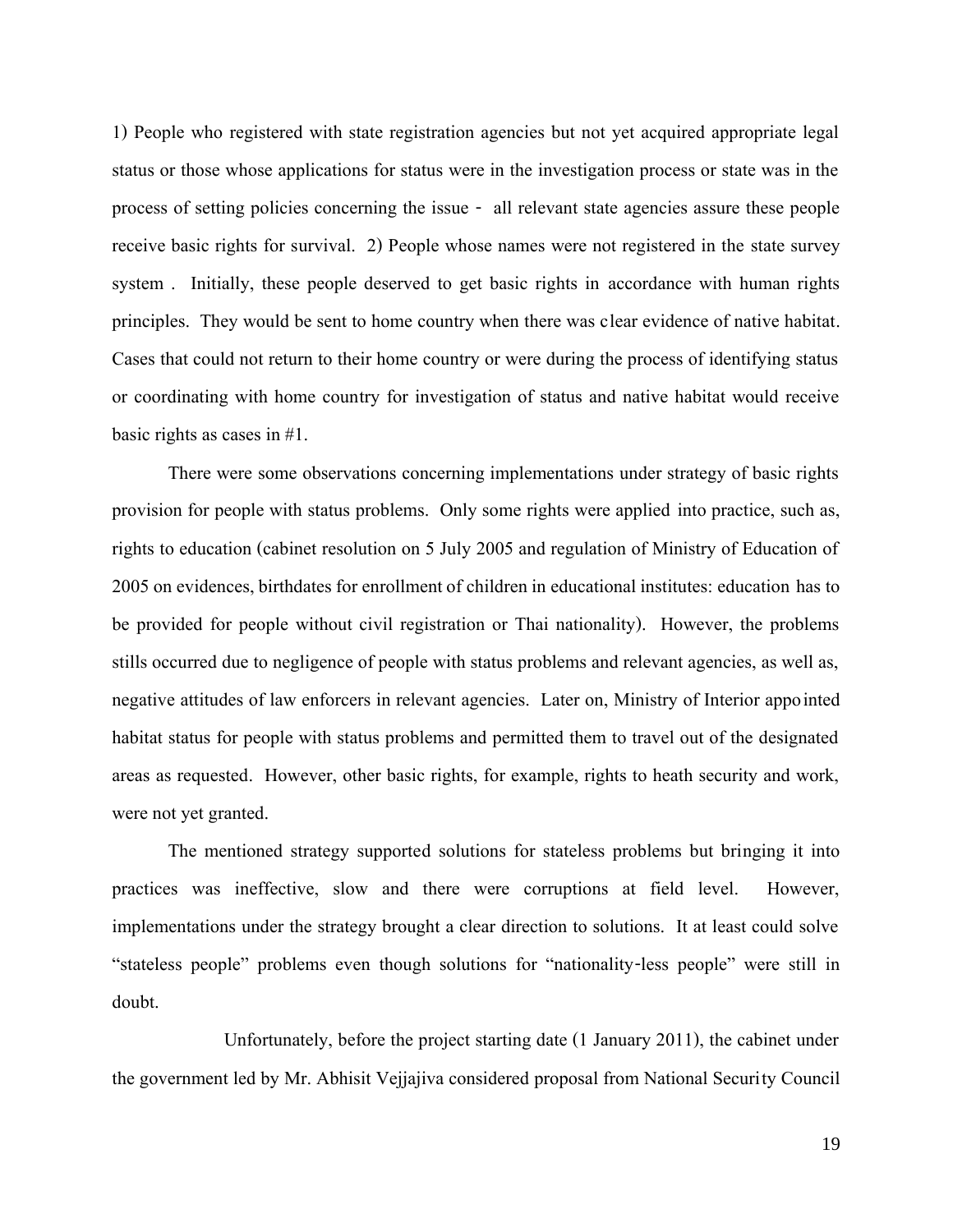dated 7 December 2010 urging the cancellation of former solution guidelines for 14 groups of people with status problems. The purpose of the cancellation was to set new common set of standard guidelines and criteria. The cabinet agreed with the proposal which resulted in cancellation of all previous guidelines and criteria. All government officials at field level could not continue the registration process, investigation of applications for status or other implementations to solve problems, especially submission of application to prove nationality and application for nationality in accordance with Nationality Act 1965 ( $4<sup>th</sup>$  revision in 1968) article 7 bis. New criteria and guidelines were needed for further implementation at field level which caused delays in the process.

If we examined project concepts and set expected outcome, it could be summarized that the project was designed with moderate **intensity.**

#### **1.3 Compatibility**

The project design was based on lesson-learned of the project staffs. They knew and analyzed causes of the problems - factors, conditions, such as, data to prove target groups' status, state policies, lack of understanding or social bias towards target groups, etc. Therefore, project activities were designed to support the implementation of the project in every level – training for knowledge provision on basic rights, rights to status and other rights through mobile legal classes/outreach program. There were also legal clinics providing advices which evaluator valued them an important activity in the long-term. The reason behind it was that supporting problem owners themselves to develop their skills, capabilities and participate in project activities provided them opportunities to solve their own problems. The other activity was policy advocacy which was done through public platforms and meetings with other agencies aiming at raising discussions, exchanges and seeking solutions for policy changes proposing to state agencies. Even though we could not expect immediate or easy changes from this activity, it was still indispensable in reaching project purposes. Media and public campaign was similar to policy advocacy. It was compatible, relevant and necessary for working to reach solutions because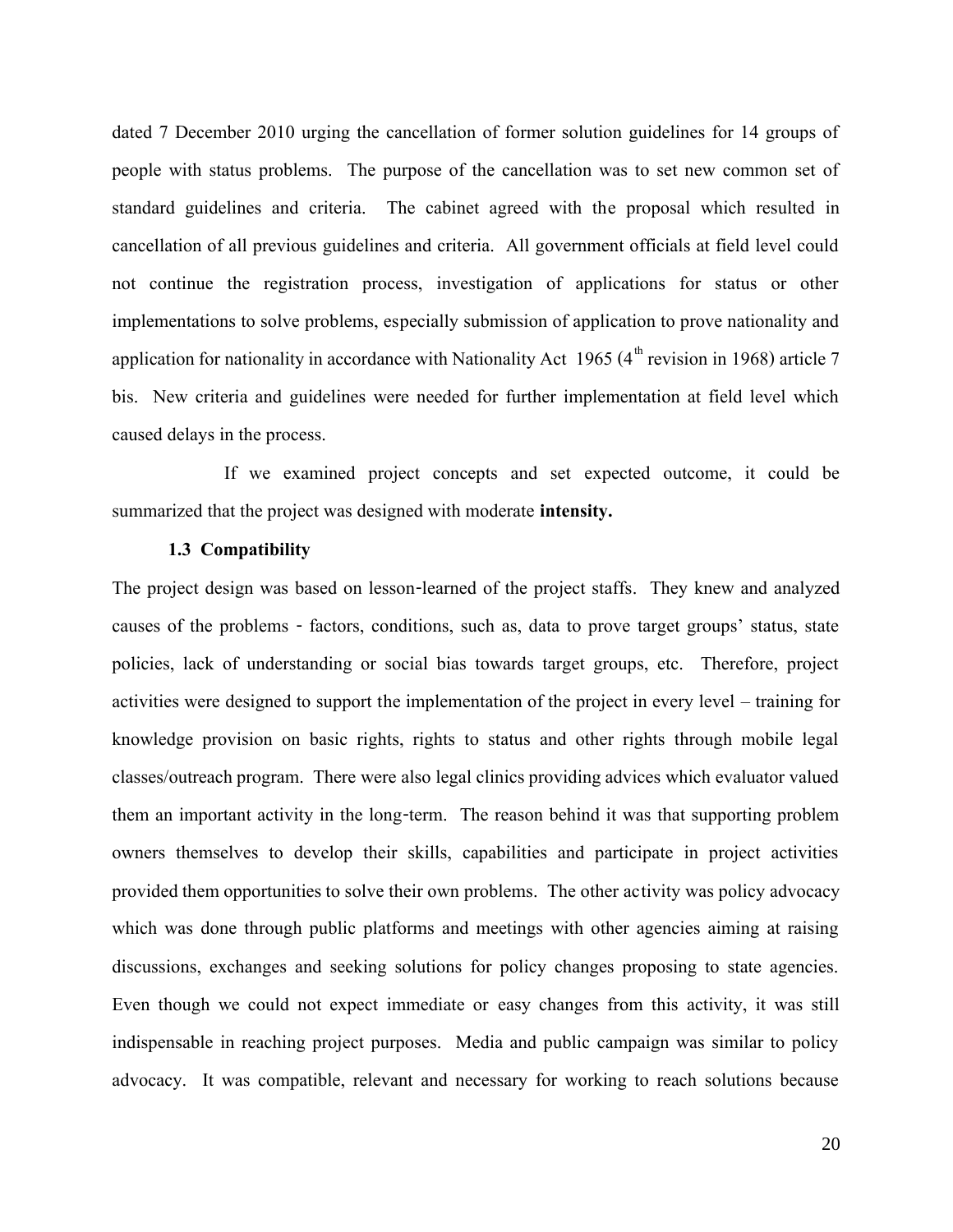positive public attitudes towards the issue was needed in movement for long term solutions and public opinions were significant factor acting as supportive drive in pressing for policy changes.

## **1.4 Feasibility**

When we examined project purposes, vision, objectives and implementation, it was obvious that they were clearly stated, heading to the same direction as the ones of project partners. So it could be stated that the project had possibility. Besides the reason mentioned above, the project itself was the expansion of work on people with status problems that network partners had intensive experiences. This was the important and firm base that created feasibility of the project. Administration structure of the project also strongly supported participation, sharing and assistances among network members to reach the project goals and objectives. There were sometimes changes in staff/personnel but they were only temporary. Problems were solved by adjustment of roles and responsibilities among project committee members to continue running project implementation according to plans.

Evaluator felt that the project in general had high level of feasibility in terms of project design. However, implementation to reach goals still needed working people's potentials/capabilities - adequate knowledge and work skills/experiences. Recruiting suitable personnel or empowering existing staff to increase their levels of work potentials was needed. The project was designed to handle this issue by organizing capacity building for staff through training and meetings. The activities allowed personnel to review and evaluate their work, exchange, share and learn from each other. All these mentioned above revealed prudence in project design that ensured the implementation and movement of the project.

In conclusion, evaluator felt that there was high level of feasibility of the project considered from analysis of project design.

#### **1.5 Program Outcomes/Goal**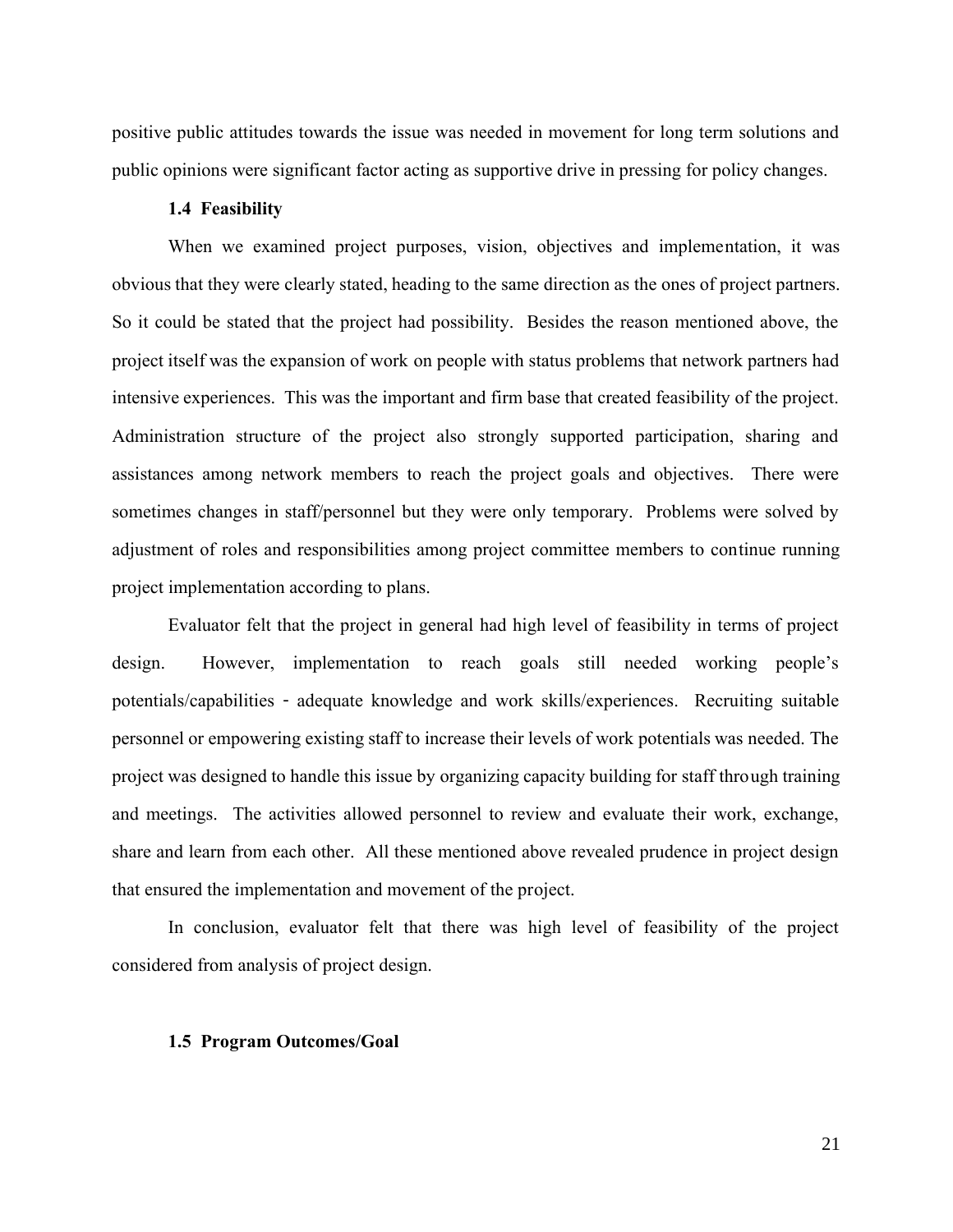Goals the project wanted to achieve stated in the project vision were *"Stateless, nationality-less people and people with disabilities, are included in the registration survey, registered in civil registration, receive rights protections in accordance with status they are assigned. This will lead to further procedure for legitimate status."* **The project identified target groups they would be working with as followed***"Children and youths from ethnic groups who are stateless and nationality-less (55% are females) with total number of 25,000. 5,000 will acquire nationality and 20,000 will be registered and in the investigation process to acquire nationality. Due to integrative nature of the project, people with disabilities were included in the target groups. (Extended target groups: 84,100 target groups' families and directly relevant people from 240 ethnic communities in northern Thailand.*) Project results/outcomes were stated in terms of quantitative clearly – specified number and people. This would make the evaluation of project efficiency clear. There was also qualitative expected outcomes – besides being registered and in the process of investigation for nationality, people with status problems should receive rights protections according to their status.

Project expected results and goals were based on partner organizations' works on status problems in their 20 target districts of 5 provinces in northern Thailand (Chiangmai, Chiangrai, Phayao, Mae Hong Son and Tak). In evaluator's opinion, the number of target groups which were 25,000 people was not too high or too difficult to reach after project implementation. Also from interviews with project committee, it was found that the number was based on the number of target groups that partners were working on. In other words, target groups were clearly identified before the project started.

Stating quantitative outcomes and goals in forms of target numbers made it challenging and high dependency on people responsible for the project to have visions, experiences and capabilities in various aspects. Implementation to ensure that 25,000 stateless and nationality-less children and youths from ethnic groups were registered into the investigation process for nationality acquirement depended on various factors. Factors affecting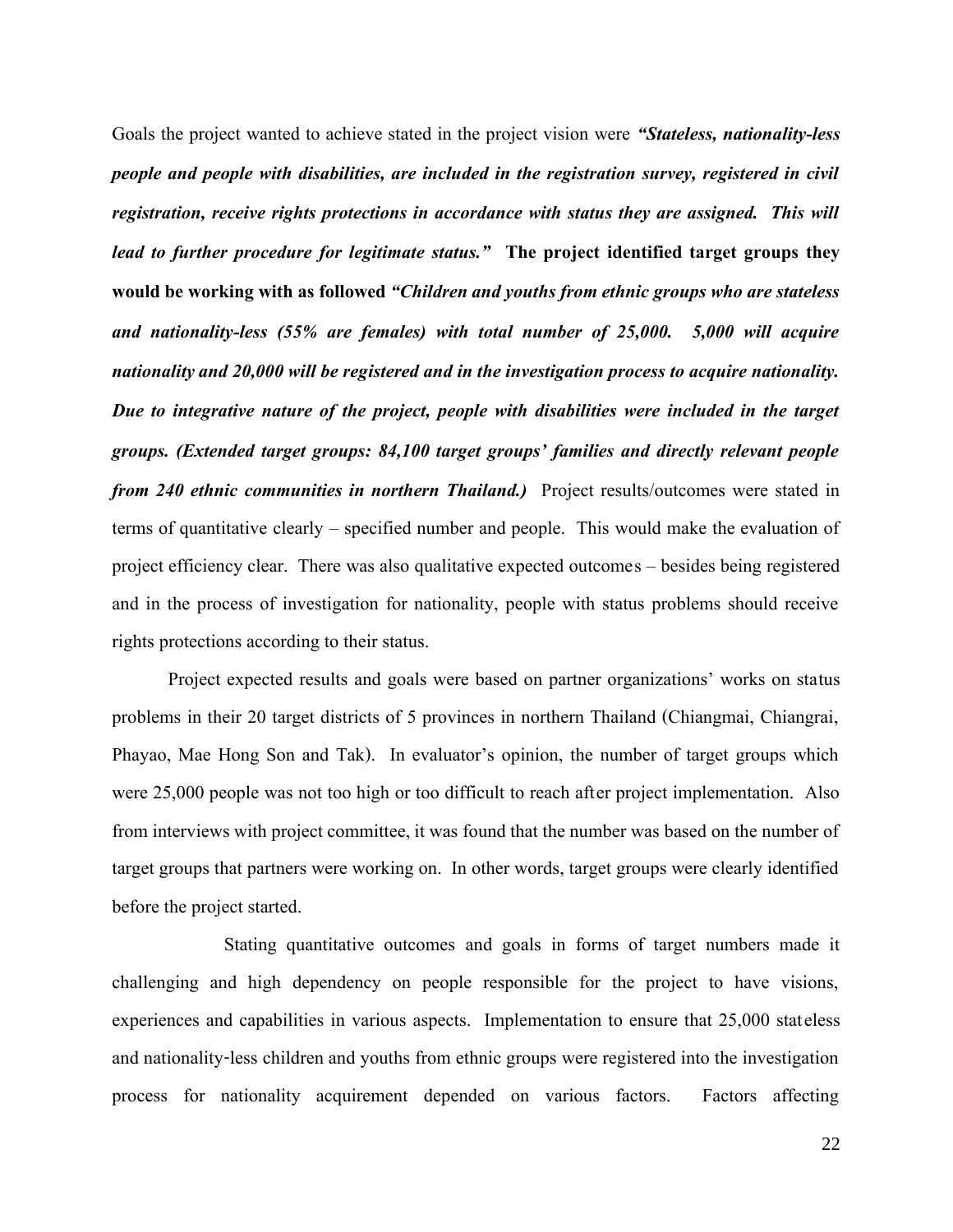accomplishments of the project were not only from project implementation. Other factors were from state agencies which the project had to work closely with, the work concerned laws, policies and state implementation. It was widely known that convincing state agencies to realize the importance of solutions was not that easy.

## **1.6 Remarks for project review**

(1) Project concepts that network partners used as base to analyze problem situations and solutions were from the concepts of rights certified by the Constitution of the Kingdom of Thailand, B.E. 2550 and Universal Declaration of Human Rights, International Covenant, International Convention and other conventions that Thailand were state members. In evaluator's opinion, these concepts were important and should be used as basis for designing movement to solve problems. On the other hand, we had to admit that in the past Thai government did not really accept or applied these international covenants/conventions into practice in the country. Even the constitution of the country could not be applied into practices, especially the area of civil rights and freedom. The reason was the enforced laws were not changed to match the Constitution. The old laws had been enacted/enforced and used as references by state agencies. **Evaluator thought that the project should give high priority to analysis of problems in terms of legal structure. Deep, broad and clear analysis would provide clearer visions for solutions, opportunities and risks of various aspects and if there were conflicts during implementation, there would be tools or mechanisms available for reaching solutions.**

(2) The project's goals were set at the level of "all target groups were registered in the system and in the investigation process for status acquirement". Evaluator thought that the way expected outcomes and goals were set could not guarantee the problems of target groups would be solved or erased. There was no guarantee when the investigation process would be finished or whether their status would be certified. The project was not designed for these risks. Even though there was legal clinic activity, but it aimed at advice provision rather than legal assistances. **Evaluator proposed that legal clinic should be developed to reach the level of** 

23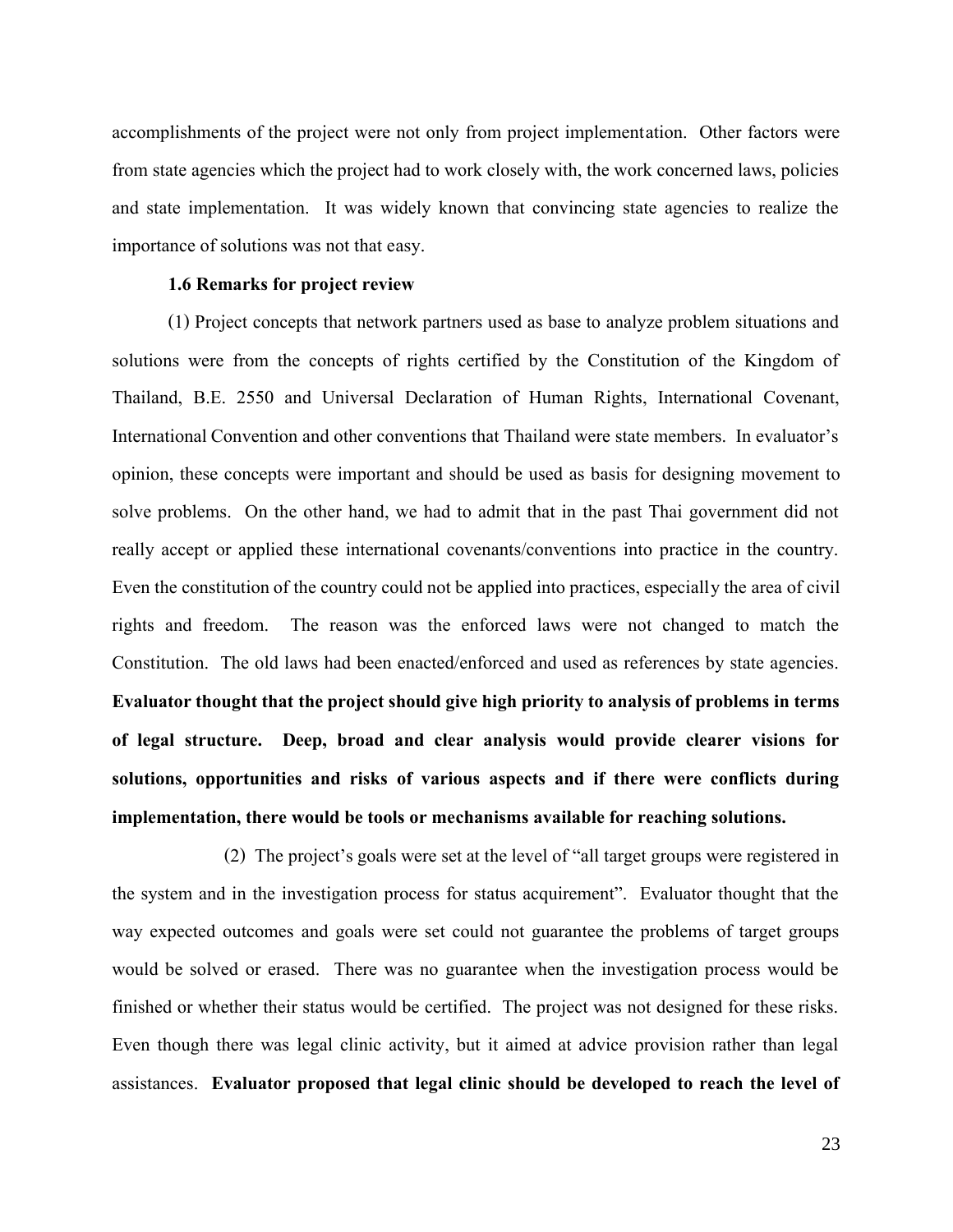**legal operation provision. Examples were the project might have to recruit lawyers, attorneys who could provide legal assistances or the project had to cooperate with Lawyers Council and other legal organizations.**

(3) By looking closely at the project vision stating that "to ensure stateless and nationality-less people receive rights protection" and project activities, it did not show how those activities would create rights protection mechanism. Relying on constitution and international conventions was not sufficient. **Therefore, evaluator thought that whenever there was project review, creation of rights protection mechanism should be taken into consideration**.

## **2. Results of participatory evaluation, SWOT analysis and empowerment lessonslearned**

Evaluator would like to summarize evaluation findings/results collected from participatory evaluation meetings and empowerment lessons-learned with project committee and field staff

## **2.1. Priority of activities**

The finding was committee members and field staff set high priority for different activities. The committee set "working people capability development" high priority. The reasons they gave were working people were significant for coordination with communities, state agencies and other networks; exchanges and learning could be used to develop these people so project objectives could be reached; they could empower new working generations so the work was passed on from generation to generation as well as build up good relationship within and among networks. The field staff set "legal assistance" high priority. The reasons for this choice were this activity assisted and reached target people with problems more than any other activities; it also enhanced learning on legal issues among target groups and its effect was the communities could collect and compile own basic data.

It could be clearly seen that these two groups set priority to different activities. Evaluator thought that from the committee's choice, it reflected lack of confidence in working people's potentials. The committee doubted field staff/working people could perform tasks to reach

24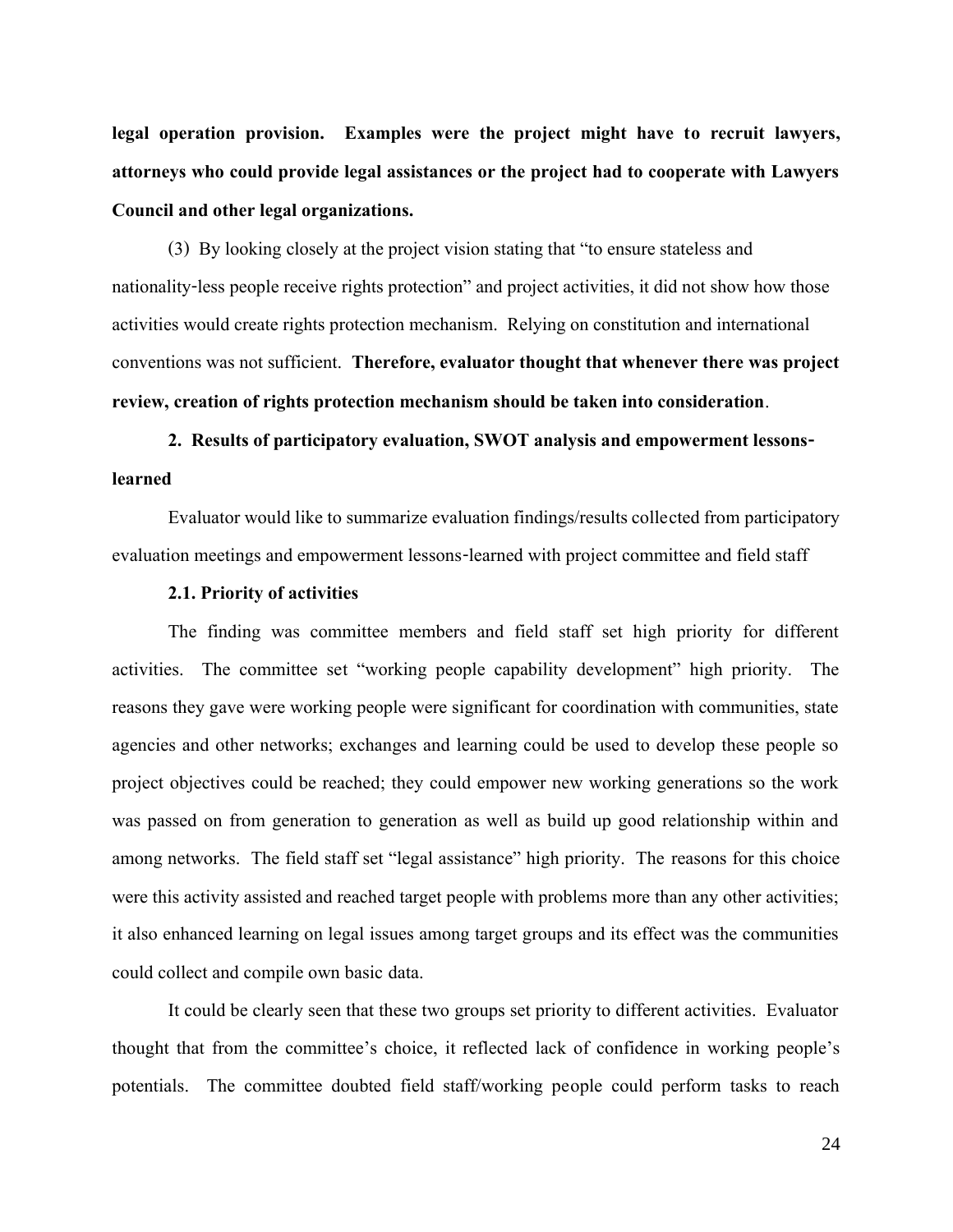project goals. This was the reason why capability building was organized periodically along the project period. Evaluator thought that it was appropriate because certain level of knowledge and expertise on these specific issues were necessary in project implementation in respond to the needs of target groups. On the other hand, the field staff set priority to "legal assistance" which showed their strong intention to assist target groups in solving problems in times their rights might be violated or they might be victims and the situations were emergencies needing high priority and intentions to work on.

Even though there were differences between these two groups' opinions, evaluator thought that reflections were not surprising and not conflicted with each other. On the other hand, it provided advantages/strengths to the project and it supported each other. The reasons were that if we look at committee's role who supervised project implementation and ensured project effectiveness and efficiency, it was not unusual if the committee thought field staff/working people was the highest priority. On field staff's side, their strong intension to work at local level to assist target group harmonized with committee's wishes that wanted them to work hard. What it needed was they had to listen to each other's needs and both activities had to be designed with care so they were harmonious and supported each other.

#### **1.2. Evaluation of activity accomplishment**

Finding was both committee and field staff rated "legal assistance" activity highest accomplishment. The committee's reason was legal clinic and mobile legal classes could respond each target case well even though it was not systematic yet, target groups were not confident to work alone and there were some limits conditions of field staff. The field staff's reason was legal clinic was successful, reached certain level of accomplishment in spite of inadequate numbers of personnel and lack of monitoring sessions.

Giving priority to "legal assistance" by both groups – committee and field staff showed that project implementations responded to the needs of target groups through this activity.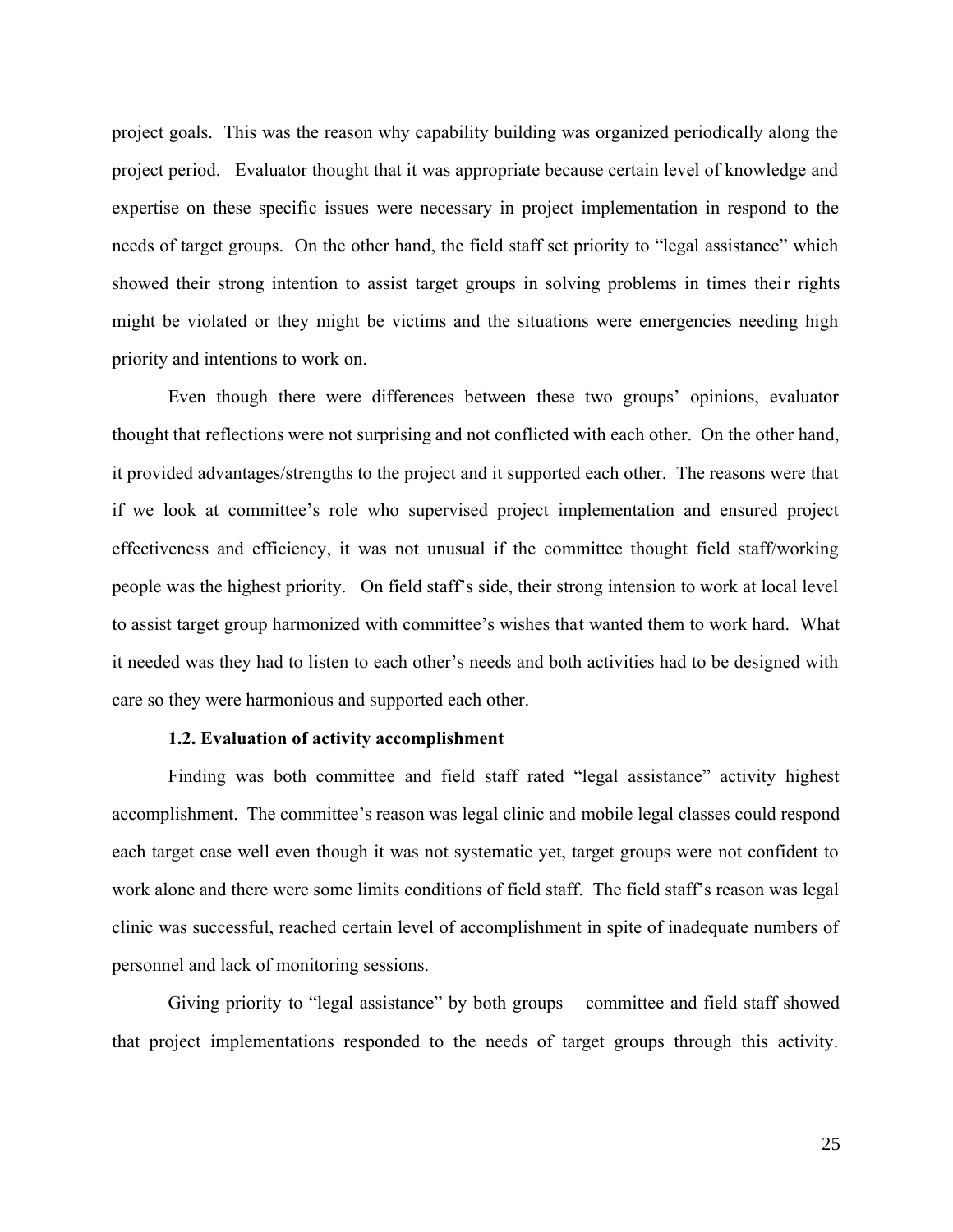Finding from interviews with target groups in many areas was that almost everyone thought that he benefited most from the project through this activity.

From findings mentioned above – committee set priority to "capability building for field staff/working people" but the highest accomplished activity was "legal assistance" which they also mentioned obstacles found in the activity. Obstacles were the activity was not systematic, lack of working people and monitoring, etc. It was obvious that if the committee paid more attention in this activity by organizing capability building for field staff, building up effective system, supporting field staff and organizing monitoring and evaluation periodically, this activity will create higher accomplishments, respond to the needs of target groups more effectively and efficiently.

## **1.2.SWOT analysis**

In SWOT analysis, evaluator assigned committee and field staff to choose 3 activities they thought were important and analyze the activities using SWOT grids. Both committee and field staff chose "legal assistance" and "policy advocacy" for analysis. Analysis results were as followed

| analysis          | reasons                                                                       |
|-------------------|-------------------------------------------------------------------------------|
| <b>Weaknesses</b> | 1. Database program for question aires was not complete.                      |
|                   | 2. Database system-software program could not be linked up.                   |
|                   | Working people still lacked comprehension, skills in filling out forms,<br>3. |
|                   | entering data and software program.                                           |
|                   | 4. Software programmer lacked knowledge in term of problem issues.            |
|                   | 5. Fixing problems in software program could not be done in time.             |
|                   | 6. There was not enough advertisement of the website.                         |
| <b>Strengths</b>  | 1. There were organizations working on IT.                                    |

**1.2.1. Database system development activity**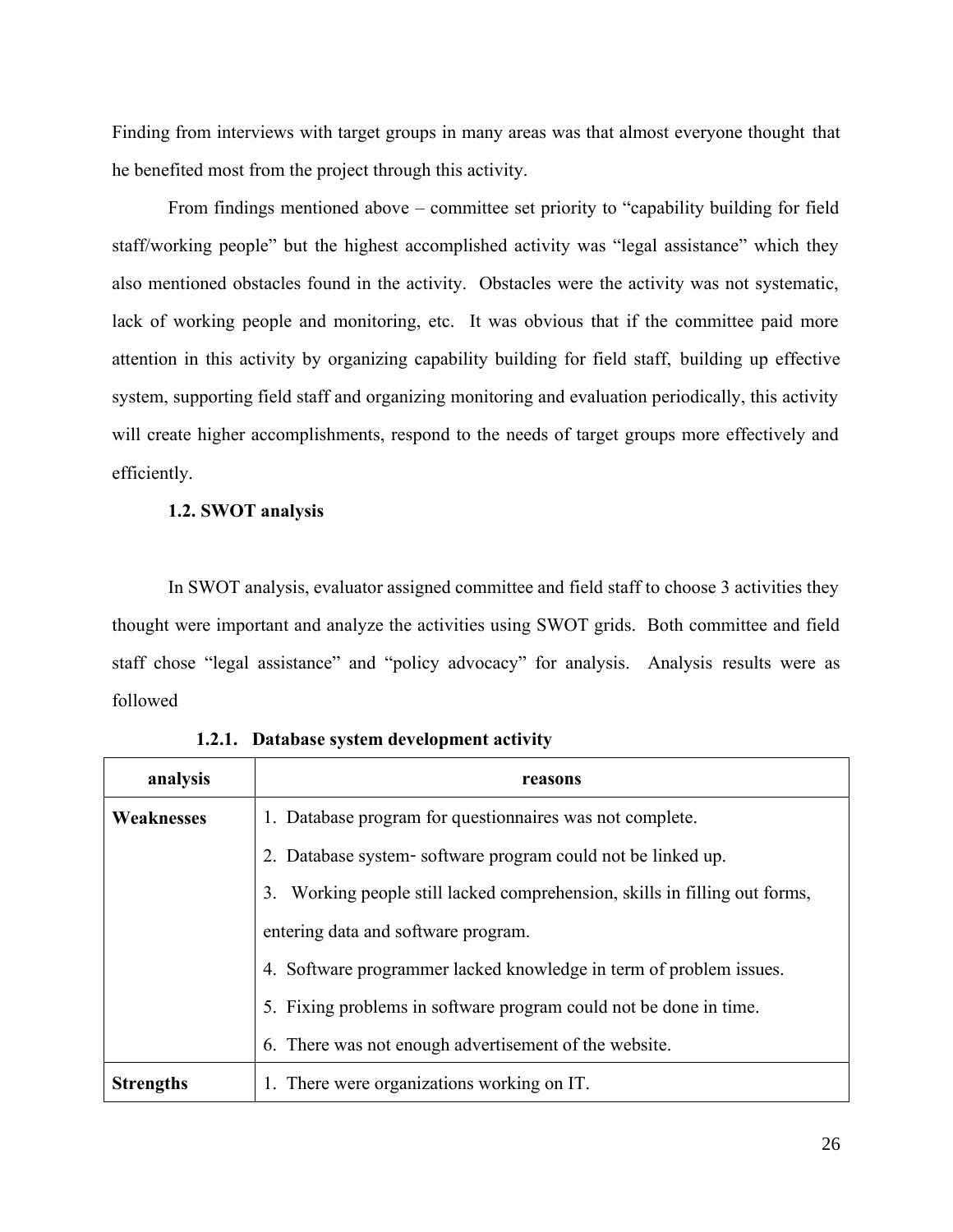|                  | 2. There were personnel and network working on data collection and         |
|------------------|----------------------------------------------------------------------------|
|                  | compilation.                                                               |
|                  | 3. There was database that was easy to access.                             |
| <b>Obstacles</b> | 1. Internet was not available in some areas.                               |
|                  | 2. Capacity of the computers in some organizations was not compatible with |
|                  | the software program.                                                      |
| opportunities    | 1. Increase effectiveness of internet system and website.                  |
|                  | 2. Create model of database system of communities, state and private       |
|                  | organizations                                                              |

Findings from SWOT analysis revealed that there were 3 important factors affecting activity accomplishment as followed  $-$  (1) program development (2) program user and (3) database management.

(1) Database program development; Weakness was the program itself that was neither complete nor stable. It was technical problem and commonly found due to its complex nature of the data. It was necessary to have both IT experts and people who understood data contents relating to target group' problem issues in order to develop database system that was compatible with wide variety of data details and patterns of different target groups. Both sides had to work cooperatively. The interviews with project database program developer showed that program problems were from lack of understanding in data contents and related laws. Problems usually occurred when the program was actually used even though many revisions were made. However, evaluator thought that it was only temporary weakness. When the program was developed until it was perfect/complete/satisfied, problems would be solved. The reason was the project already had expert personnel, the only obstacle was time to work on the program. It was believed that the program would be completed within project time frame.

(2) Program uses; The problems occurred when program was in use depending on different local conditions, such as, remote area with ineffective internet system, computers were not compatible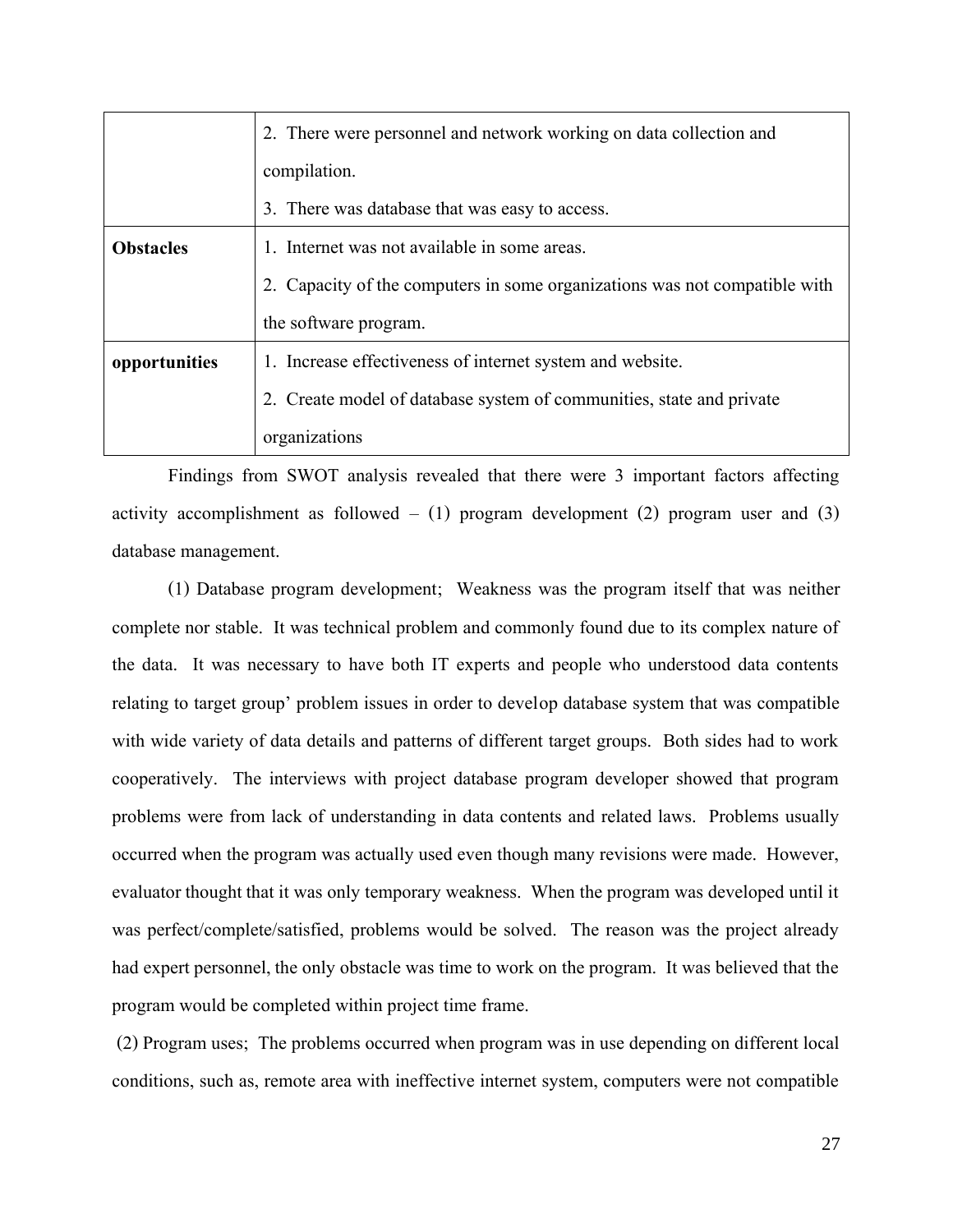with the program or too low capacity to run the program effectively or run slowly, knowledge and comprehension in using the program. Evaluator thought that this problem was also technical and commonly found. It could be solved by training and increases of effective IT tools which depended on management within network organizations.

(3)Database management After finding out about problems, weaknesses, strengths and obstacles which all were solvable technical problems, evaluator thought that database management was the most important. It was the opportunity to create systematic database model and reliability in the future. Besides, in the future, linking up project database with the ones of other alliances to make one common database system would be highly beneficial in solving target groups' problems and used as background data for policy advocacy.

| analysis         | reasons                                                                      |
|------------------|------------------------------------------------------------------------------|
| weaknesses       | 1. Community people paid high attention to own problems and provided high    |
|                  | cooperation (when they did not acquire nationality). Their intention to work |
|                  | was lost after that.                                                         |
|                  | 2. Lack of working people, different potentials and work backgrounds         |
|                  | 3. Inconsistent and insufficient budget                                      |
|                  | 4. Lack of monitoring and supporting systems                                 |
| <b>Strengths</b> | 1. Reached target groups easily. Target groups had confidence in it and paid |
|                  | attention.                                                                   |
|                  | 2. Working people were ethnic having knowledge, experiences while the        |
|                  | advisors had expertise to share.                                             |
|                  | 3. Strong network, strong work background/base and there was support         |
|                  | among member organizations.                                                  |
| obstacles        | 1. Remote target communities, hard to reach                                  |
|                  | 2. Laws and policies did not support problem solutions.                      |

|  | 1.2.2. Legal assistance activity |  |
|--|----------------------------------|--|
|  |                                  |  |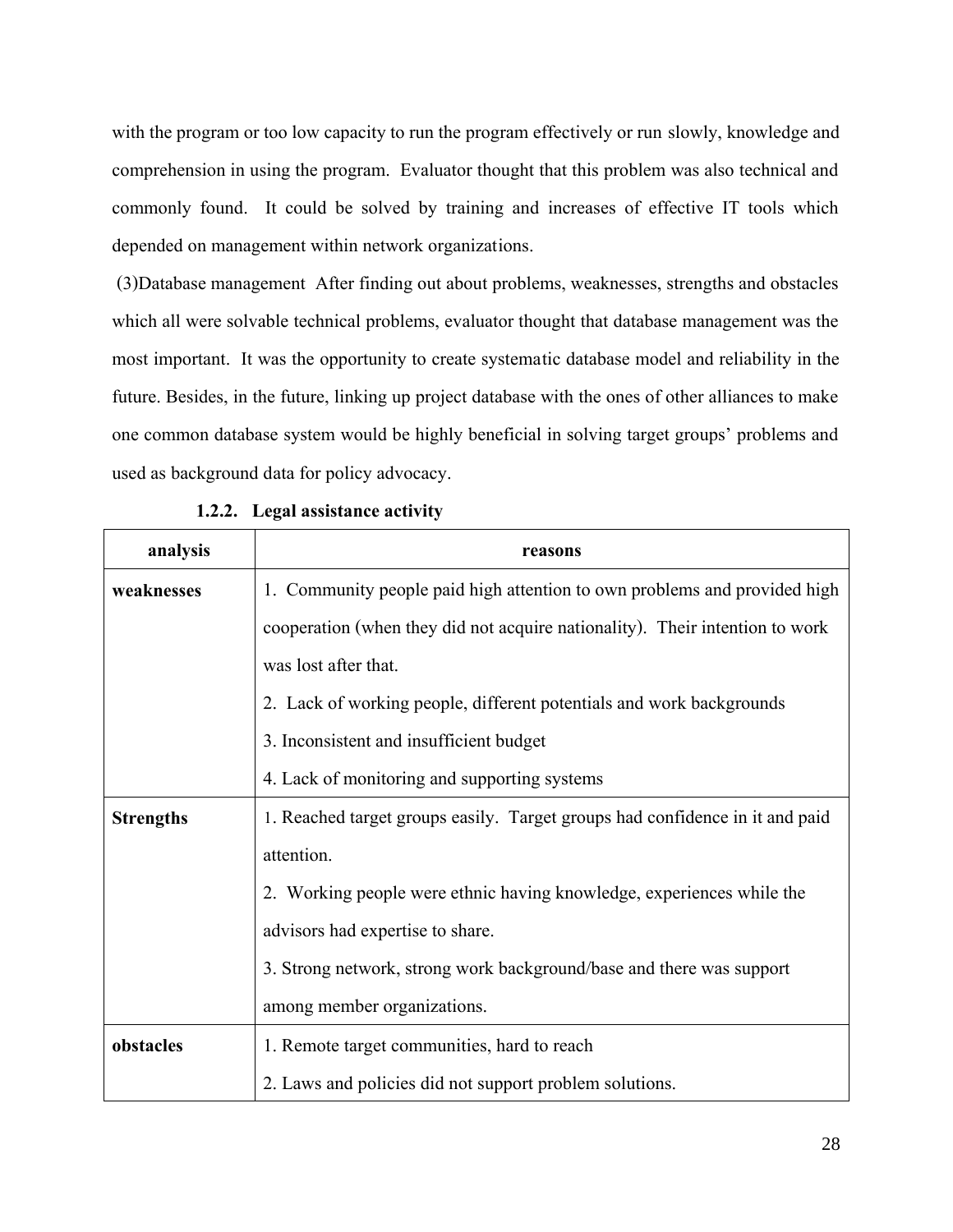|                      | 3. Corruptions problems                                                     |
|----------------------|-----------------------------------------------------------------------------|
|                      | 4. Government officials did not perform assigned tasks, had bad attitudes   |
|                      | toward community people with status problems, frequent changes of field     |
|                      | officials.                                                                  |
|                      | 5. Community people still lacked knowledge and education.                   |
| <b>Opportunities</b> | 1. Law and policy changes that supported solutions.                         |
|                      | 2. Building up relationship, good attitudes and understanding between state |
|                      | and private local organizations.                                            |
|                      | 3. It was likely that budget would be increased.                            |

Evaluator thought there were 3 important conditions affecting accomplishment of this activity (analyzed from SWOT analysis results).

(1)Working people/staff had different levels of capabilities and inadequate skills for activity implementation of each member organization at field level, inadequate budget, lack of monitoring and supporting systems. All mentioned above created difficulty in carrying out services or legal assistance for target groups thoroughly. However, this activity reached highest accomplishments from the evaluation. Evaluator thought that weaknesses and obstacles could be solved because they were management technical problems. Strong network at field level with work done in the local areas before this project started, as well as target groups' confidence in the organizations were strengths. If there were adequate budget and supports, problems would be solved.

(2) Government official is the important condition affecting activity accomplishments. Problems found in the activity mostly were hard to control – government officials' negligence to perform assigned tasks, negative attitudes, changes of staff and corruption. After interviews with working people at field level, evaluator found that weaknesses and obstacles found in this activity created worries because this condition was hard to control. Therefore, the project needed to create opportunities for building up better understanding and positive attitudes among government officials and also find chances to work more with them.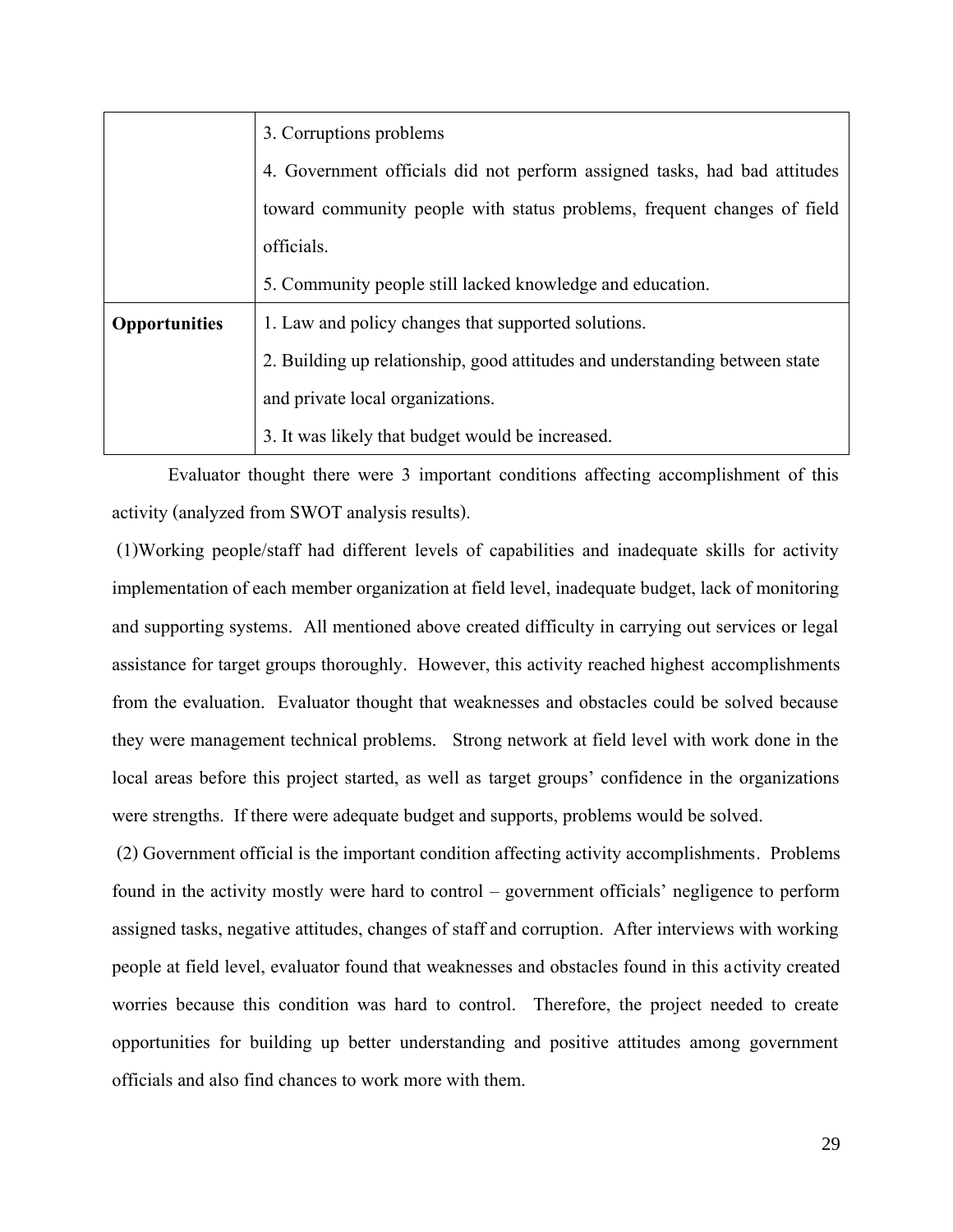(3) Laws and policies; Even though it was not considered weakness, but it was still obstacle. All target groups' problems had to deal with laws and policies, the significant condition for solution. Laws and policies that were not supportive to solutions were major obstacles, not supports in target groups' assistance provision. Findings from field staff were state policies were inconsistent and they were changed or postponed. This caused slow advancement of activity, solving problems for target groups could not be done thoroughly. The example was there were yet no criteria for nationality-less children applying for Thai nationality under Nationality Act, article 7, paragraph 2.

| analysis      | reasons                                                        |
|---------------|----------------------------------------------------------------|
| weaknesses    | 1. Lack of consistent monitoring                               |
|               | 2. No building up strong people organizations                  |
| strengths     | 1. Personnel with knowledge and expertise in rights and status |
|               | 2. Strong network                                              |
| obstacles     | 1. Condition of target group – some could not travel freely.   |
|               | 2. Not enough budget, especially at field level                |
|               | 3. Frequent changes of government                              |
|               | 4. Frequent changes of government officials                    |
| opportunities | 1. Working people participated in work at policy level.        |
|               | 2. Funding to support work                                     |

**1.2.3. Policy advocacy activity**

Evaluator found out there were 3 important conditions affecting accomplishment of this activity (analyzed from SWOT analysis results).

(1) Policy advocacy and pressing for policy changes towards government and public needed work on building up strong people organization. Status problems were viewed by the government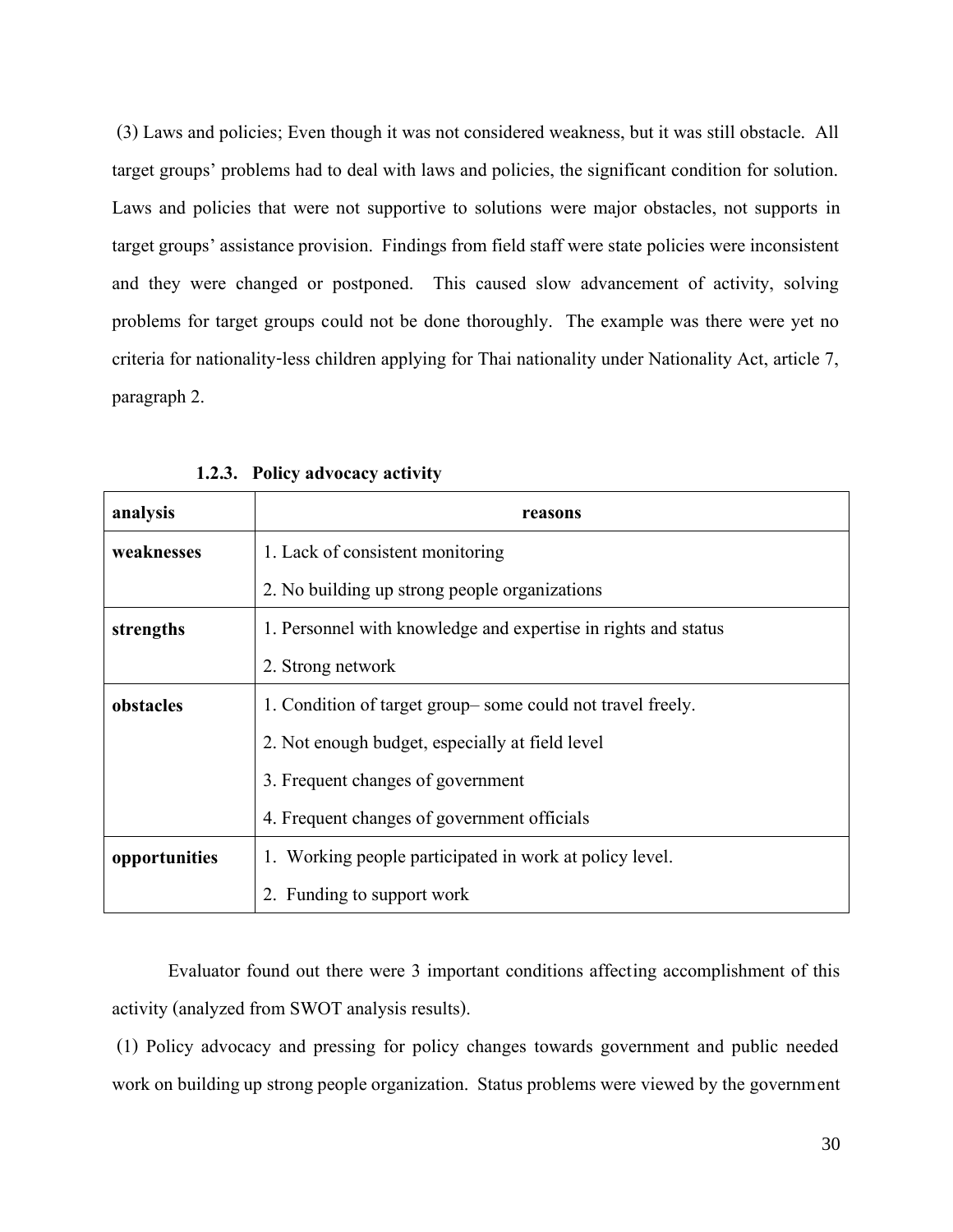as national security problems so policy advocacy for solutions were not simple. Community people who owned problems had to stand up and fight for own rights. This action would create adequate power for policy changes which only seminars or public platform could not do. Evaluator felt that project strength in strong network would cover this weakness. However, the project had to do conceptual work with target community people so their awareness was raised. They should understand their own problems and cooperated to participate in the network's policy advocacy toward the government.

(2)Political situations were still important and enormous obstacles in reaching solutions for stateless and nationality-less people. Continuity of implementation of policies for solutions depended on intentions and sincerity of the state agencies, including the government that set the status problems as priority and hasten solution process.Evaluator felt that this obstacle needed more time and effort rather than organizing seminar or public platform. The project needed to work on the issue cooperatively with other networks/collisions to get opportunities for negotiation with government or state agencies at policy level to press for continuous implementation for solutions. Besides, building up and empower strong people organization had to be done at the same time so they become the key agent in movement too. Finding from interviews with some committee members was the network collaborated with PMove – movement that people organization with networks all over Thailand worked on to press the government for policy changes concerning social injustice problems. Participation in the movement opened opportunities for the project for negotiation with the Ms. Yingluk Chinawatra, Prime Minister. The project was appointed to be member of "Solutions for status problems committee".

(3) Work on policy advocacy; Project staffs needed skills in building up people organizations which conceptual work with target groups was the key element. Lacking working people with these special skills and inadequate funding made it almost impossible to build up strong people organizations. This type of work took a lot of time and effort to reach the goals. Evaluator thought that majority of staff still lacked these special skills causing low accomplishments of the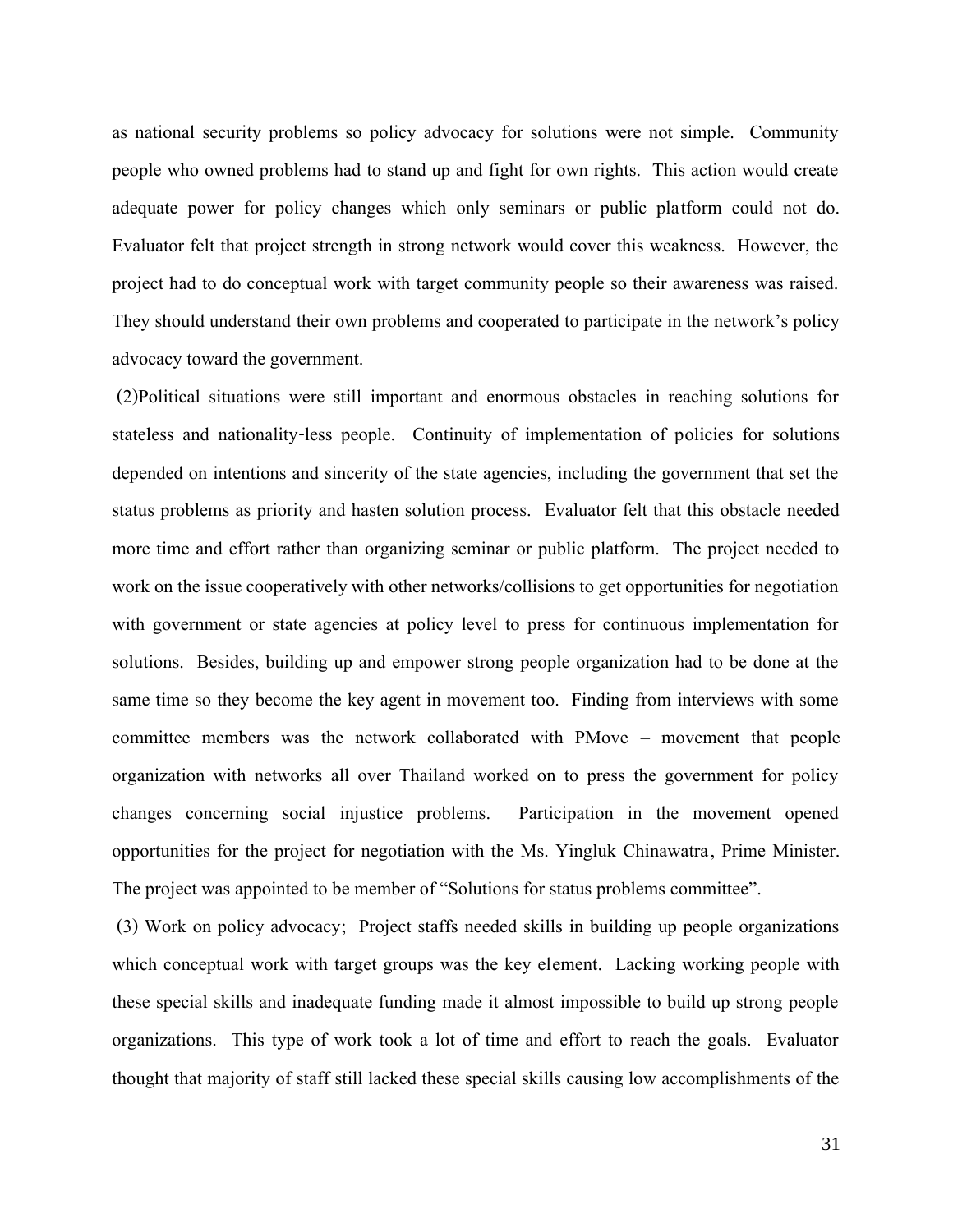activity. Therefore, capacity building on building up people organization was the requirement in the next project period.

## **3.Suggestions/recommendations**

After project analysis (chapter 2), empowerment evaluation and activity analysis, evaluator had several recommendations for the rest of project implementation period and further project development. Details were as followed.

(1) Recommendations for the rest of project implementation period ; Evaluator suggested that since there were policy changes during project duration (from "solutions for individuals with problems of status and rights strategy" to "holistic and integrated solutions for illegal immigrants") having direct effects to project implementation, there should be meetings of committee, field workers and project advisors. The meeting objectives should be adjusted to the rest of planned activities that respond to current policy situations, project duration in terms of financial, personnel and activity plan management. The meeting should be participative.

(2)Recommendations for next phase of project Evaluator thought that there should be meeting workshop of all relevant people to plan project design for the next phase. The meeting objectives would be to set goals for the following phase that responded to political situations and social contexts. Strategies for all relevant areas should be set to plan based on knowledge on applying strategies to reach goals, such as,

- Strategy of laws and policies
- Strategy of media and campaign
- Strategy of building up people organizations
- etc

The reason why strategies had to be set was stateless and nationality-less problems were complex and related to national security policies. It was necessary to do thorough studies and analysis of current factors, observation and analysis of changing situations from past to present in order to implement this project and lastly foresee future situations.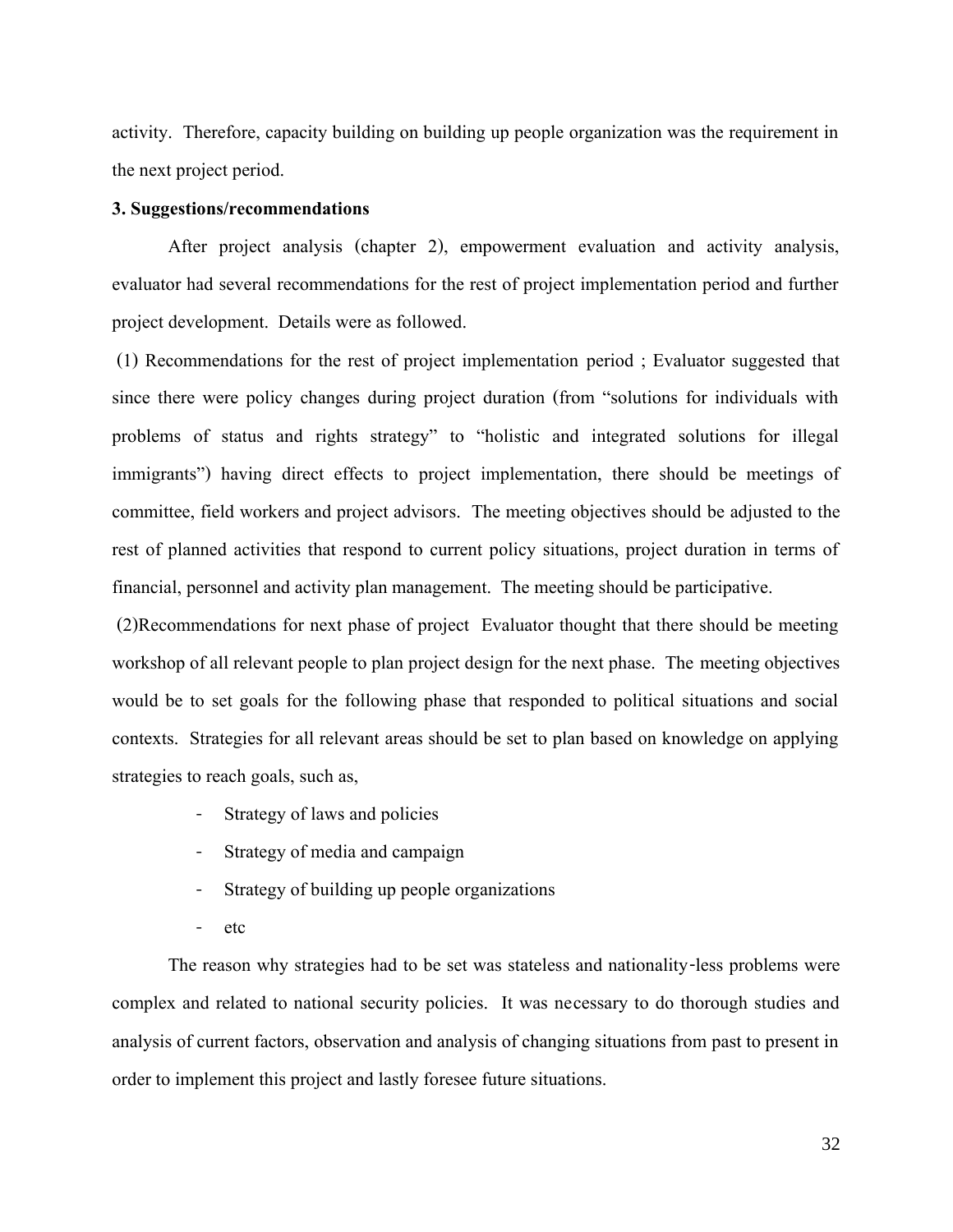Strategy means looking toward the future while taking into account feasibility/possibility of employing organizations' capacities to mobilize resources, possibility of considering alternatives with care and confidence in bringing the organization towards planned missions and goals. Strategy also means analysis to set tactics analyzing every relevant factor that might cause future effects – both opportunities and obstacles, to the project.

#### **Chapter 4**

## **Summary and recommendations**

#### **1. Information system development**

#### **1.1. Evaluation summary**

(1) The project has developed two different tools as part of the information collection, and information maintenance system and database. These tools will be used to find answers to personal status problems on the organizational as well as the local level. One tool is a format that standardizes information collection. The other tool is an internet based information collection software and database. The project implementation in the past showed that it was difficult to develop suitable database software, because of the amount and the diverse nature of the information details depending on different target groups. At the same time it was also necessary to understand the related legal framework. Therefore the software developer needed to work with someone who understood the information content and its relation to the problems faced by the target group. Both had to closely coordinate their work to ensure efficiency in developing functional and comprehensive software.

(2) During the software application many different problems emerged depending on the conditions in the implementation areas. In some of the remote areas it was not possible to establish an internet connection. Other organizations had low quality computer equipment and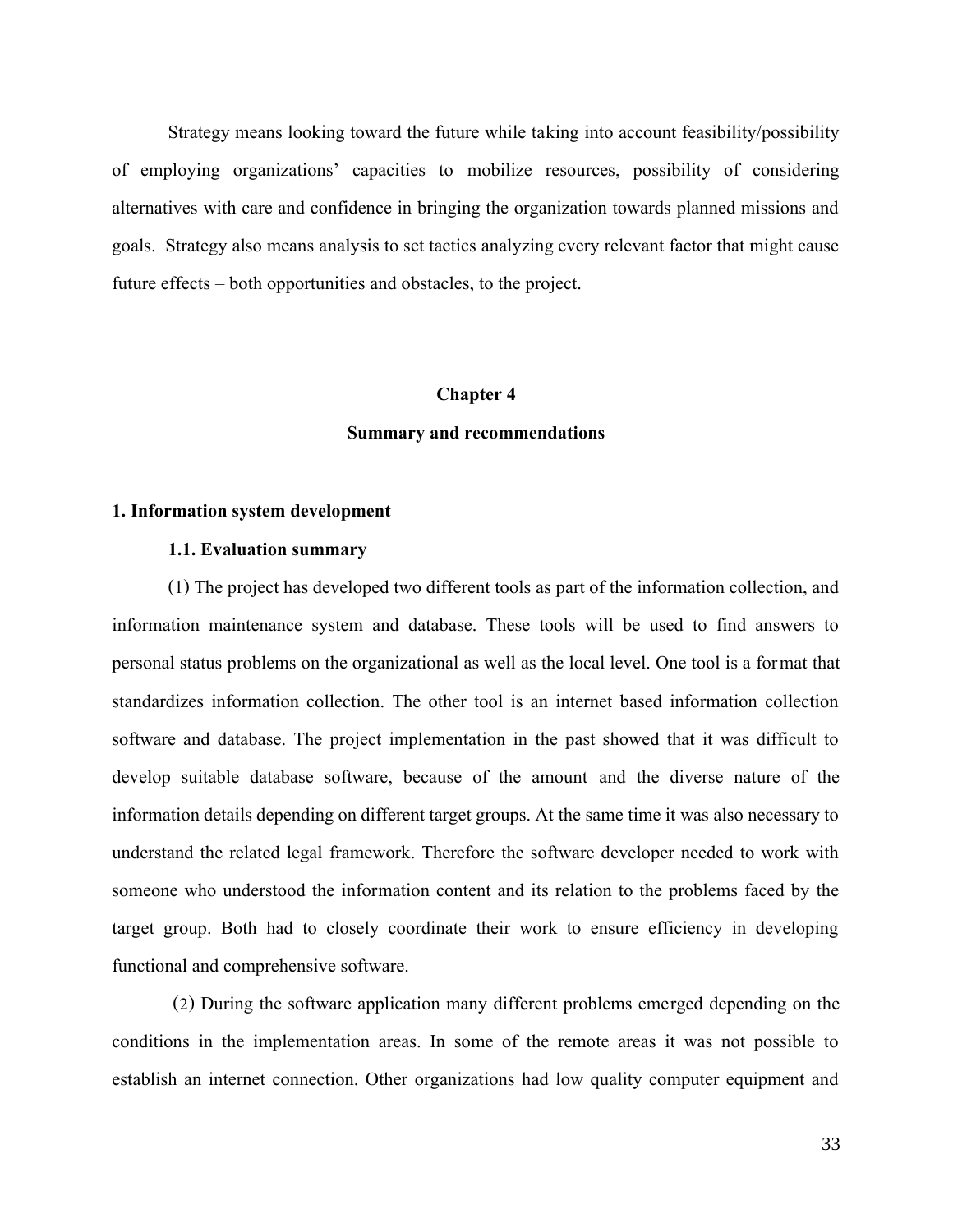could therefore either not install the software at all or run it only slowly. In some cases the staff did not have sufficient understanding and ability to use the software properly.

## **1.2. Analysis**

(1) The lack of survey of personal information about individuals and families within the target group and the lack of legal certification is an important obstacle in addressing the problems of stateless people, especially if officials refuse to make records in the civil registration files. Therefore it is necessary to pay more attention to the project database, because of its importance in identifying solutions to the problems. Another problem is to build confidence and acceptance in the reliability of the information and in the fact of it reflecting reality.

(2) According to the evaluator the project design places more focus on information collection and database and less on accuracy and reliability of that information and also in confidence building with government agencies.

## **1.3. Recommendation**

(1) Aside from creating standardized information collection forms as part of developing the database, a system of information checking should be established based on the filing of relevant documents and data that can prove the accuracy of the information.

#### **2. Lobbying for policy changes**

## **2.1. Evaluation summary**

(1) The goal and indicator of this project activity is to advocate the revision of governmental laws and policies. The activities planned in this section are not adequate yet in order to reach the above goal. However, this activity builds the foundation for the future movement.

#### **2.2. Analysis**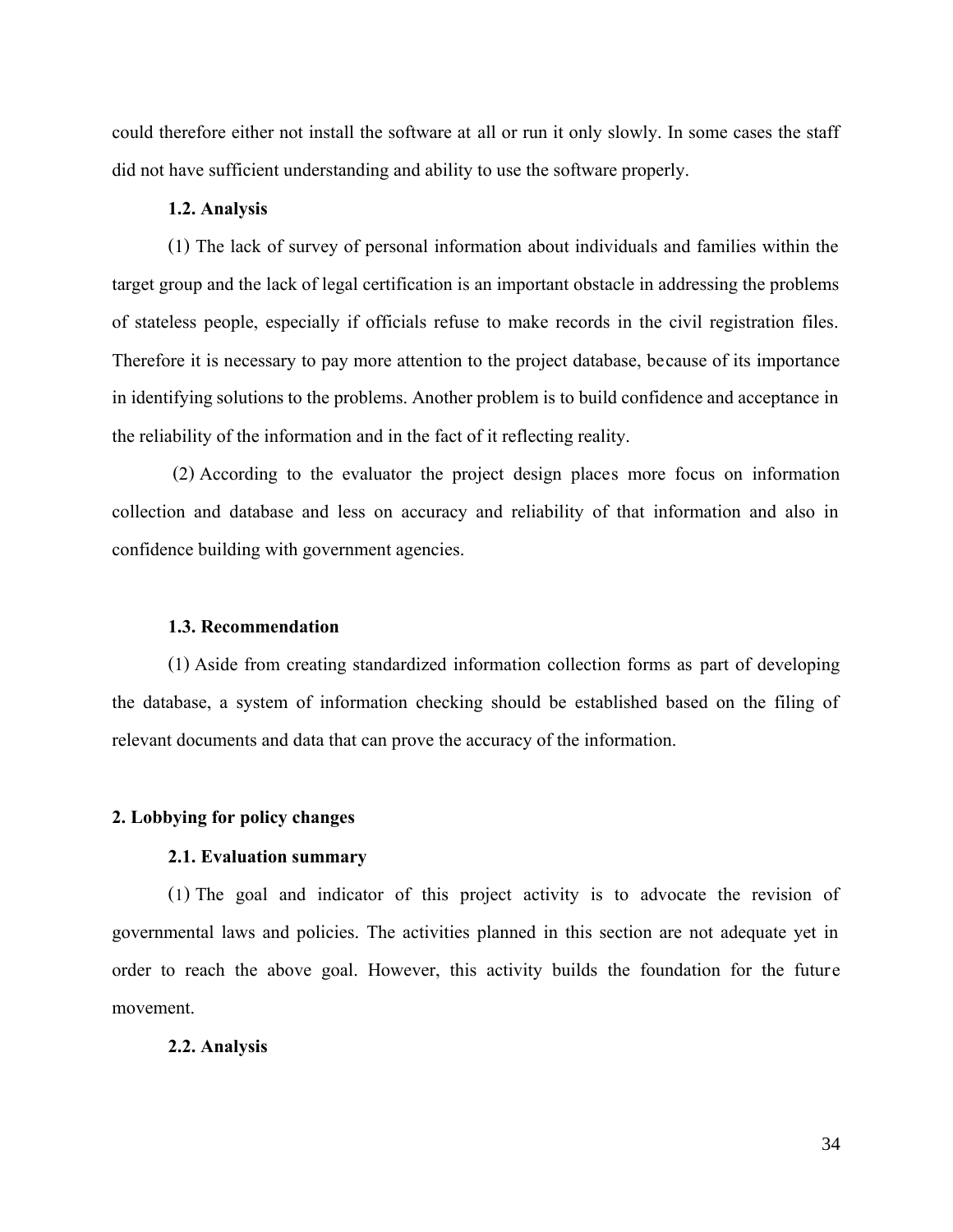(1) When campaigning and lobbying for political changes within the government and the public the backing of a solid group of supporters is needed, so that enough strength can be gathered to bring about political change. There needs to be more that just a panel discussion or a public discussion forum.

(2) The political situation is of great importance and poses an obstacle in solving the problems of stateless people and of people without national affiliation, because the consistency in implementing problem solving policies depends on the goodwill and sincerity of the state agencies involved. These agencies need to recognize the importance of the problem and press for its solution.

## **2.3. Recommendations**

(1) The people who work towards political change have to be able to do the people organization since advocacy is an important prerequisite in establishing a group of supporters. If the staff do not have this ability, it will be hard to build a strong group of supporters. Therefore the staff need to receive capacity building in this issue.

(2) This activity of lobbying for political change needs to be prioritized as a "strategy" and it is necessary to coordinate it with other public networks, academics, independent organizations and the civil society in order to expand the movement and create a "social movement process" that will be ongoing and long term.

## **3. Legal support activities**

## **3.1. Evaluation summary**

(1) This activity will help to raise the target group's awareness of the problem to some extent through courses and seminars. The target group will be able to learn and have the opportunity to exchange experiences. However, the evaluator still sees that the aim of increasing the impact to benefit the wider society has not been reached sufficiently yet. Most activities tend to address the problems on the individual and local level. The reason for this might be that the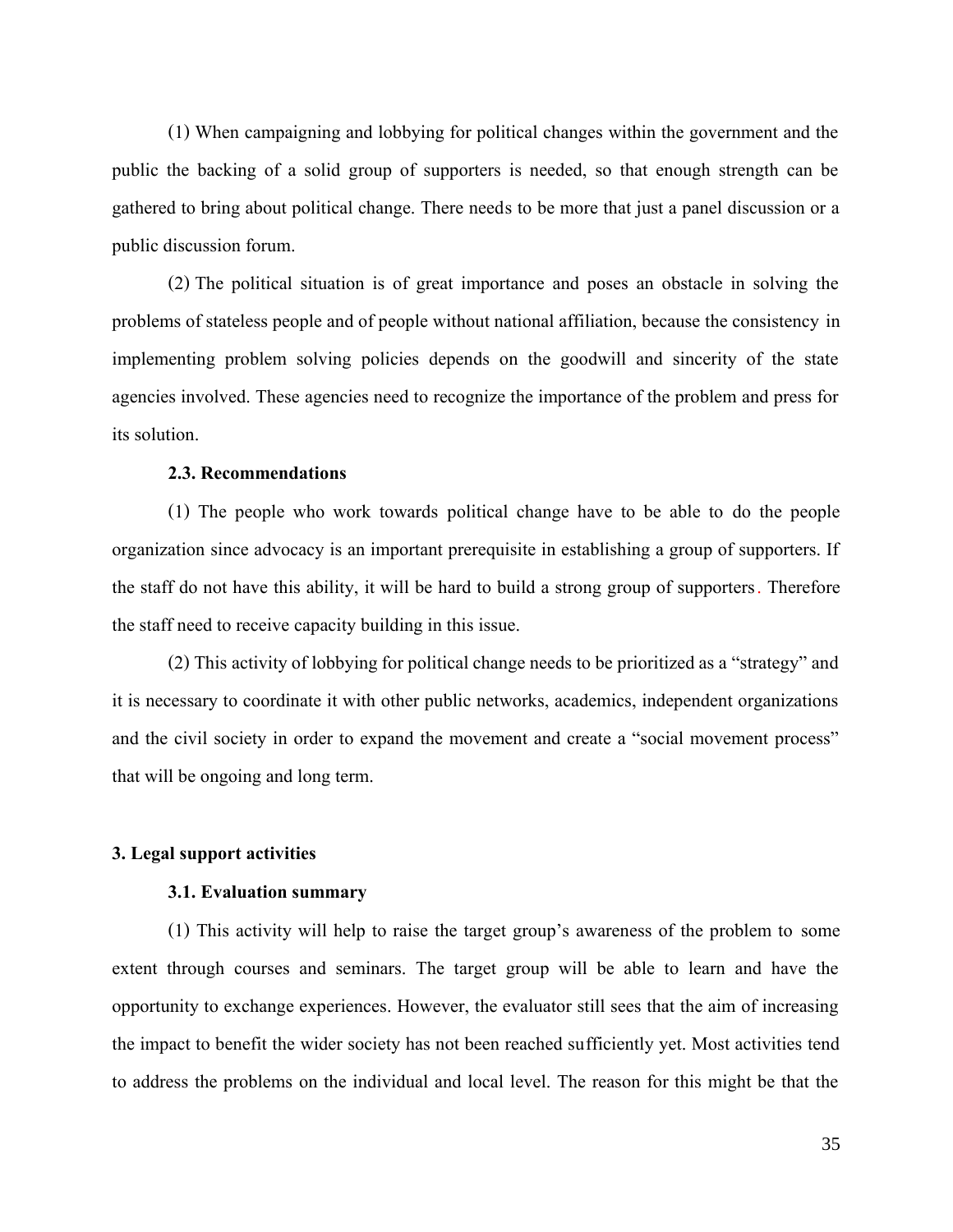problem is very specific and limited to one group. Naturally the understanding of the problem also remains limited to the group facing the problem. The overall society still has a rather negative attitude towards the issues.

(2) This activity is very important and beneficial for the target group. During the project implementation in the past this activity was not considered important enough and had not received sufficient funding. Furthermore the task of working towards solutions to individual status problems and towards the protection of the rights of those who are facing the problems is very specific since it is related to complex laws and policies. Therefore it needs people with certain knowledge and expertise. It would be hard for the average person to understand the issues. Even so it is necessary to provide the target group with information; this will not necessarily lead to the solution of the problem. The target group has of course an interest in gaining enough knowledge to be able to help themselves. It is also necessary to address others.

#### **3.2. Analysis**

(1) The working staffs have different aptitude and sometimes do not have sufficient skills to implement the work in the target areas of the organizations and networks. There was also not enough funding and a lack of follow-up and support. Therefore it was not possible to provide legal service and support to target groups in all areas as it was supposed to be.

(2) Government officials are an important factor for the success of this activity. The problems that were faced by the organizations in this respect include neglecting of duties and responsibilities, negative attitude, staff fluctuation and corruption. These problems might exceed the ability of the organizations to cope.

(3) Laws and policies might not be a weakness, but are an obstacle, since the problems of the target group are all related to laws and policies which do not support solutions. Instead of mitigating the problem they pose to be obstacles hindering help for the target groups.

#### **3.3. Recommendations**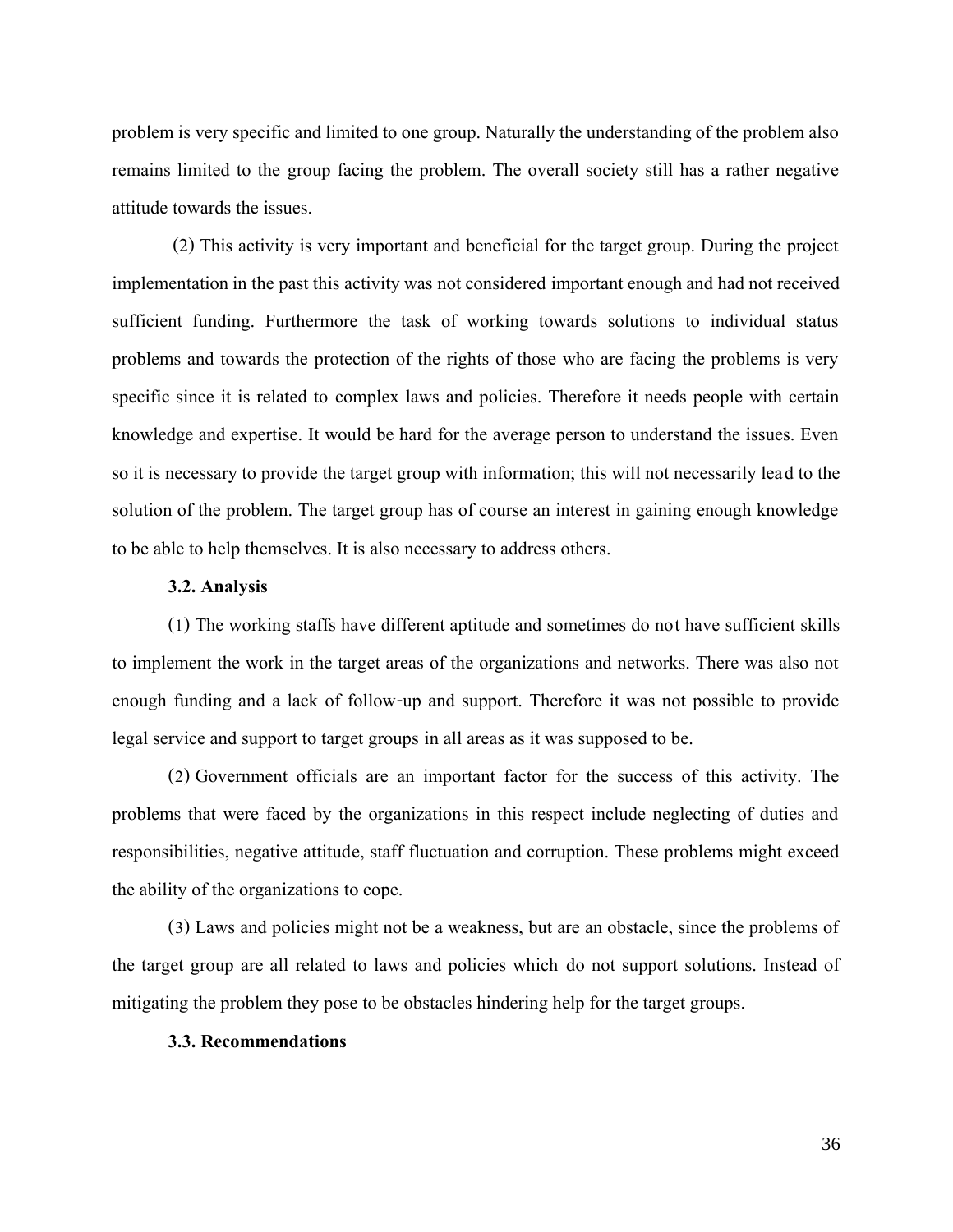(1) There needs to be more funding, sufficient support and also capacity building for the staff, so that they are qualified enough to increasingly respond to problems.

(2) Create opportunities to generate understanding and a more positive attitude amongst government officials and opportunities to increasingly collaborate with them.

(3) A "legal support strategy" needs to be put in place. This includes a plan to coordinate the work with government agencies that provide legal support to the public such as the lawyer council, the attorney's office, the legal protection bureau and educational law educational institute, etc. because these agencies have the responsibility to provide legal support to the public and also have the funds to do so.

## **4. Activities related to media and campaigning**

## **4.1. Evaluation summary**

(1) The project has not yet implemented all activities that were planned, especially the publication of a handbook addressing the problems and the development of brochures and documents for dissemination have not been completed yet. The only activity that was done in almost all target areas is the community theatre project. Theatre youth groups were established in many target areas. They perform for various target communities and were able to establish a good communication with them.

## **4.2. Analysis**

(1) The publication of handbooks and brochures was not successful due to a lack of clarity in the policies and their implementation. Therefore it was not possible to create the handbook and documents for dissemination. The policies have to be defined more clearly first.

(2) The community theatre activity is considered to be a good way of engaging media into the campaign and has shown sufficient power to communicate issues. If the contents and techniques could be further developed, including more modern and efficient materials and tools, the medium theatre will be a powerful tool for the campaign and for the communication with the target group and the wider public. This would be especially the case if the theatre activities could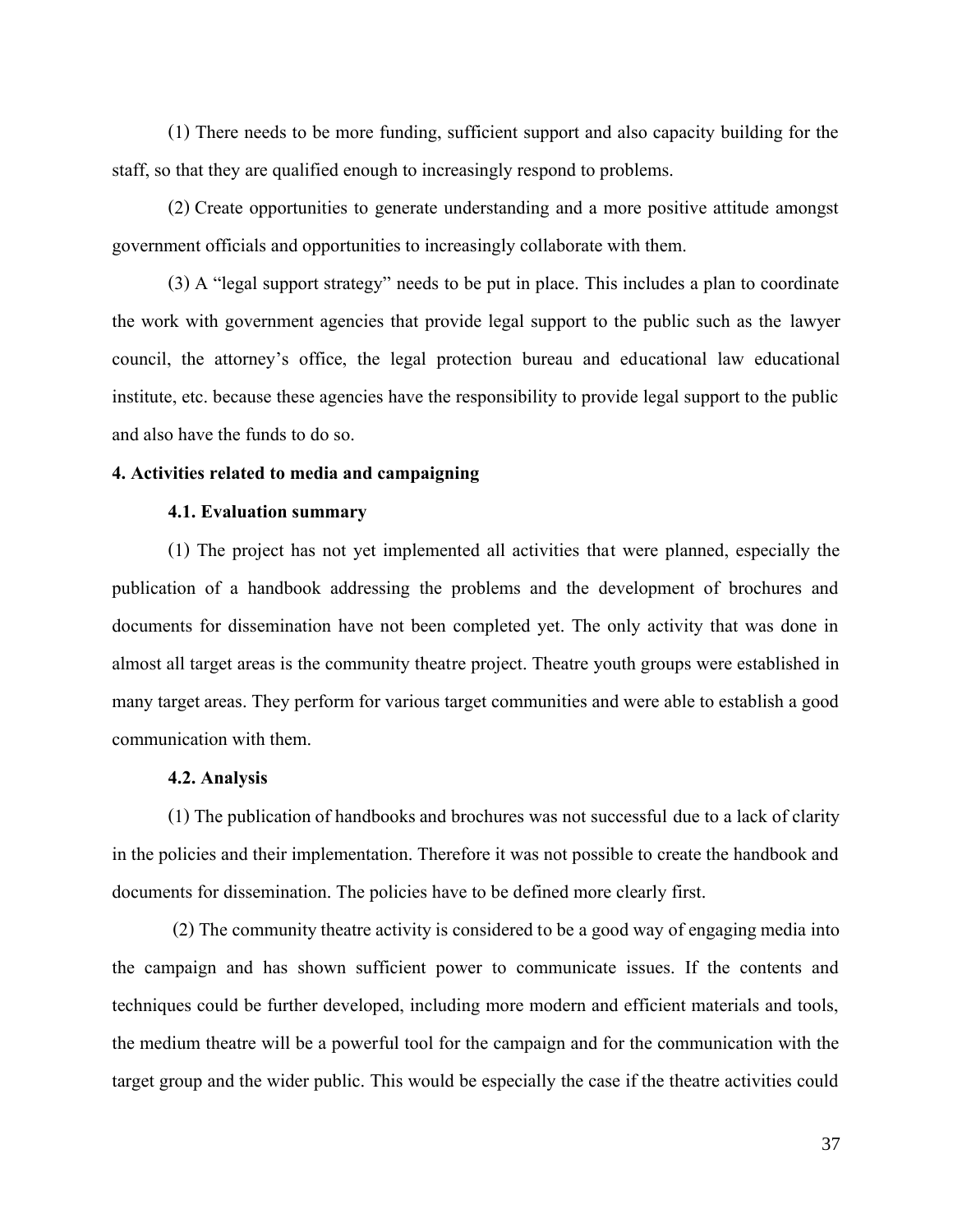be fed into web-based social networks which nowadays are gaining increasing importance and power in public communication.

#### **4.3. Recommendations**

(1) Raise the level of the media campaign to be a "public campaign strategy" in order to create understanding of the issues in wider circles and also create a common stance in the process of the civil society movement. The activity needs to be coordinated with all the possible facets of public media including radio, television and the internet.

(2) The members of the working team should be experienced in producing media and developing contents for media production in order to be able to design and develop material for the media campaign following a long term and continuous plan.

## **5. Activities related to staff capacity building**

## **5.1. Evaluation summary**

(1) These activities aim to educate the staff about problems, possible solutions and lessons learned by creating mutual exchange within and outside the network. The results of this process could later be adapted to be used for the project and the society. The capacity building of the staff will raise the working standard of both the project and the network to be increasingly able to match the project goals and objectives. It will also improve the skills of people working for the society and therefore add quality and sustainability to the working process.

(2) The implementation of the activities does not seem to entirely cover the outlined curriculum yet. However it might be hard to clearly assess this, because the responsible staffs are employed by partner organization and the responsibility of evaluation lies with each of those organizations. The success of the capacity building is judged mainly through the work of the organization as a whole and less through the work of individuals. There was insufficient follow up on staff evaluation in order to clarify to which extent their ability has increased in applying additional knowledge to run the project. The improved staff capacity would need to be measured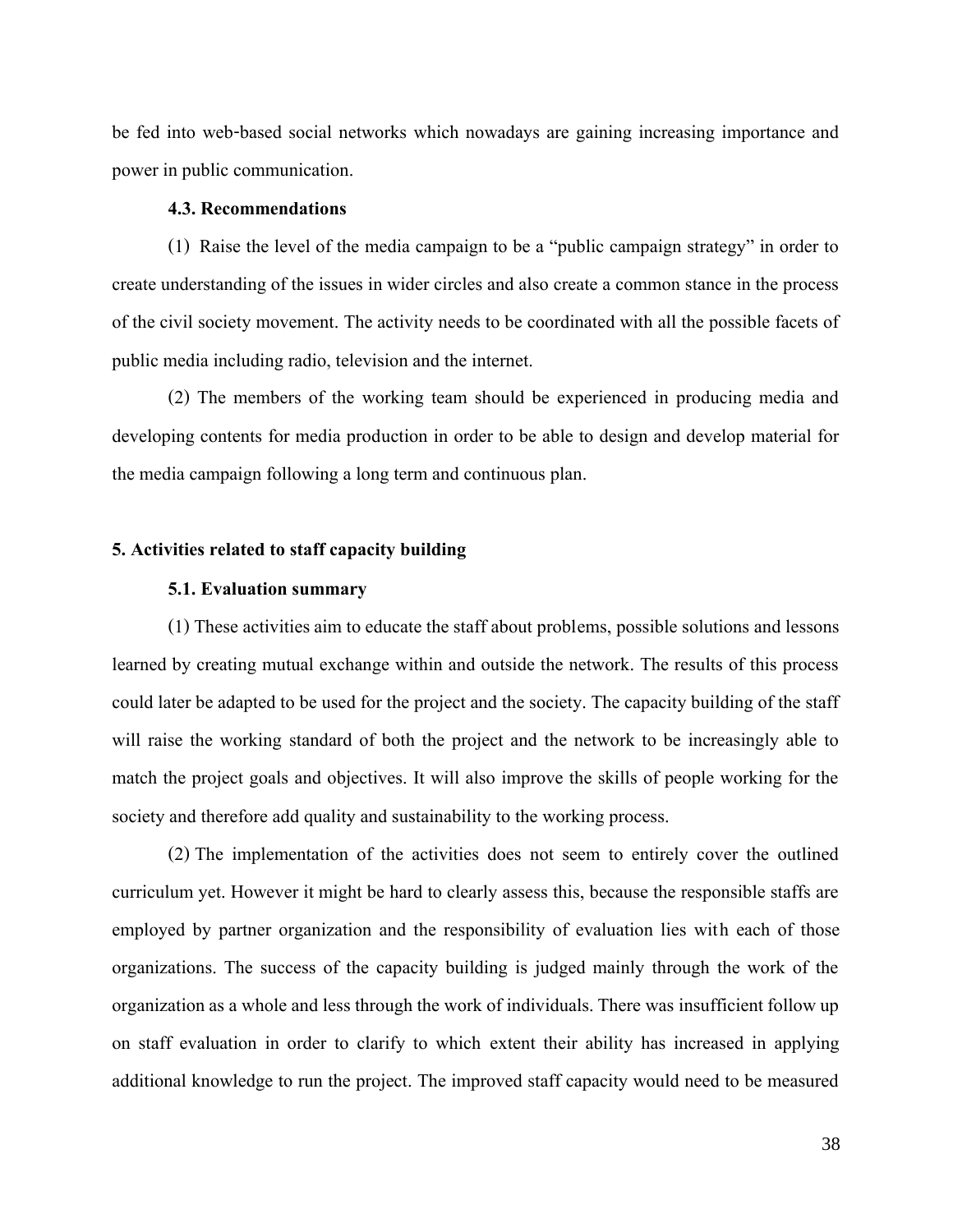by looking at the results of the projects that the respective person was responsible for and therefore directly relates to internal organization assessment.

## **5.2. Analysis**

(1) This activity is important for the success of the project, but the outline of it was not very specific and designed more as a foundation structure. Therefore it is difficult to gain an overall understanding through this activity, which makes it hard to fully use it in the working process.

## **5.3. Recommendations**

(1) For this activity a specific curriculum needs to be developed and elaborated with great detail and depth. This includes a clearly defined measurement of knowledge and a close follow up on the implementation of this knowledge. These insights could then be used to further develop the curriculum to be in line with the real problems on the ground. If this could be achieved, it would create long term benefits not only for the individual staff, but also for the organization itself.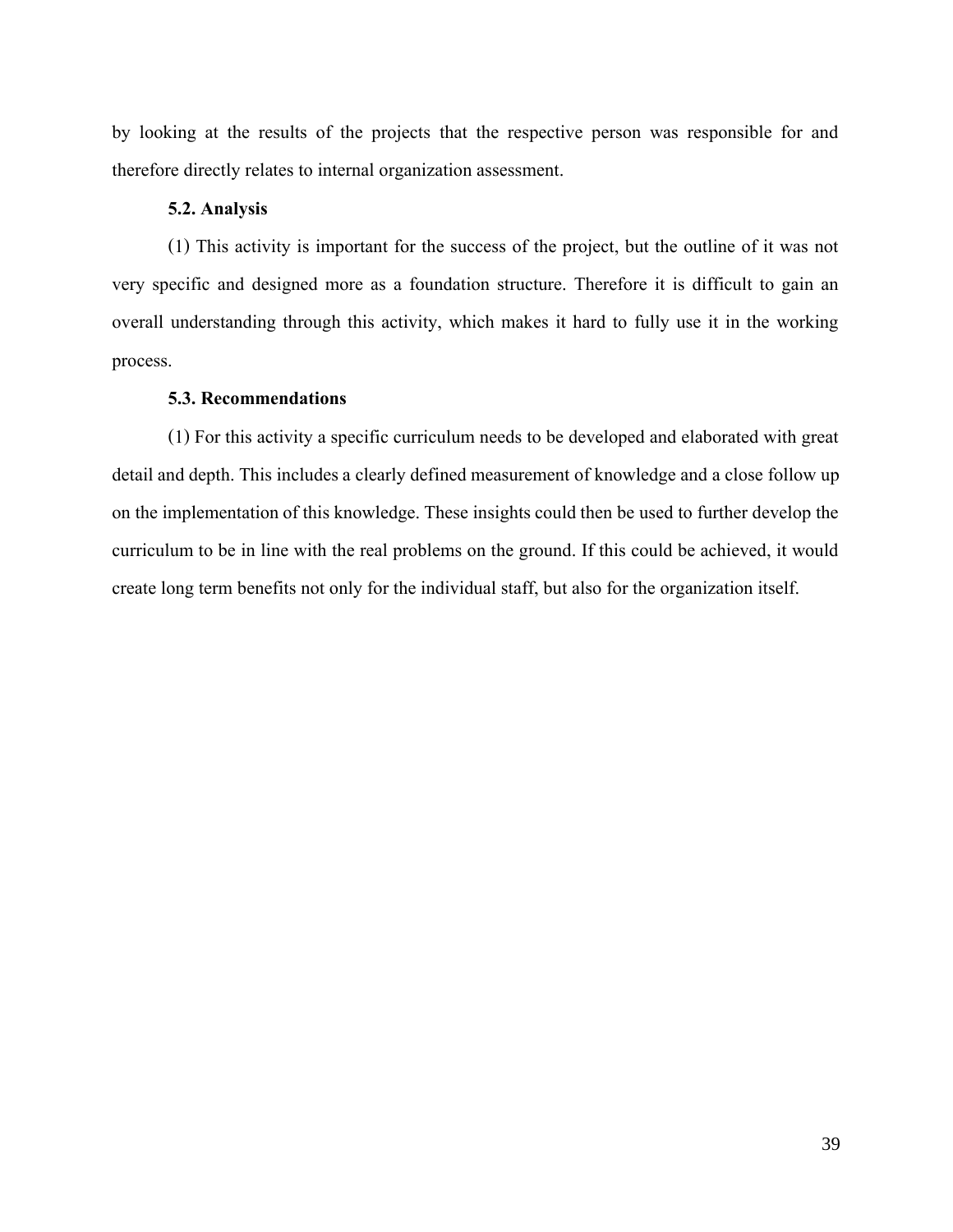## **Appendix**

## **Definition**

**Citizenship/nationality** refers to the legally recognized relationship between the state and the persons under the jurisdiction of that government. It is the government's responsibility to issue guidelines and enforce the regulations that bestow citizenship rights on the population. Each country determines these rules and laws according to their government's decisions. This mechanism provides a clear and defined 'Genuine Link' between the sovereign state and the citizens**.**

**Stateless persons** are those who have not been officially recorded as 'nationals' under the government's registration system. Another category of statelessness is 'real stateless persons' defined as those persons who are unable to return to their country of origin and/or are unable to prove their citizenship. Actually, the term 'stateless person' is not an accurate term, as these persons are not without a country/nationality, but rather the state has not formally registered/recognized these persons as they are legally bound to. The ineffectiveness of the state, therefore, has forced these persons to be vulnerable to a wide range of abuses as a result of their lack of nationality

## **Policy and Direction on People Status Implementation.**

In order to address the issue of citizenship, the National Security Council has issued the following three policies:

## **1. Policies to provide permanent residency status:**

A Cabinet Decree was issued to the Ministry of Interior (Administrative Department) to provide citizenship to the following 13 groups of people: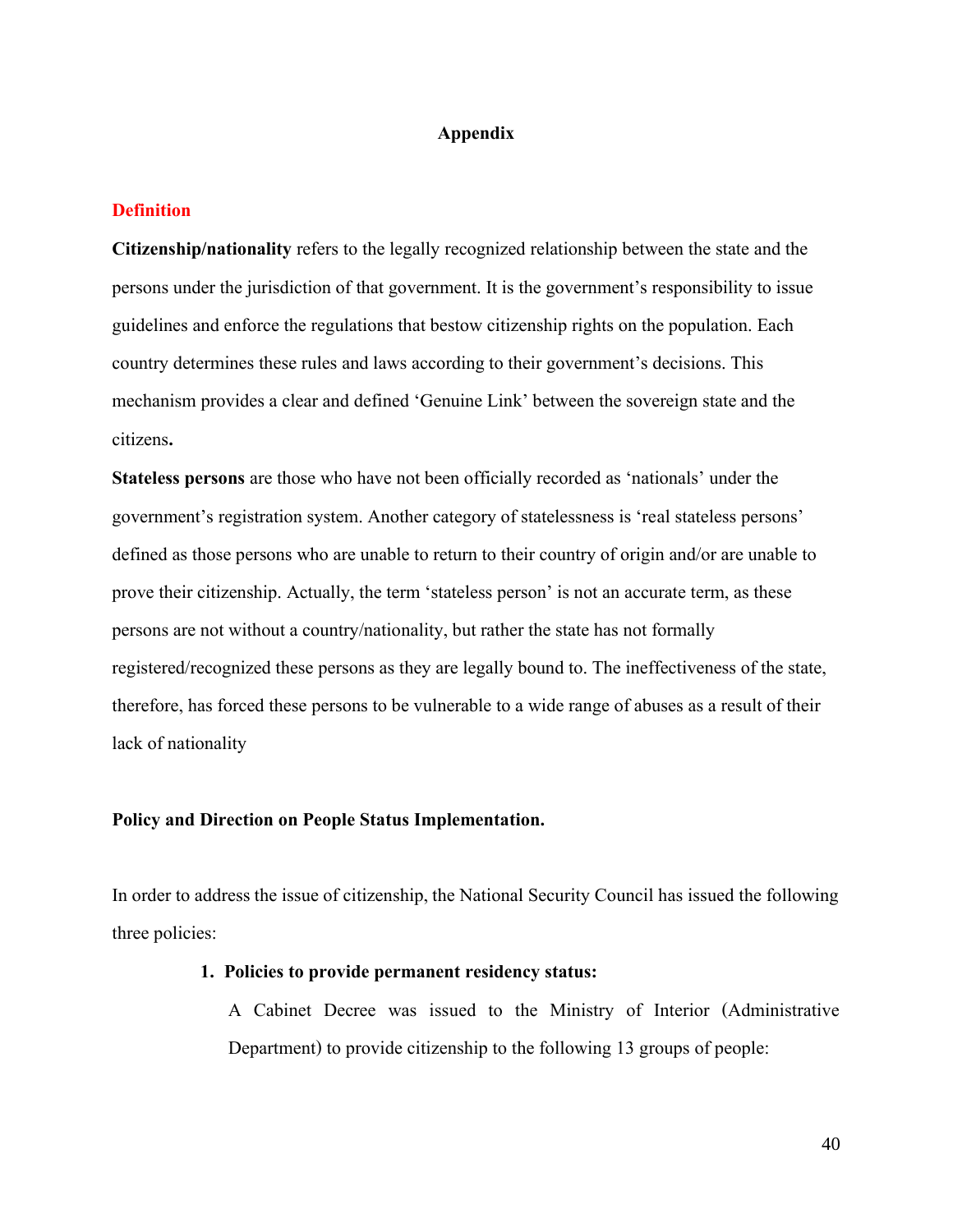- (1) Vietnamese Migrants (according to Cabinet Decrees of March 17, 1993 and August 26, 1997)
- (2) Chinese Nationalist Soldiers and their families (according to the Cabinet Decrees of October 6, 1970, May 30, 1978, June 12, 1984, and June 21, 1984)
- (3) Malaysian Chinese Communists (according to the Cabinet Decrees of October 30, 1990 and December 24, 2002)
- (4) Thai Leu (According to the Cabinet Decree of March 17, 1992)
- (5) Thai persons residing on Cambodia's Koh Kong Island (According to the Cabinet Decrees of August 9, 1983, September 4, 1984, and February 19, 1991)
- (6) Thai persons residing in Burma (according to the Cabinet Decree of May 27, 1997)
- (7) Chinese Independent "Jeen Haw" persons (according to the Cabinet Decrees of August 29, 2000 and August 28, 2001)
- (8) Nepalese Migrants
- (9) Burmese nationals (according to the Cabinet Decrees of August 29, 2000 and August 28, 2001)
- (10) Hill tribe persons who arrived before October 3, 1985 (According to the Cabinet Decree of October 3, 1985)
- (11) Highland Laotians who previously lived in Thailand
- (12) Highland dwellers (according to the Cabinet Decrees of August 29, 2000 and August 28, 2001)
- (13) Hmong residing at Tham Krabok Temple who hold legal migrant identity documents

For all of the above cases, both the persons identified and their offspring that were born on Thai soil are to be granted Thai citizenship.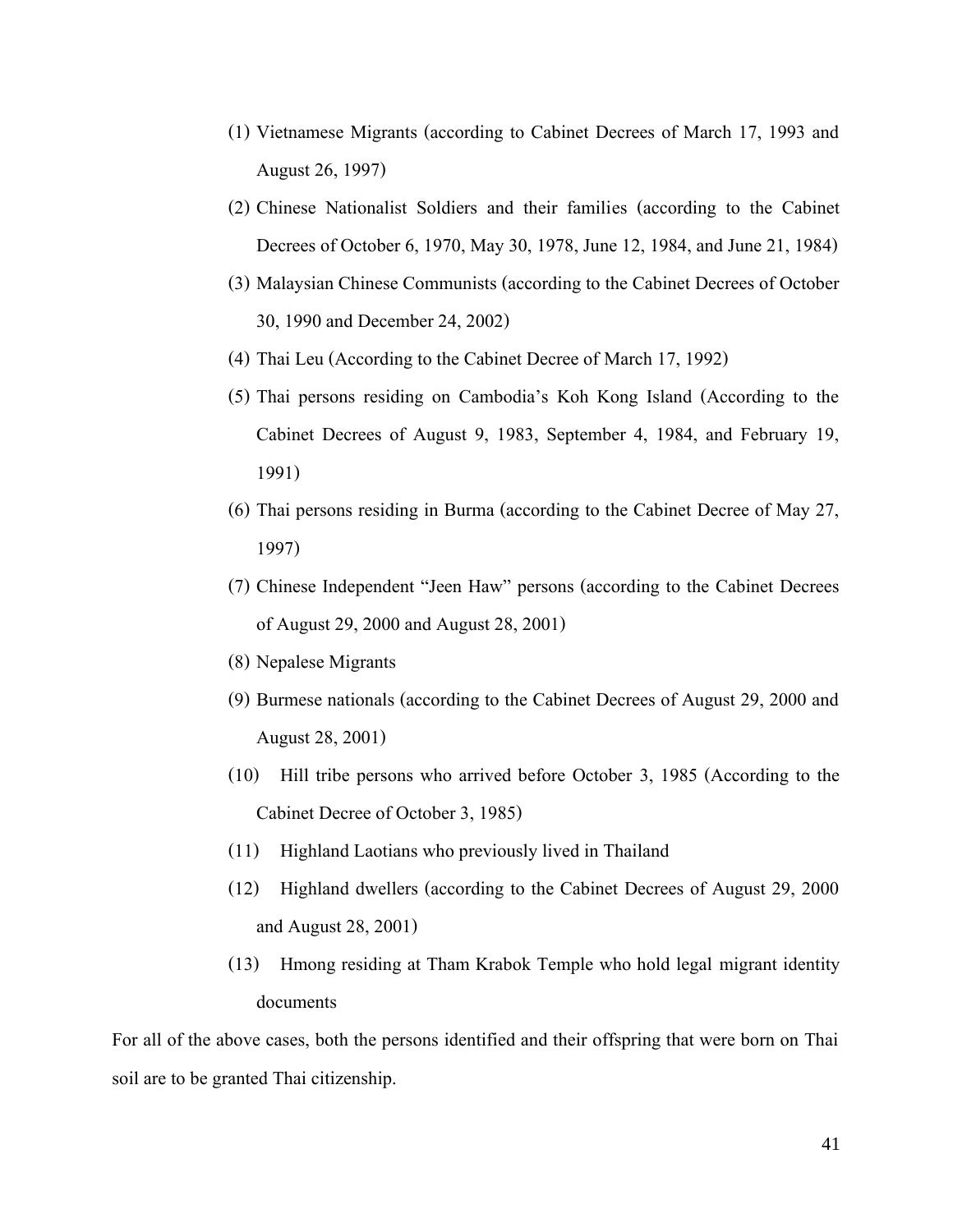## **2. Policies to provide temporary residency status**

These policies are divided into two categories as follows:

- 2.1 Cabinet Decrees were issued to allow temporary residency until the individual cases could be investigated for persons who migrated from Burma after March 9, 1976 (Cabinet Decree of March 17, 1992, Ministry of Interior Declarations of May 2, 1995 and November 17, 2000) and Hill Tribe persons who arrived after October 9, 1985)
- 2.2 Cabinet Decrees have provided temporary reprieves without formal registration procedures for various groups who have entered Thailand including Hill Tribal, Laotian, Cambodian, and Burmese migrants who have fled their country of origins.

## **3. Policies to provide temporary residency status until the persons can be safely returned to country of origin**

The Cabinet Decrees of March 2 and April 27 2004 were drafted in order to deal with the problem of illegal migrant workers entering Thailand to escape the violence in their country of origin (Burmese and Hmong that were not included in group 1 above). These Decrees apply to persons who had entered the country legally and did not return back home after their period of registration had expired, those who entered illegally, and those holding falsified identity documents.

## **Protection of Universal Human Rights under International Treaties and Conventions**

Even though stateless persons acknowledge that they have fewer legal rights than persons with citizenship, they still must be provided with the basic human rights that all humans are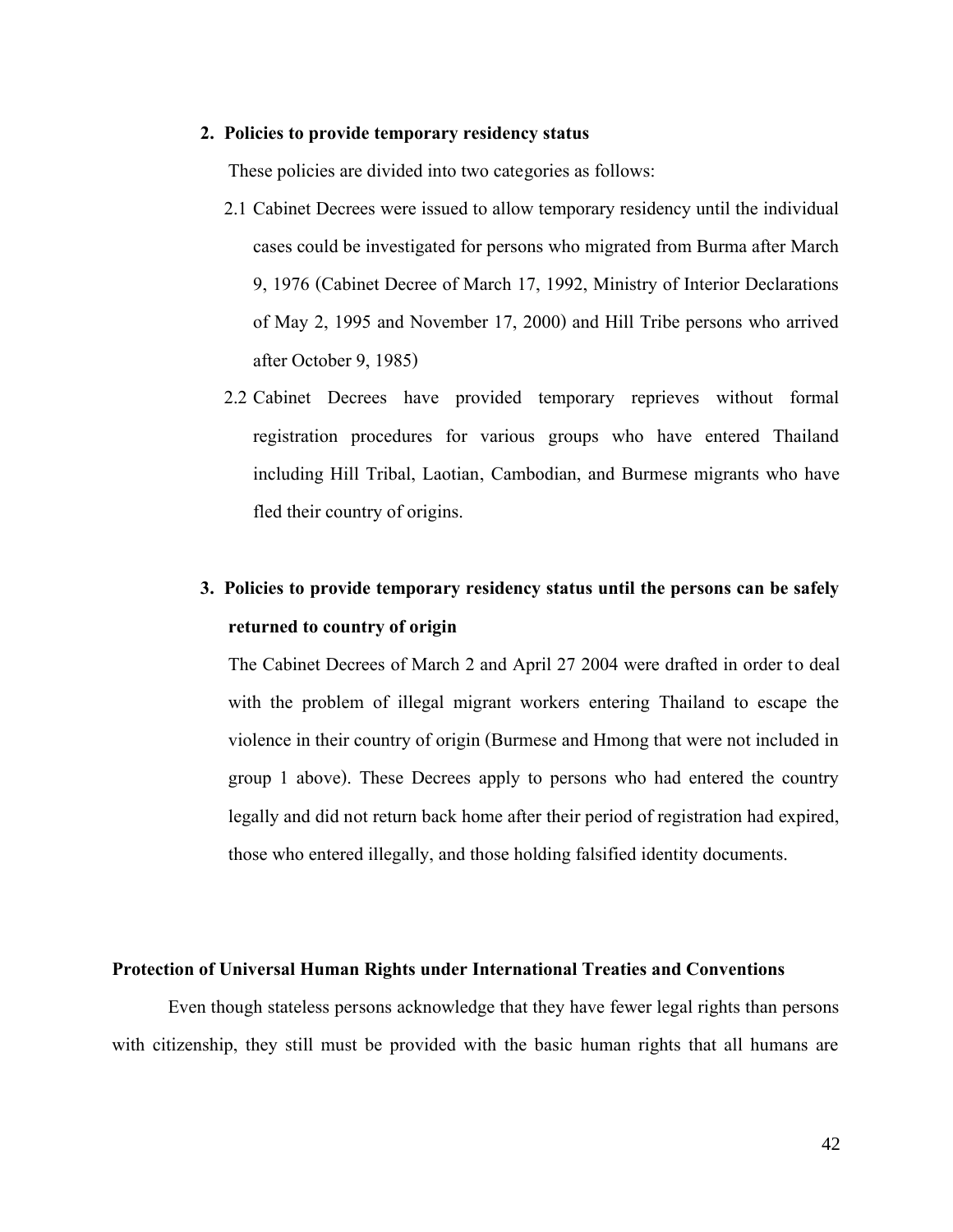provided under international agreements and conventions. Thailand is a signatory on 5 International Conventions which are related to stateless persons:

- 1. Convention on the Rights of the Child
- 2. Convention on the Elimination of All Forms of Discrimination against Women
- 3. International Covenant on Civil and Political Rights
- 4. International Covenant on Economic, Social and Cultural Rights
- 5. Convention on the Elimination of All Forms of Racial Discrimination

## **1) Convention on the Rights of the Child – CRC**

The CRC was adopted by Thailand on April 26, 1992. This Convention provides protection for the Rights of Children and gives the State the responsibility to look after and assist the children living within its borders. It includes the following four points:

1.1.) Children of all backgrounds and situations should be treated equally and there should be no discrimination towards children on the basis of race, skin color, sex, religion, political views, or ethnicity.

1.2) The effects of all state decisions and actions relating to children should be given the highest priority.

1.3) States must recognize the inherent right to life and survival, the right to education and the development of mind and body of the child.

1.4) Children have to right to express their opinions and those opinions should be listened to and respected.

(In Thailand, two articles were amended prior to ratification of the CRC. Article 7, which relates to birth registration, was amended to state that in registration may not be given in cases where the mother or father are not Thai citizens, have not entered the country legally, or are only temporarily residing in Thailand. Article 22 relates to registration for refugees. After receiving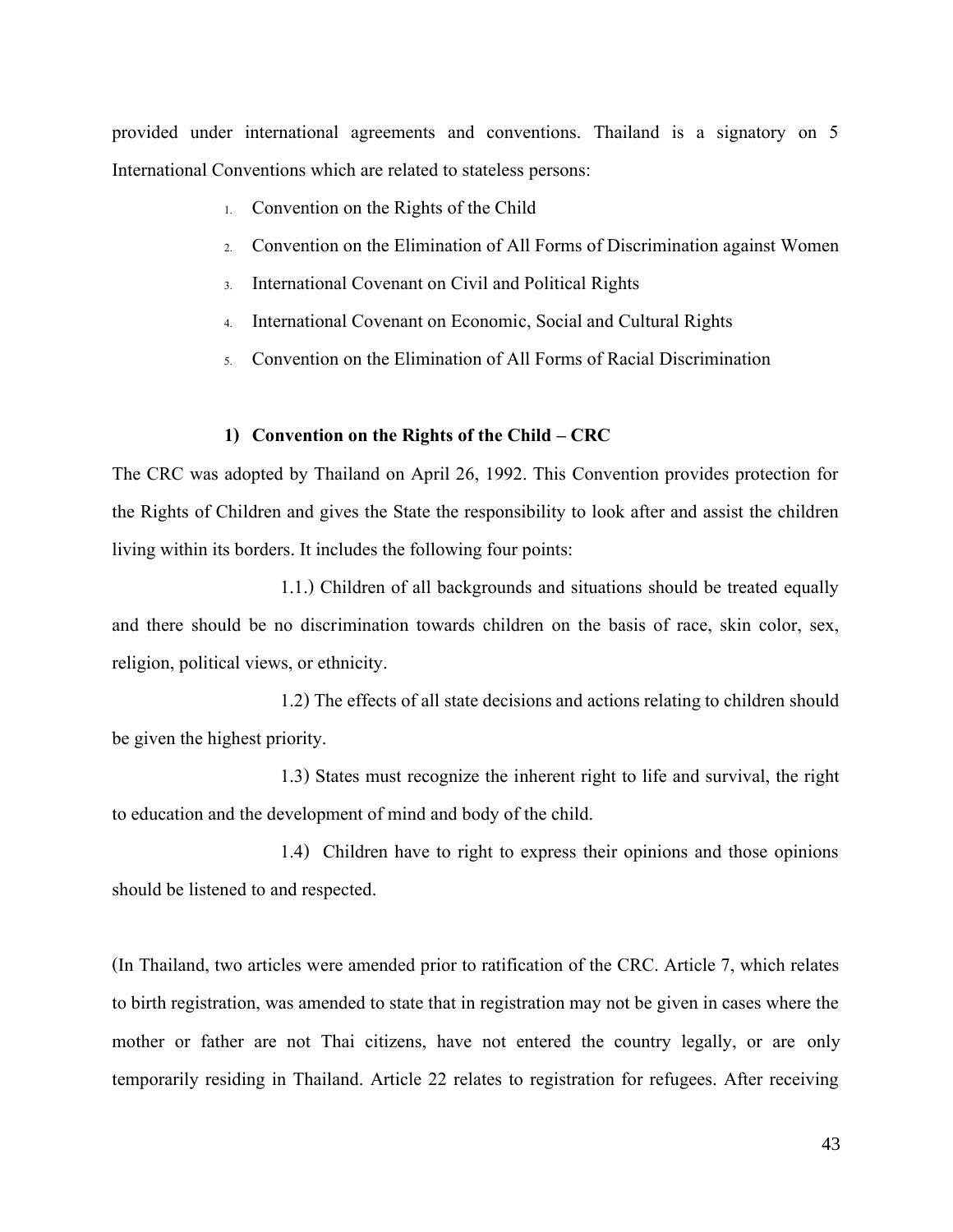pressure regarding these amendments, the Thai government has withdrawn them from the convention.)

## **2) Convention on the Elimination of All Forms of Discrimination against Women – CEDAW**

This convention was ratified on September 8, 1985, and the option protocol was later adopted on December 10, 2000. By signing this convention, the Thai government guarantees that men and women will be treated equally and women will not be discriminated against. Among the rights that are protected under this convention are voting rights, employment rights, educational rights, labor rights, health rights. Women also receive protection from violence and unwanted sexual advances. Two articles have been amended to this convention in Thailand (Article 16 which relates to equal rights within families and Article 29 which relates to dispute resolution).

### **3) International Covenant on Civil and Political Rights – ICCPR**

This convention was signed by the Thai government on January 30, 1997. Under the ICCPR, all persons are guaranteed rights to life, freedom from abuse and enslavement, and violations of basic human rights. Also protected are freedoms of expression, religious beliefs, and language.

## **4) International Covenant on Economic, Social and Cultural Rights – ICESCR**

This convention was ratified by the Thai government on December 5, 1999. It protects the economic, social and cultural rights of persons in Thailand, including the right to appropriate work, social security, educational opportunities, healthy body and mind, protection for family institutions, cultural beliefs and practices, and the benefits from scientific progress.

## **5) Convention on the Elimination of All Forms of Racial Discrimination - CERD**

This convention was ratified by the Thai government on February 27, 2003, and it protects all inhabitants of Thailand from all forms of discrimination based on skin color, heritage, or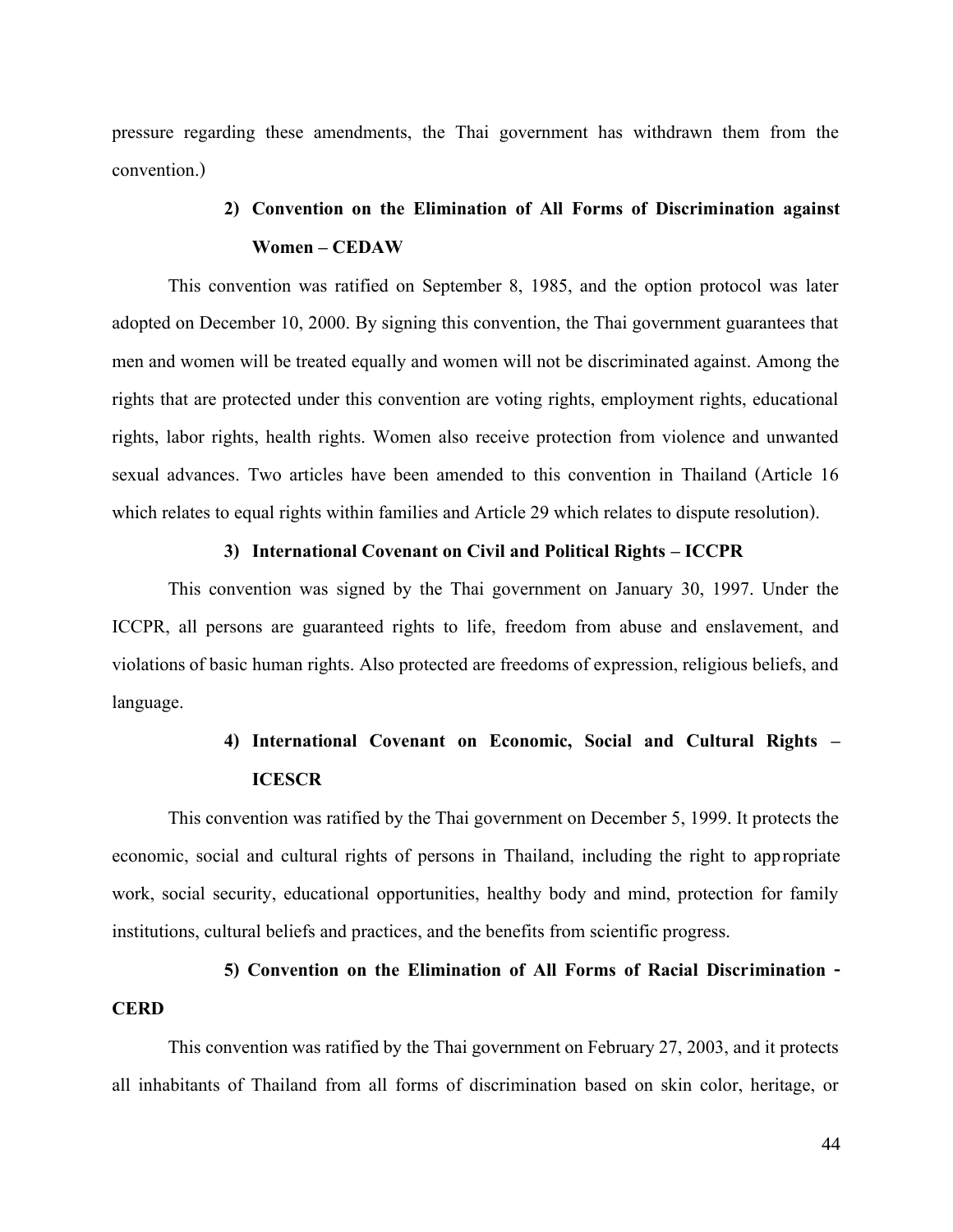ethnicity. This protection is provided for all persons, regardless of their citizenship. It includes protection for political, economic, social, and cultural rights regardless of one's face or ethnicity.

Since Thailand is a member nation of the above five conventions, it has the duty to protect the rights provided by these agreements to all of the persons residing within its borders.

Besides the above conventions, there are other conventions protecting the rights of stateless persons, which Thailand has not signed, including the following:

## **(1) Conventionon the Reduction of Statelessness**

The 1961 Convention on the Reduction of Statelessness is the primary international legal instrument adopted to date to deal with the means of avoiding statelessness. The Convention provides for acquisition of nationality for those who would otherwise be stateless and who have an appropriate link with the State through factors of birth or descent. The issues of retention of nationality once acquired and transfer of territory are also addressed. The Convention does not address nationality issues within the jurisdiction of a State only, but also offers solutions to nationality problems which might arise between States. To this end, the principles outlined in the Convention have served as an effective framework within which to resolve conflicts concerning nationality.

#### **(2) Convention relating to the Status of Stateless Persons**

The 1954 Convention contains provisions regarding stateless persons' rights and obligations pertaining to their legal status in the country of residence. The Convention further addresses a variety of matters which have an important effect on day-to-day life such as gainful employment, public education, public relief, labor legislation and social security. In ensuring that such basic rights and needs are met, the Convention provides the individual with stability and improves the quality of life of the stateless person.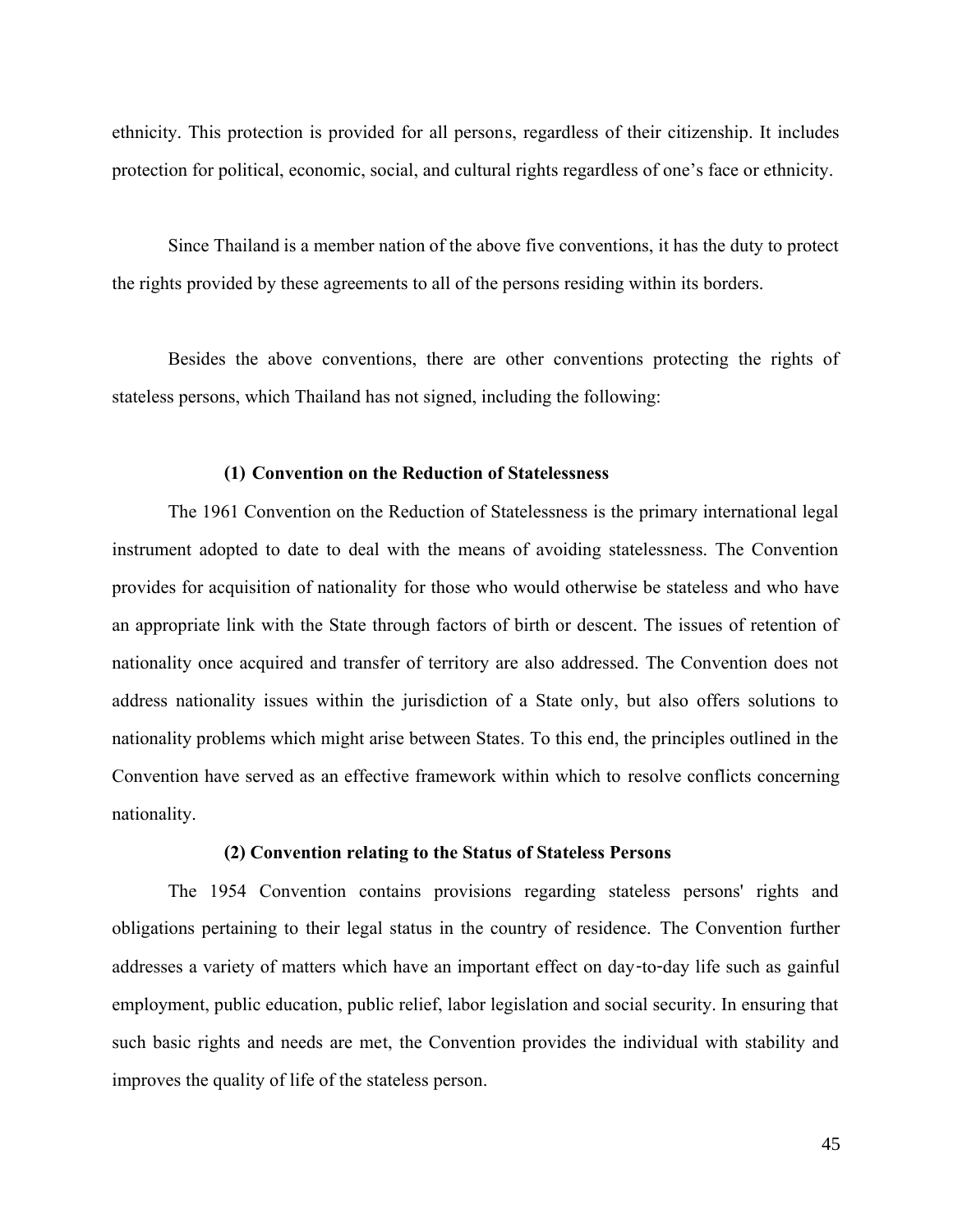## **(3) Convention relating to the Status of Refugees**

The United Nations Convention Relating to the Status of Refugees (CRSR) is an [international](http://en.wikipedia.org/wiki/International_convention)  [convention](http://en.wikipedia.org/wiki/International_convention) that defines who is a [refugee,](http://en.wikipedia.org/wiki/Refugee) and sets out the rights of individuals who are granted [asylum](http://en.wikipedia.org/wiki/Right_of_asylum) and the responsibilities of nations that grant asylum. A refugee has the right to be free from penalties pertaining to the illegality of their entry to or presence within a country, if it can be shown that they acted in [good faith-](http://en.wikipedia.org/wiki/Good_faith) that is, if the refugee believes that there was ample cause for their illegal entry/presence, i.e. to escape threats upon their life or freedom, and if they swiftly declare their presence. Article 1 of the Convention as amended by the 1967 Protocol provides the definition of a refugee:

*"A person who owing to a well-founded fear of being persecuted for reasons of race, religion, nationality, membership of a particular social group or political opinion, is outside the country of his nationality and is unable or, owing to such fear, is unwilling to avail himself of the protection of that country; or who, not having a nationality and being outside the country of his former habitual residence as a result of such events, is unable or, owing to such fear, is unwilling to return to it*."

## **(4) Declaration on the Human Rights of Individuals Who are not Nationals of the Country in which They Live**

In 1985, the General Assembly adopted the Declaration on the Human Rights of Individuals Who Are Not Nationals of the Country in Which They Live. The declaration defines the term "alien" as any individual who is not a national of the state in which he or she is present. It declares that all aliens shall enjoy a wide range of civil rights, as well as the right to safe and healthy working conditions, fair wages, and equal remuneration for work of equal value; the right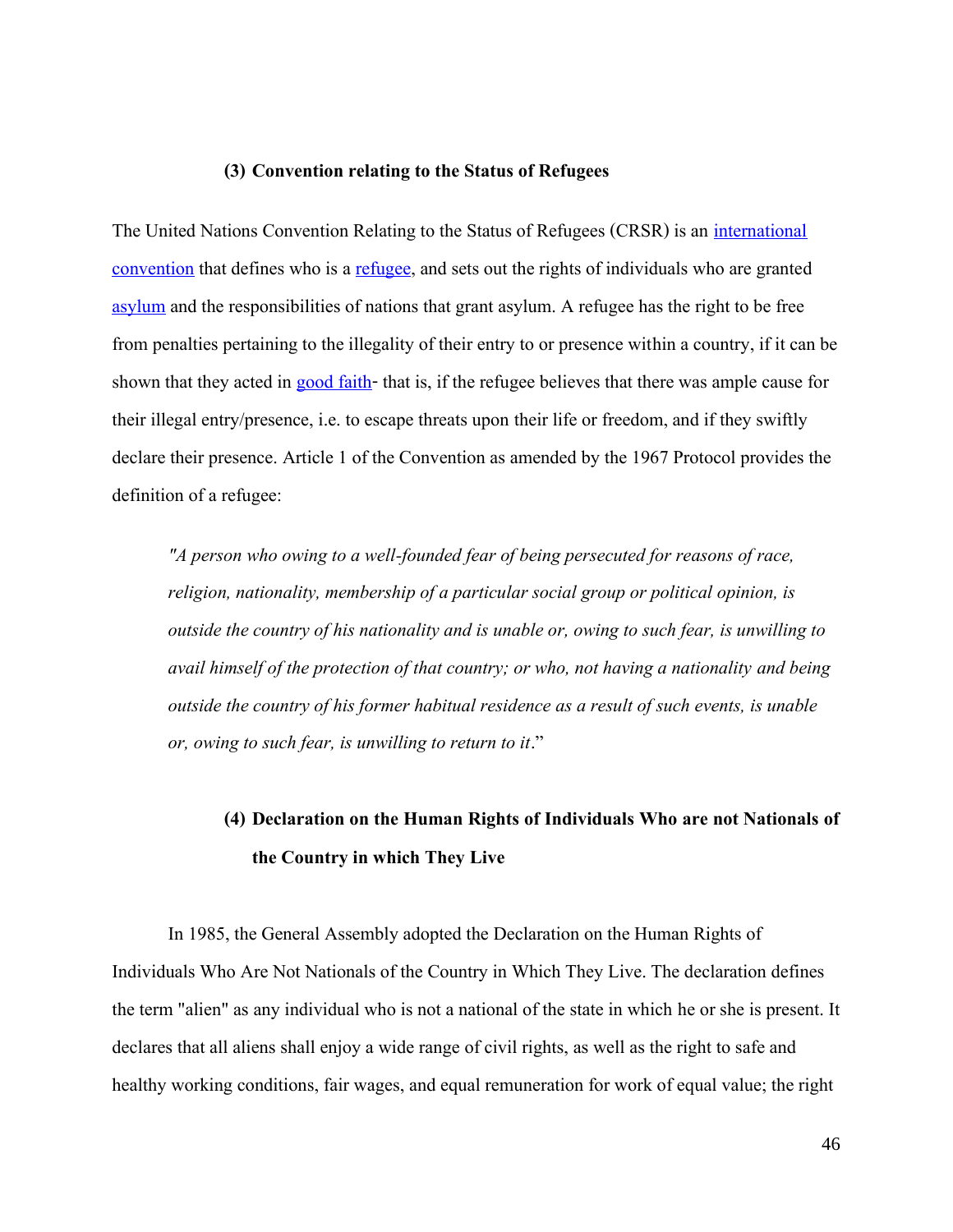to join trade unions and other associations; and the right to health protection, medical care, social security, education, rest, and leisure. No alien shall be deprived of his or her lawfully acquired assets, and aliens shall be free at any time to communicate with the consulate or diplomatic mission of the state of which they are nationals.

#### **(5) Declaration on Territorial Asylum**

The Declaration on Territorial Asylum, adopted by the General Assembly in 1967, supplements Article 14 of the Universal Declaration of Human Rights and provides that asylum granted by a state, in the exercise of its sovereignty, to persons entitled to invoke Article 14 of the Universal Declaration, including persons struggling against colonization, shall be respected by all other states. It rests with the state granting asylum to evaluate the grounds for asylum. Where a state finds difficulty in granting or continuing to grant asylum, states individually or jointly or through the UN shall consider, in the spirit of international solidarity, appropriate measures to lighten the burden on that state. No person entitled to invoke Article 14 of the Universal Declaration shall be subjected to measures such as retention at the frontier or, if he has already entered the territory in which he seeks asylum, expulsion or compulsory return to any state where he may be subjected to persecution.

Even though Thailand is a signatory to many international human rights conventions and has many laws protecting the rights of the people living within its borders, the implementation of these laws has been erratic. Stateless persons have received little assistance from state officials and, in some cases, have had their rights abused by those persons charged with assisting them.

In order to improve this situation, all stakeholders in Thailand must become better educated about the rights and laws protecting stateless persons. In Thailand, the Office of the Attorney General (OAG) possesses the expertise and knowledge about stateless persons' rights,